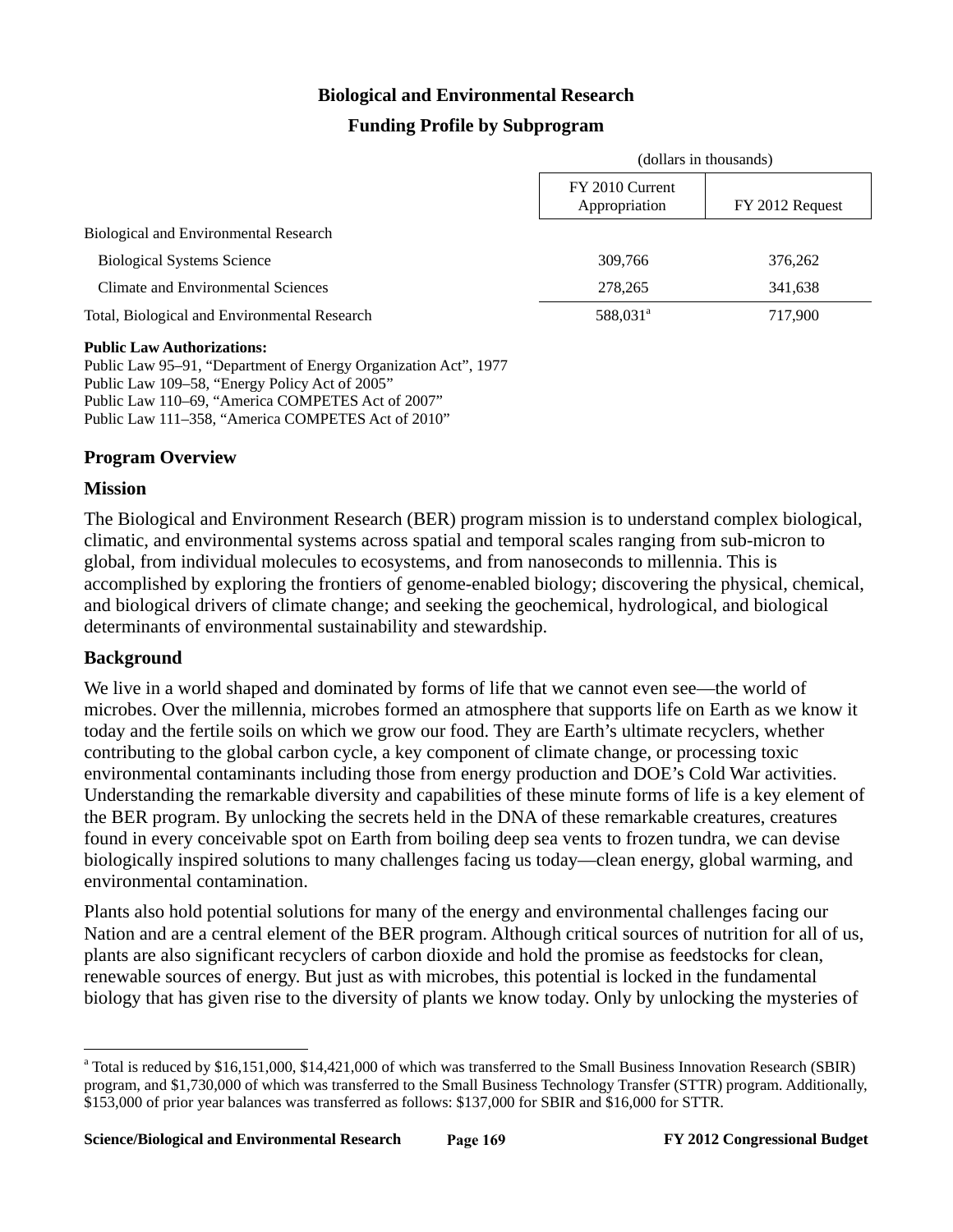plant biology can we develop new strategies that will revolutionize the future of renewable energy use and development.

The BER science portfolio includes research programs and scientific user facilities addressing some of today's most important and mission-critical problems in biological, climatic, and environmental research. Two areas vital to the Nation's energy security and environmental future lie at the core of the BER research agenda: developing cost-effective cellulosic biofuels and improving our ability to understand, predict, and mitigate the impacts of energy production and use on climate change. Over the decades, BER's impact on the scientific world has been transformative, and this commitment to scientific leadership continues today. In 1986, BER initiated the Human Genome Project, which eventually gave birth to the modern biotechnology revolution and virtually created the new field of genomics-based systems biology. Today, with its Genomic Sciences Program and the DOE Joint Genome Institute (JGI) now sequencing over four trillion genome base pairs per year, BER-supported researchers are using the powerful tools of contemporary systems biology to pursue the scientific breakthroughs needed for the development of cost-effective cellulosic biofuels. They are probing the role that microbes can play in environmental remediation and gaining critical insight into the terrestrial carbon cycle. Indeed, BER-sponsored researchers lead the world in the sequencing, study, and reengineering of microorganisms and plants with direct relevance to energy, climate, and environment. From the characterization of biological molecules and the probing and modeling of cellular metabolism, to the genomic redesign of microbes and plants, to the capture of powerful new enzymes through the metagenomic sequencing of microbial communities, BER-supported researchers are penetrating some of the deepest mysteries of living systems and uncovering powerful new biological tools to help meet the Nation's major challenges in energy and climate. As part of the Genomic Sciences program, our three DOE Bioenergy Research Centers lead the world in fundamental biofuels research. This research is laying the foundation for a revolution in the technologies of biofuels production and contributing to unprecedented deepening of our fundamental knowledge of microbial and plant systems.

BER has similarly had a longstanding leadership role in climate science. The first studies of atmospheric circulation—forerunners of today's climate models—were initiated by SC's predecessor agency, the Atomic Energy Commission's Division of Research, in the 1950s; it was the AEC that led the way in applying computation to the study of climate in the early decades, motivated initially by an interest in radioactive fallout. Today, building on this legacy, BER is a major supporter of the Community Climate System Model, a leading U.S. climate model. Improvement of today's climate models will depend heavily on gaining a more accurate understanding of climate processes, and BER's program addresses two of the most critical and challenging areas of uncertainty in contemporary climate science: the impact of clouds and aerosols. BER supports the world's leading facility for the study of clouds and aerosols, the Atmospheric Radiation Measurement Climate Research Facility, used by hundreds of scientists worldwide. Funds from the American Recovery and Reinvestment Act (Recovery Act) have enabled a major upgrade of ARM instrumentation, which will provide data and insights needed to model these key climate processes more accurately. At the same time, through its research program, BER is spearheading greater and more rapid integration of climate data into climate models. The Program for Climate Model Diagnosis and Intercomparison project at Lawrence Livermore National Laboratory, supported by BER, remains the gold standard in climate model evaluation and validation. In addition, BER is supporting cutting-edge research into the terrestrial carbon cycle, another major piece of the climate puzzle where there are many unknowns.

Through close partnership with the Advanced Scientific Computing Research (ASCR) program, BER is leveraging DOE's high-end computational modeling, simulation, and data capabilities. DOE's worldleading computational facilities—including a new generation of petaflop computers—are enabling BER-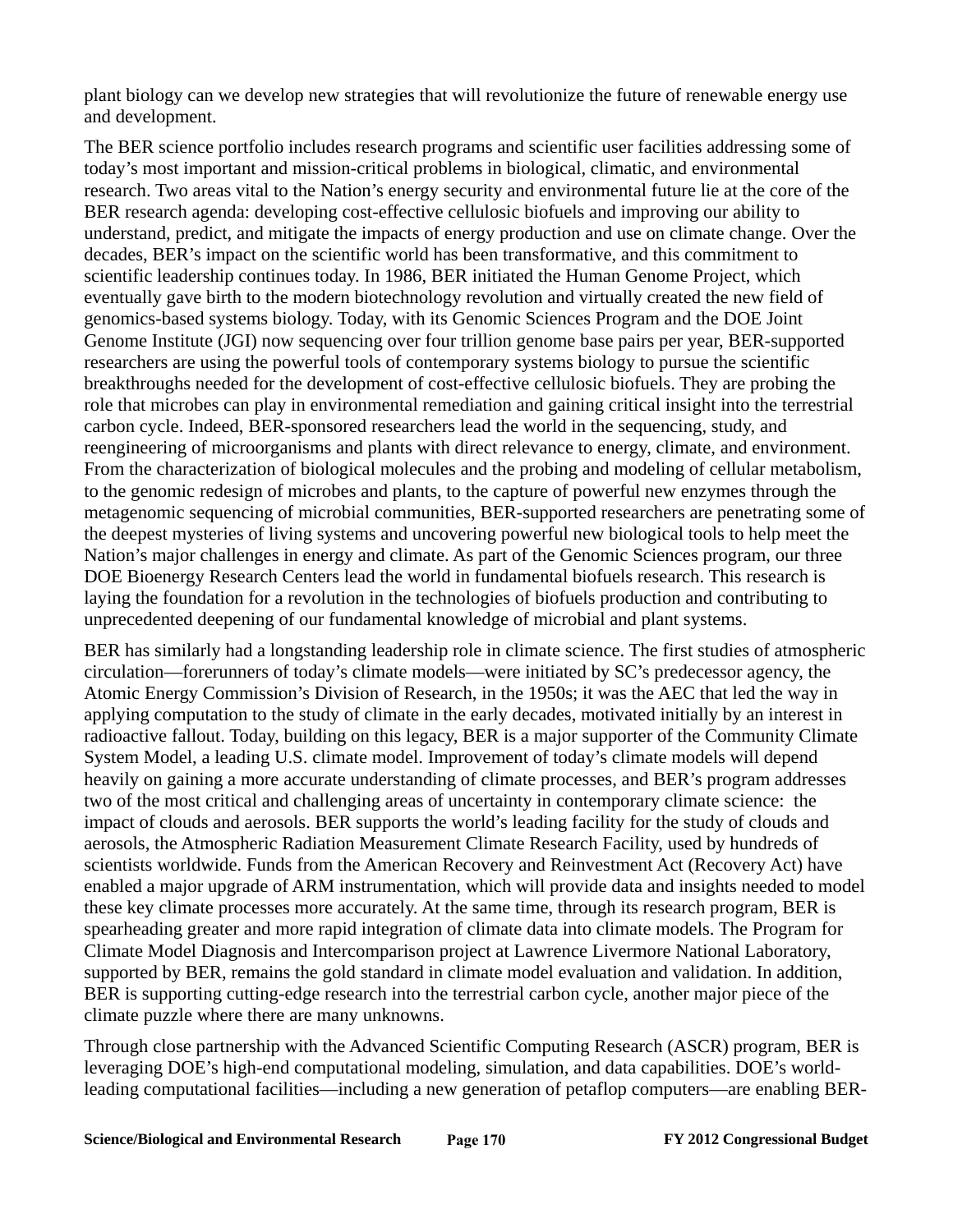supported researchers to increase the complexity and resolution of models and to tackle new problems that were too computationally intense for an earlier generation of machines. Among these projects was the first-ever high-resolution modeling of abrupt climate change using the Cray Jaguar XT5 at Oak Ridge National Laboratory, one of the fastest computers in the world.

Simultaneously, BER actively encourages its community of biology researchers to begin to take greater advantage of DOE's computational resources for computational biology and bioinformatics. Seed money from the Recovery Act has enabled BER to launch an initiative for a Systems Biology Knowledgebase—an effort to harness computational resources to address one of the greatest challenges of contemporary systems biology: mining knowledge from the mountain of data that is accumulating from genomic sequencing and other high-throughput "omics" technologies.

Confronted with the Cold War legacy of subsurface toxins at DOE sites, BER pioneered the new frontier of subsurface science, with BER-supported researchers discovering novel microorganisms and understanding important geochemical and hydrological processes, including the fate of environmental contaminants. The BER-supported Environmental Molecular Science Laboratory (EMSL) at Pacific Northwest National Laboratory (PNNL) provides one of the world's most powerful suites of instruments for the characterization of biological organisms and molecules, combined with enormous computational resources, enabling researchers to attack problems from multiple angles. EMSL's instrumentation was recently upgraded with a major infusion of Recovery Act funds. With EMSL's unique capabilities, PNNL leads the world in the field of proteomics.

A common theme across BER's research portfolio is the challenge and excitement of studying complex systems. Biology, climate, and subsurface environments alike confront researchers with systems not easily understood though simple reductive methods, and which pose major challenges of scale at both ends of the continuum, from the infinitesimal to the global. A major part of the intellectual excitement shared by BER-supported researchers lies in the challenges to scientific ingenuity and creativity posed by these complex systems for those who would seek useable knowledge and practical solutions from their investigation. BER's search for mission-relevant solutions to the Nation's major challenges in energy, climate, and environment is inextricably bound up with the search for foundational and fundamental insights into nature and requires the tools, the perspective, and the intellectual curiosity and integrity that are the hallmark of basic science.

Major scientific goals for BER include:

- **Genomic Science:** conducting explorations of microbes and plants at the molecular, cellular, and community levels with the goal of gaining insight about fundamental biological processes, ultimately leading to a predictive understanding of how living systems operate. This challenge is articulated in a 2009 National Research Council report on "A New Biology for the 21<sup>st</sup> Century,"<sup>a</sup> which advocates the systems-level study of biological systems using the latest interdisciplinary tools and approaches.
- **Radiological Sciences:** supporting research in radiochemistry and radiotracer development with the goal of developing new methodologies for real-time, high-resolution imaging of dynamic biological systems. This goal is supported by a 2008 community-based workshop, "New Frontiers of Science in Radiochemistry and Instrumentation for Radionuclide Imaging." Radiobiology provides systems level research to understand radiation-induced perturbations of physiological processes.

1

a http://www.nap.edu/openbook.php?record\_id=12764

b http://www.sc.doe.gov/ober/radiochem\_2008workshop\_report.pdf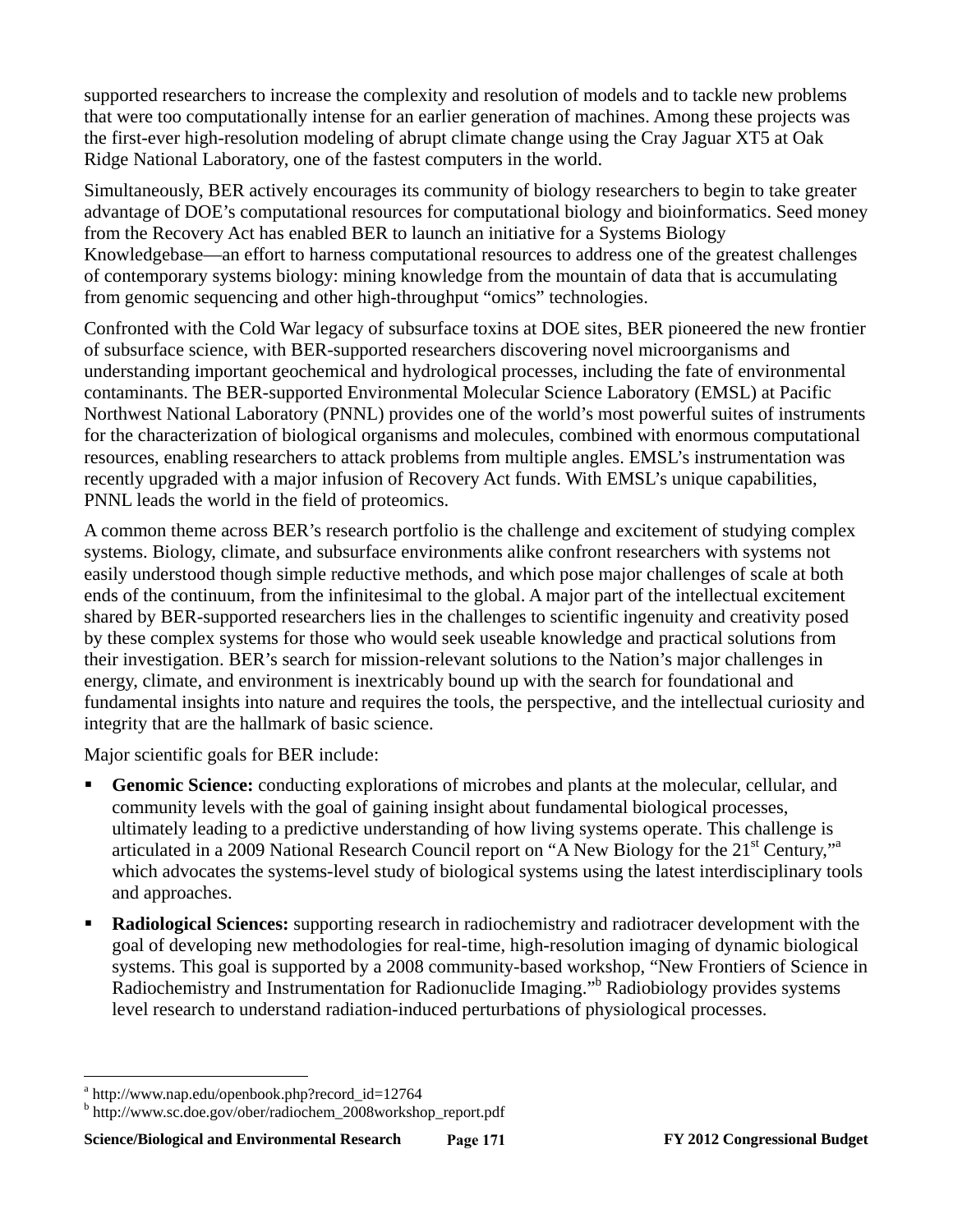- **Climate Research:** supporting research in atmospheric and environmental systems, and predictive climate and Earth system models. This research is guided by a 2008 report by the BER Advisory Committee entitled, "Identifying Outstanding Grand Challenges in Climate Change Research: Guiding DOE's Strategic Planning."<sup>a</sup> The report recommended that BER research seek to understand Earth's climate system by characterizing current climate and its evolution over the last century to its present state, predicting regional climate change for the next several decades, and simulating Earth System changes and their consequences over centuries. Additional scientific insights were determined from a May 2010 community based workshop, "Climate Research Roadmap Workshop." Topics discussed included improving model simulations and quantifying uncertainty, enhancing the representation of biogeochemical process in models, and a focus on understanding and quantifying the mechanisms responsible for cloud feedbacks and aerosol effects on clouds and climate in order to improve the reliability of predictions of climate change in the future with particular attention to the impact on the radiative balance and precipitation.
- **Subsurface Biogeochemistry:** seeking to understand the role that subsurface biogeochemical processes play in determining the fate and transport of contaminants including heavy metals and radionuclides. Computational models of coupled biological, geochemical, and hydrological processes are needed to predict the rates and kinetics of transformation and sequestration of these critical DOE contaminants. This research is guided by the March 2010 community-based workshop report, "Complex Systems Science for Subsurface Fate and Transport."b

#### **Subprograms**

 $\overline{a}$ 

To accomplish its mission and address the scientific challenges described above, the BER program is organized into two subprograms, Biological Systems Science and Climate and Environmental Sciences.

 The *Biological Systems Science* subprogram explores the fundamental principles that drive the function and structure of living systems. The target systems range from microbes and microbial communities to plants and other whole organisms. Using the genome as a blueprint, Genomic Science provides the foundational biological understanding of microbial and plant systems in a range of natural and managed ecosystems. Three DOE Bioenergy Research Centers (BRCs)—led by Lawrence Berkeley National Laboratory, Oak Ridge National Laboratory, and the University of Wisconsin at Madison in partnership with Michigan State University—support multidisciplinary teams of leading scientists whose goal is to accelerate transformational breakthroughs needed to understand the conversion of cellulose (plant fibers) to biofuels and clean energy. The BRCs have accelerated progress in using systems biology tools to reengineer organisms and adapt them to address energy solutions. The potential for systems biology to address our energy challenges is enormous and only realized through standardization and centralization of knowledge and tools. A mature synthetic systems biology approach would have well-characterized, standardized functional biological components along with well-articulated design principles. In time, the goal would be to achieve computer-aided design of new biological systems for clean energy solutions and a range of other applications. As part of the President's commitment to clean energy R&D, BER is supporting foundational research toward this end. New Genomic Science research will identify and articulate general biological design principles, enabling functional characterizations of biological systems and synthetic redesign, paving the way for new clean energy sources. The impact of such an effort—not only on the search for energy solutions, but on U.S. competitiveness in a global bio-based economy—could be comparable to the sweeping impact of the genomics revolution, launched when

<sup>&</sup>lt;sup>a</sup> http://www.sc.doe.gov/ober/berac/Grand\_Challenges\_Report.pdf<br><sup>b</sup> http://www.sc.doe.gov/ober/subsurfacecomplexity, 03,05,10.pdf

http://www.sc.doe.gov/ober/subsurfacecomplexity\_03-05-10.pdf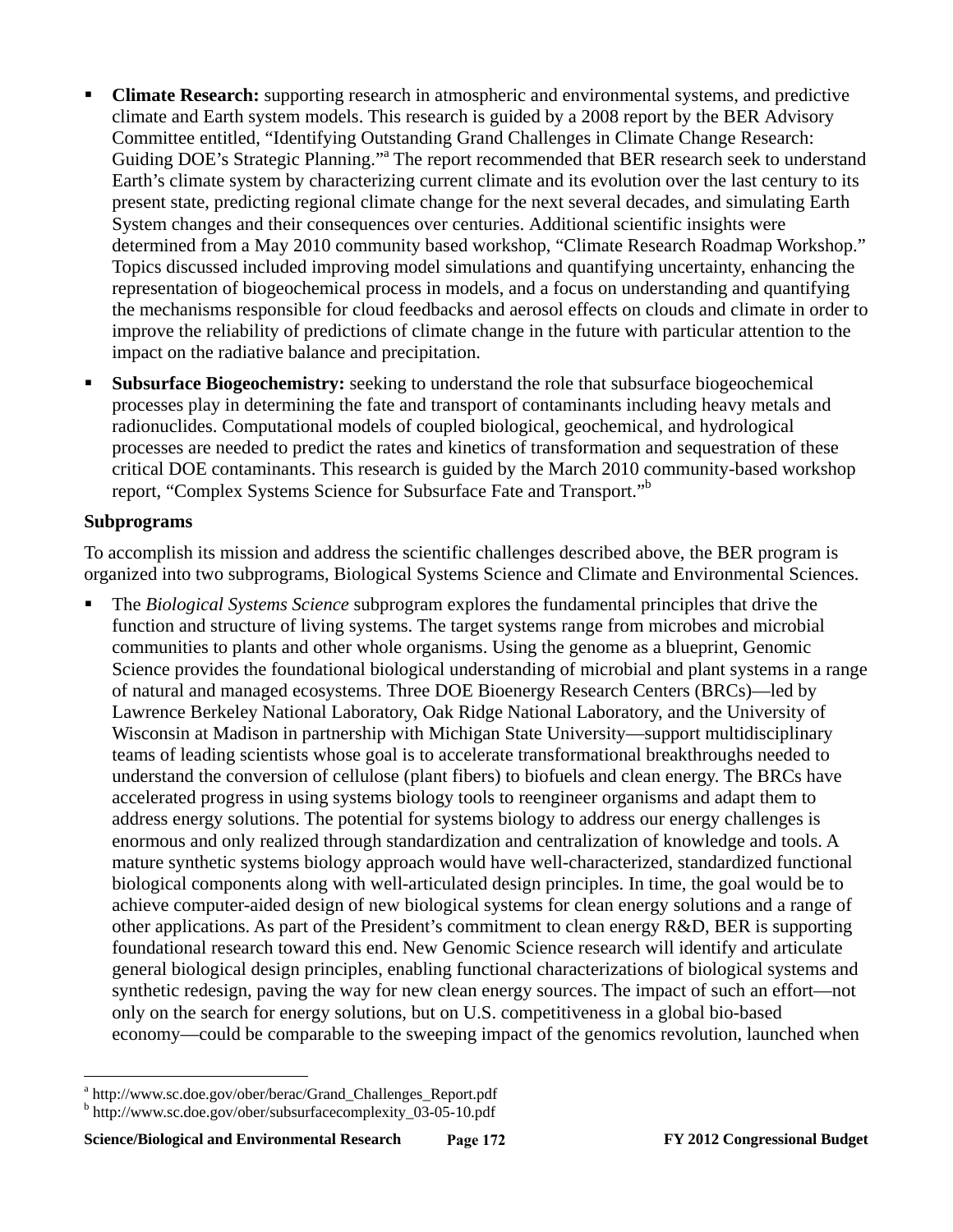DOE initiated the Human Genome Project in 1986. The DOE Joint Genome Institute (JGI), a highthroughput DNA sequencing user facility, provides the basis for systems biology and unmatched capabilities to understand and predict the function of environmental and energy-related microbes and plants. Current sequencing capacity at the JGI is over 4 trillion base pairs per year (compared to about 3 billion base pairs for the entire human genome) and growing rapidly. To understand the proteins encoded by DNA, the Structural Biology activity supports access to DOE's world-class synchrotron and neutron sources. The interface between biology and the physical sciences is explored in the Radiological Sciences with new methods for real-time high resolution imaging of dynamic biological processes and with molecular and genomic biology to underpin radiation risk policy.

 The *Climate and Environmental Sciences* subprogram advances science to understand, predict, and mitigate the impacts of energy production and use on the Earth system. Atmospheric System Research supports research to help resolve two the greatest uncertainties in climate change—the role of clouds and aerosols in Earth's radiation balance. The Atmospheric Radiation Measurement Climate Research Facility provides key observational data to the climate research community on clouds and properties of the atmosphere, especially their impact on the radiative balance. The facility includes highly instrumented ground stations, two mobile facilities, and an aerial vehicles program; it served 1,200 users from around the world in FY 2010. Climate and Earth System Modeling develops and evaluates powerful and sophisticated climate models that contribute to reports by the Intergovernmental Panel on Climate Change. Environmental Systems Science supports research to understand the impact on and role of diverse ecosystems on climate change, as well as subsurface biogeochemical research to understand and predict subsurface contaminant fate and transport. The Environmental Molecular Sciences Laboratory (EMSL) houses a supercomputer and over 60 major instruments, providing integrated experimental and computational resources for discovery and technological innovation in the environmental molecular sciences, and in systems biology by providing leading edge capabilities in proteomics. EMSL serves over 700 users annually.

#### **Benefits**

BER science continues to have broad benefits for society and for science. BER's long history of biological discovery has advanced scientific discovery, improved human health, and revolutionized the field of biology. Today, some of the most daunting scientific challenges for DOE require understanding and ultimately predicting the behaviors of plant and microbial systems.

BER research on a range of biological challenges has led to the development of a number of biologybased solutions: microbes that chemically alter environmental contaminants; fungi and bacteria that degrade plant cell walls or produce next-generation biofuels; and trees, grasses, algae, and microbes that cycle carbon or serve as sources for biofuels production.

Early DOE studies to understand the fate of radioactive fallout on land and in the oceans had broad impacts, leading to the development of modern ecology and oceanography, tools to understand the intricacies of Earth's climate system, and modeling capabilities for predicting future climate. Today, our growing understanding of the climate system and our ability to more accurately predict the Earth's future climate are essential to plan for future energy needs, water resources, and land use. BER research also provides new understanding of the biological, physical, and chemical mechanisms responsible for the natural sequestration of carbon dioxide in terrestrial ecosystems; essential knowledge for understanding the impacts of land use and land management decisions on carbon release or storage from various ecosystems.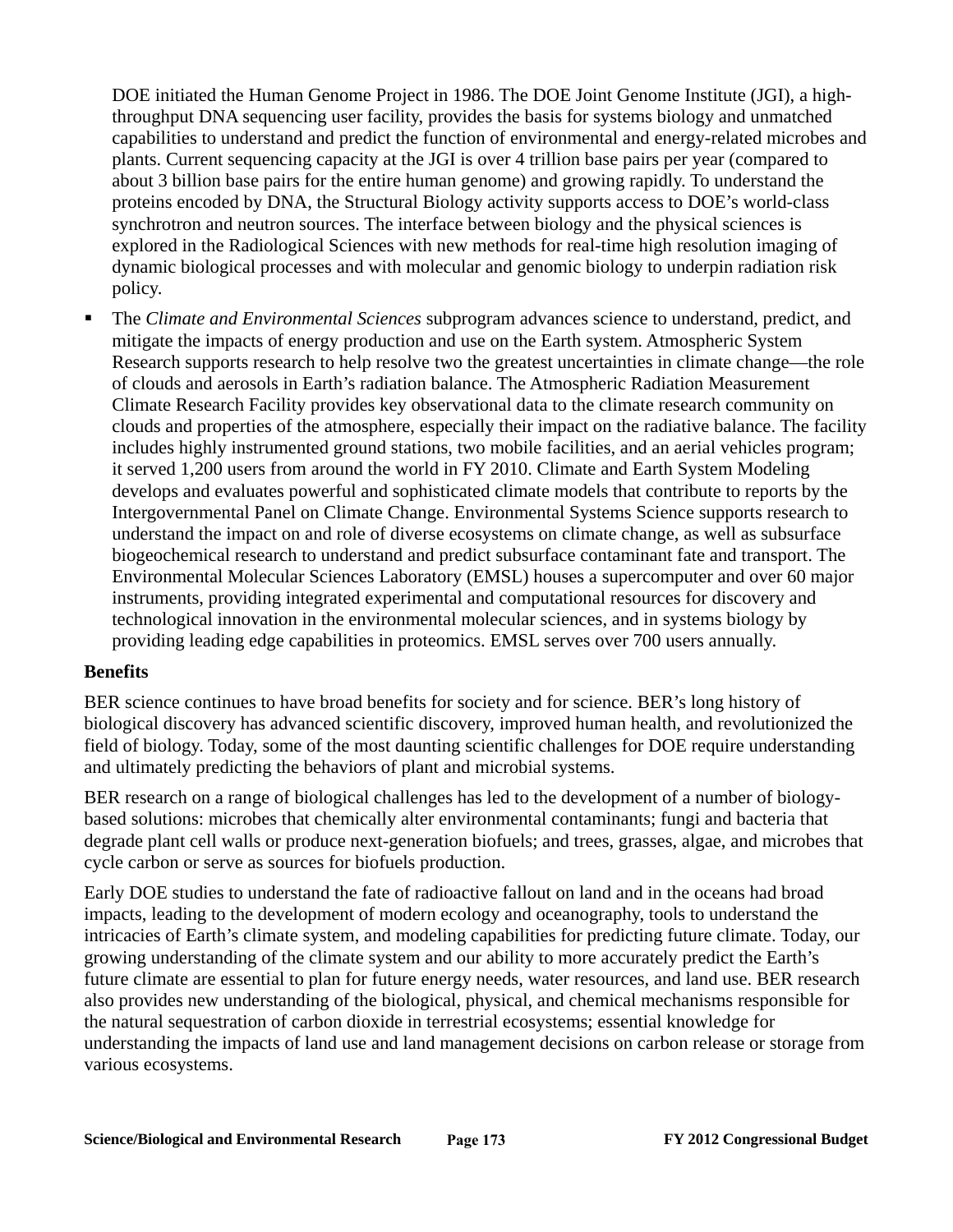Fundamental, hypothesis-driven research in both laboratories and the field has revealed new biogeochemical processes that influence the fate and transport of contaminants from a legacy of weapons production. Today, this knowledge has been translated into new strategies for cleaning up legacy contaminants based on understanding of the broad capabilities of naturally occurring subsurface microbes.

BER researchers have pushed the technological frontiers by not only demanding but also achieving increasingly sophisticated characterization of the chemical and biological constituents of living systems. Their expanding toolkit includes the high-throughput sequencing capabilities underpinning all modern genomics; mass spectrometry to predict and identify proteins, metabolites, and lipids; and a wideranging array of imaging and spectroscopic techniques (many located at the DOE light sources) to enable the functional determinants of protein structures. The advances resulting from such multidisciplinary approaches provide an unprecedented opportunity to achieve a deeper understanding of the natural world at all levels.

### **Program Planning and Management**

BER uses broad input from scientific workshops and external reviews, including those performed by the National Academies, to identify current and future scientific and technical needs and challenges in current national and international research efforts. The resulting National Academies' reports e.g., "Research at the Intersection of the Physical and Life Sciences"<sup>a</sup> and BER scientific workshop reports are available online.<sup>b</sup> BER also receives advice from the Biological and Environmental Research Advisory Committee (BERAC) on the management of its research programs (through Committee of Visitor [COV] reviews), on the direction and focus of its research programs, and on strategies for longterm planning and development of its research activities.

In FY 2010, BERAC was charged to develop an overall strategy for drafting a long-term vision for BER. A key focus of this visioning activity was to identify the greatest scientific challenges in biological, climate, and environmental systems science that BER should address in the long-term (20-year horizon) and how BER should be positioned to address those challenges; the continued or new fields of BERrelevant science that DOE will need to pursue to achieve its future mission challenges; and the future scientific and technical advances needed to underpin BER's complex systems science. BERAC's report, "Grand Challenges for Biological and Environmental Research: A Long-Term Vision identified grand challenges in complex systems and synthetic biology, climate modeling and climate-related ecosystem science, energy sustainability, computing, and education and workforce development".<sup>c</sup>

BERAC conducts reviews of BER subprograms by COVs every three years. Results of these reviews and BER responses are posted online.<sup>d'</sup> A COV was assembled in 2010 to review the Climate and Environmental Sciences Division of the BER program, and one is planned for 2011 to review the Biological Systems Science Division. Every three years, BER also conducts consolidated onsite merit, operational, management, and safety reviews of each of its user facilities: the Atmospheric Radiation Measurement Climate Research Facilities, the Joint Genome Institute, and the Environmental Molecular Sciences Laboratory. Results of these reviews are used to address management, scientific, operational, and safety deficiencies.

The BER program is coordinated with activities of other federal organizations supporting or conducting complementary research, e.g., the National Science Foundation, National Aeronautics and Space

 $\overline{a}$ 

<sup>&</sup>lt;sup>a</sup> http://www.nap.edu/catalog.php?record\_id=12809

b http://www.sc.doe.gov/ober/BER\_workshops.html

c http://www.science.doe.gov/ober/berac/BER\_LTVreport.pdf

d http://www.science.doe.gov/SC-2/Committee\_of\_Visitors.htm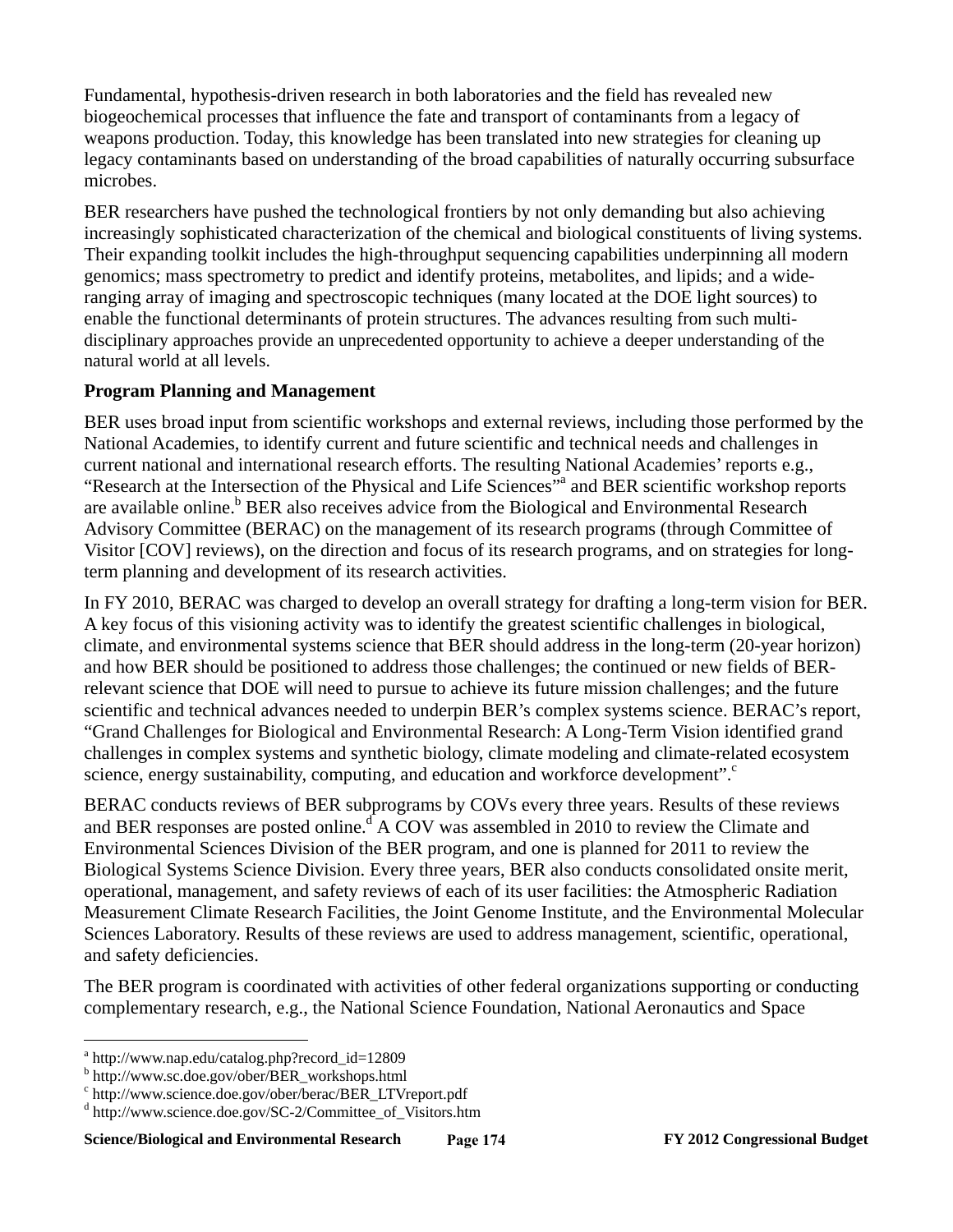Administration, Department of Commerce/National Oceanic and Atmospheric Administration, Environmental Protection Agency, Nuclear Regulatory Commission, Department of Agriculture (USDA), National Institutes of Health, Department of State, and Department of Defense. BER Climate Change Research is coordinated with the U.S. Global Change Research Program, an interagency program codified by Public Law 101–606 and involving thirteen federal agencies and departments, and the U.S. Climate Change Technology Program. BER supports research at universities, research institutes, private companies, and DOE national laboratories. All BER-supported research undergoes regular peer review and merit evaluation based on procedures established in 10 CFR 605 for the external grant program and using a similar process for research at the national laboratories.

### **Basic and Applied R&D Coordination**

BER research underpins the needs of DOE's energy and environmental missions. Fundamental research on microbes and plants to understand their biochemical pathways and the genetic mechanisms that control their interactions and behavior provides knowledge needed by DOE's Office of Energy Efficiency and Renewable Energy (EERE) and the USDA about new bioenergy crops and bioenergy production facilities that are cost effective and sustainable. For EERE, much of the research being carried out at the three BER-funded Bioenergy Research Centers is providing foundational knowledge for application by EERE to development of systems for conversion of biomass to biofuels that can be commercialized. BER's "Plant Feedstock Genomics for Bioenergy" program is jointly managed with and funded by USDA's National Institute of Food and Agriculture to provide fundamental knowledge about potential biomass crops.

BER research on the behavior and interactions of contaminants in the subsurface environment provides knowledge needed by DOE's Office of Environmental Management (EM) to develop new strategies for the remediation of weapons-related contaminants at DOE sites and by DOE's Office of Legacy Management (LM) to develop tools for monitoring the long-term status of contaminants at cleanup sites. BER continues to build on breakthrough advances in microbial genome science to measure expressed genes for a variety of metabolic processes in the environment and couple these results with advanced *in silico* computational approaches to develop a more predictive understanding of microbial impacts on metal and radionuclide mobility in the environment. In FY 2010, EM initiated a new modeling initiative called Advanced Simulation Capability for Environmental Management, which heavily leverages BER science investments and advances. Knowledge of the subsurface environment as a complete system will also be useful to the DOE Office of Fossil Energy (FE) in their efforts to predict the long-term behavior of carbon dioxide injected underground for long-term storage. The current focus on the understanding of processes impacting the mobility of contaminant metals and radionuclides found in the subsurface at DOE legacy waste sites is directly applicable to LM.

Finally, BER research to understand Earth's climate system and to predict future climate and climate change is needed by DOE's Office of Policy and International Affairs (PI) as it develops strategies for our Nation's future energy needs and control of greenhouse gas emissions. The BER Integrated Assessment model continues to be an important tool for PI in evaluating the impact of new energy policy on greenhouse gas emissions. In general, BER coordinates with DOE's applied technology programs through regular joint program manager meetings, participating in their internal program reviews, participating in joint contractor meetings, and conducting joint technical workshops.

### **Budget Overview**

BER's budget strategy is based on three science drivers: exploring the frontiers of genome-enabled biology; discovering the physical, chemical, and biological drivers and environmental impacts of climate change; and seeking the geochemical, hydrological, and biological determinants of environmental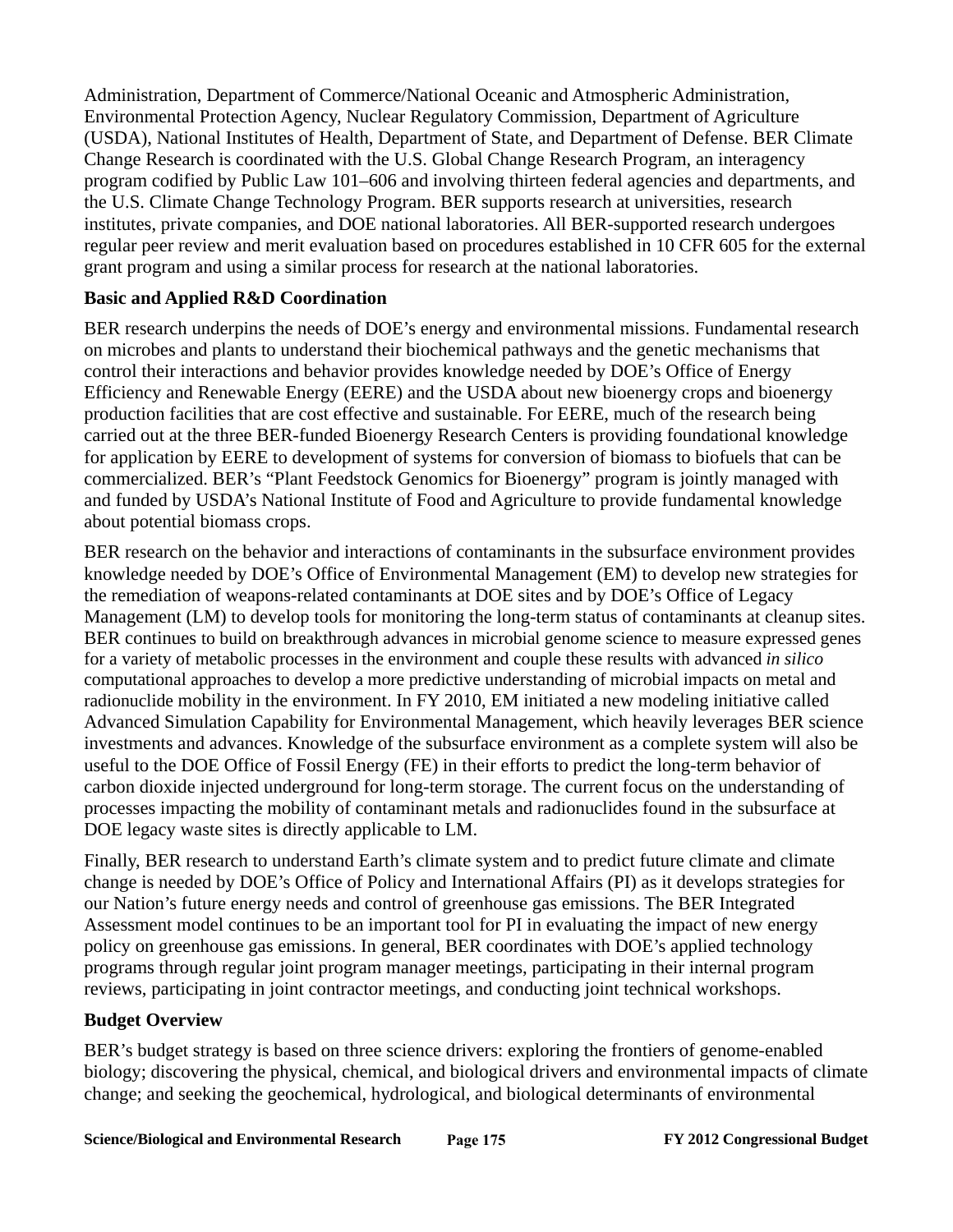sustainability and stewardship. The targeted research investments in FY 2012 and the BER scientific user facilities are key to supporting these mission priorities. In FY 2012, the BER budget request will support approximately 2,400 researchers and graduate students at over 200 U.S. academic, federal, and private sector institutions.

Genomic science research supported in FY 2012, including the DOE Bioenergy Research Centers (BRCs), will continue to advance our understanding of how plant and microbial system functions are specified by genome organization, expression, and regulation. This includes developing genomic, analytical, and computational approaches to study the structure, interdependence, and function of microbial communities and the identification of plant traits for improved bioenergy production or carbon sequestration. Research is expanded to study microbial environmental interactions, with respect to chemical and metabolic signal perception and integration. In an effort to take fuller advantage of the powerful capabilities of systems biology to produce bio-based solutions to our energy challenges, a new undertaking will be initiated to identify and articulate general biological design principles that will enable functional characterizations of biological systems and synthetic biology redesign. The goal is to achieve greater standardization and centralization of knowledge and tools, using well-characterized, standardized functional biological components and design principles, with the ultimate aim of developing computer-aided design of biological solutions. This effort leverages other activities in computational biosciences to predict, design, construct, and test new, multi-scale natural and hybrid biological systems that will lead to new clean energy solutions. The JGI will continue to support sequencing needs of the Genomic Science program, especially the BRCs. JGI activities will reflect the rapid increase in production DNA sequencing as well as the resulting need for high-throughput, complex genome annotation and analysis. New efforts in FY 2012 will include JGI grand challenge activities that encompass large scale genome comparisons across different soil environments or plant-microbe associations.

Climate sciences research supported in FY 2012 will continue to improve understanding and quantification of the role of aerosols and clouds on climate change. The ARM fixed sites and mobile facility deployments will support research in locations with different types of clouds, atmospheric conditions, and aerosol loadings to better address major outstanding questions in climate change research (clouds and aerosols). The arctic is a globally important and climatically sensitive region. Recent changes in cloud cover, warming, and ice sheet melting have been faster than predicted by current climate models. Since the upper three meters of tundra contain more carbon than Earth's atmosphere today, there is a potential for dramatic feedback, where the vast amounts of stored carbon, primarily methane, released from thawing tundra. Additionally, the changes in land and sea ice may have dramatic impact on cloud properties and extent in the region. In FY 2012, BER will enhance our Arctic Climate activity that develops new observations for cloud, aerosols, and the terrestrial carbon cycle designed to support existing BER process studies and modeling activities for improving climate simulations for this rapidly changing climatic regime. As part of this activity, a new ARM mobile facility will be deployed at Oliktok Point on the North Slope of Alaska to provide cloud and aerosol properties over land, sea, and ice sheets. Regular deployments of small unmanned aerial vehicles (UAVs) for in situ measurements will complement and extend the observational coverage to the North Pole*.* A new ARM fixed site will be developed in the Azores to provide critical long-term observations for marine clouds and aerosols. These measurements in the arctic and Azores are needed to improve understanding of cloud and aerosol lifecycles in these regions and their impact on the planet. The data will be used to evaluate and improve Earth System Model simulations both globally and for these climate sensitive regions.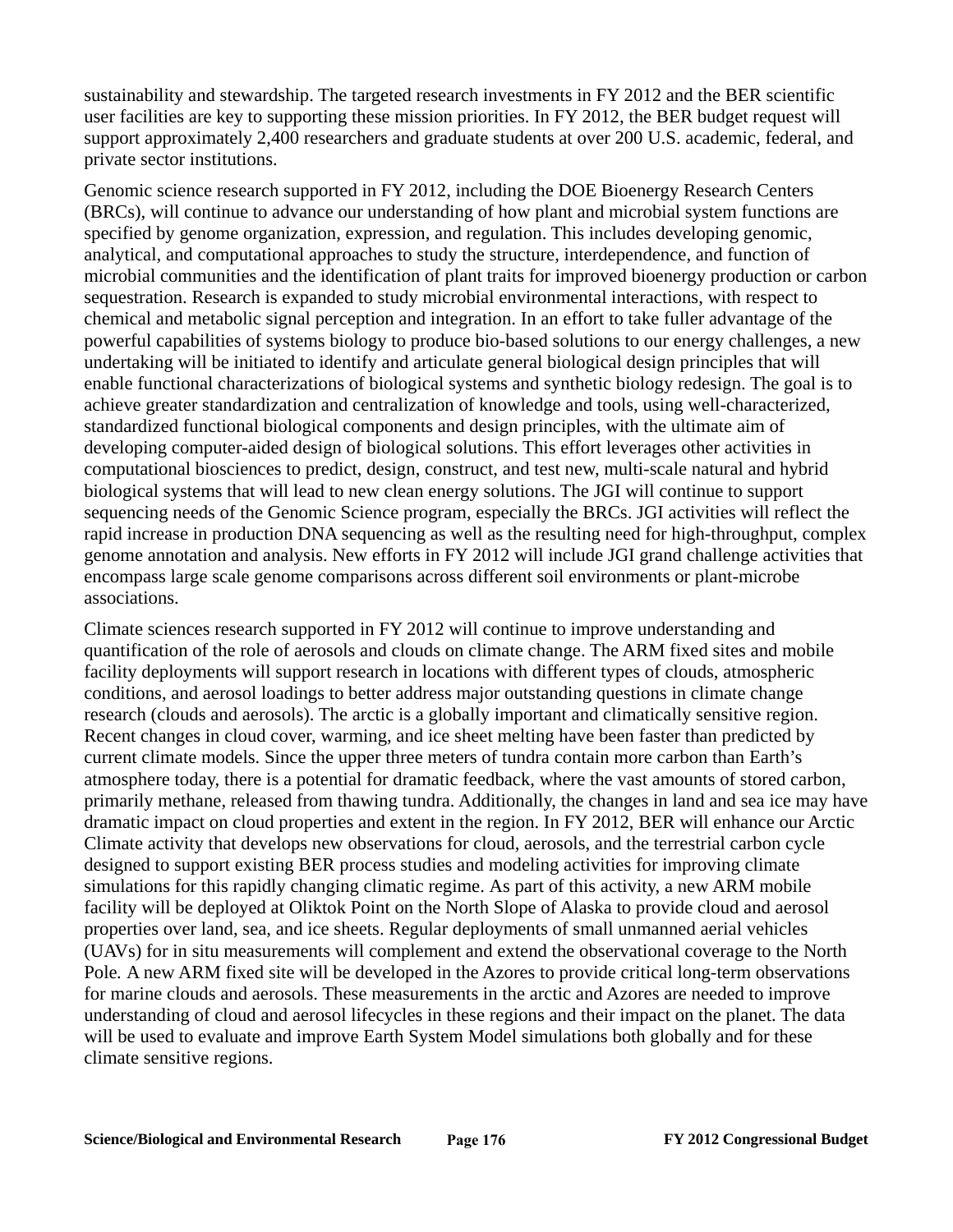In FY 2012, research will be expanded to improve understanding of the role of terrestrial ecosystems as sources and sinks of greenhouse gases focusing on the role of natural processes that control terrestrial carbon sequestration and how those processes might be managed to enhance carbon sequestration in terrestrial ecosystems. As part of the Arctic Climate activities, a new effort will focus on developing experimental infrastructure needed for the initiation of the next-generation ecosystem-climate change experiment, with a focus on arctic tundra—an ecosystem that is experiencing rapid climate changes and that contains vast amounts of frozen carbon susceptible to release into the atmosphere as either  $CO<sub>2</sub>$  or methane. In FY 2012, BER will support research on carbon cycle multi-scale dynamics in order to describe the nature of the presently observed system noise. This research will underpin measurement, reporting, and verification (MRV) of atmospheric greenhouse gases. The carbon cycle data will directly support ongoing projects for improving representation of processes into Earth System Models. BER Climate Modeling will continue research towards increasing model resolution and accuracy to better simulate climate on a regional scale.

Subsurface Biogeochemical Research will support basic research on the fate and transport of contaminants in the subsurface. This research addresses unique physical, chemical, and biological processes controlling the flux of contaminants across and within the root zone of soils and the flux of contaminants to surface water bodies. Processes in these critical zones influence fluxes of carbon and key nutrients between the atmosphere and terrestrial biosphere. The EMSL equipment refresh will continue to keep EMSL at the state of the art, including enhancement of leading capabilities in proteomics and advanced magnetic resonance.

# **Significant Program Shifts**

In FY 2012, in an effort to take fuller advantage of the powerful capabilities of systems biology and synthetic biology, BER will initiate an effort to identify and articulate general biological design principles, enabling functional characterizations of biological systems and synthetic redesign. This new effort combines development of new molecular toolkits for understanding natural systems with testbeds for the design and construction of improved biological components or new biohybrid systems and processes. Computer-aided design and testing of directed and self-assembled natural and hybrid biological systems will provide key insights to the reorganization and remodeling of cellular processes and accelerate exploiting these insights for *in vivo* adaptation and optimization. This effort will leverage activities in computational biosciences to predict, design, construct, and test new, multi-scale natural and hybrid biological systems and will accelerate engineering plant and microbial community performance for a changing environment.

In FY 2012, BER will increase transformational science efforts towards improved understanding and predictive capabilities for the Arctic, an ecosystem that is experiencing rapid climate changes with the potential to release significant amounts of carbon into the atmosphere. Such dramatic changes in the Arctic may have powerful long-term effects on a global scale. The new research scope ranges from microbes to terrestrial ecosystems and water droplets to sea ice and cloud fields. The goal is to understand the individual components of biological carbon cycling and physical systems, and integrate them into a comprehensive Arctic environmental system model. This activity will leverage other significant investments in the program related to Arctic research, including Earth System modeling and cloud and aerosol process study research, and build upon pilot genomic activities to interrogate the microbial communities within the Arctic permafrost. A new ARM fixed site will also be developed in the Azores to provide new observations for marine clouds and aerosols.

In FY 2012, no funding is provided for Ethical, Legal and Societal Issues (ELSI), reflecting the completion of the DOE research. The societal benefits and implications of DOE mission areas are best addressed within specific programmatic activities; thus the standalone ELSI activity at DOE is complete.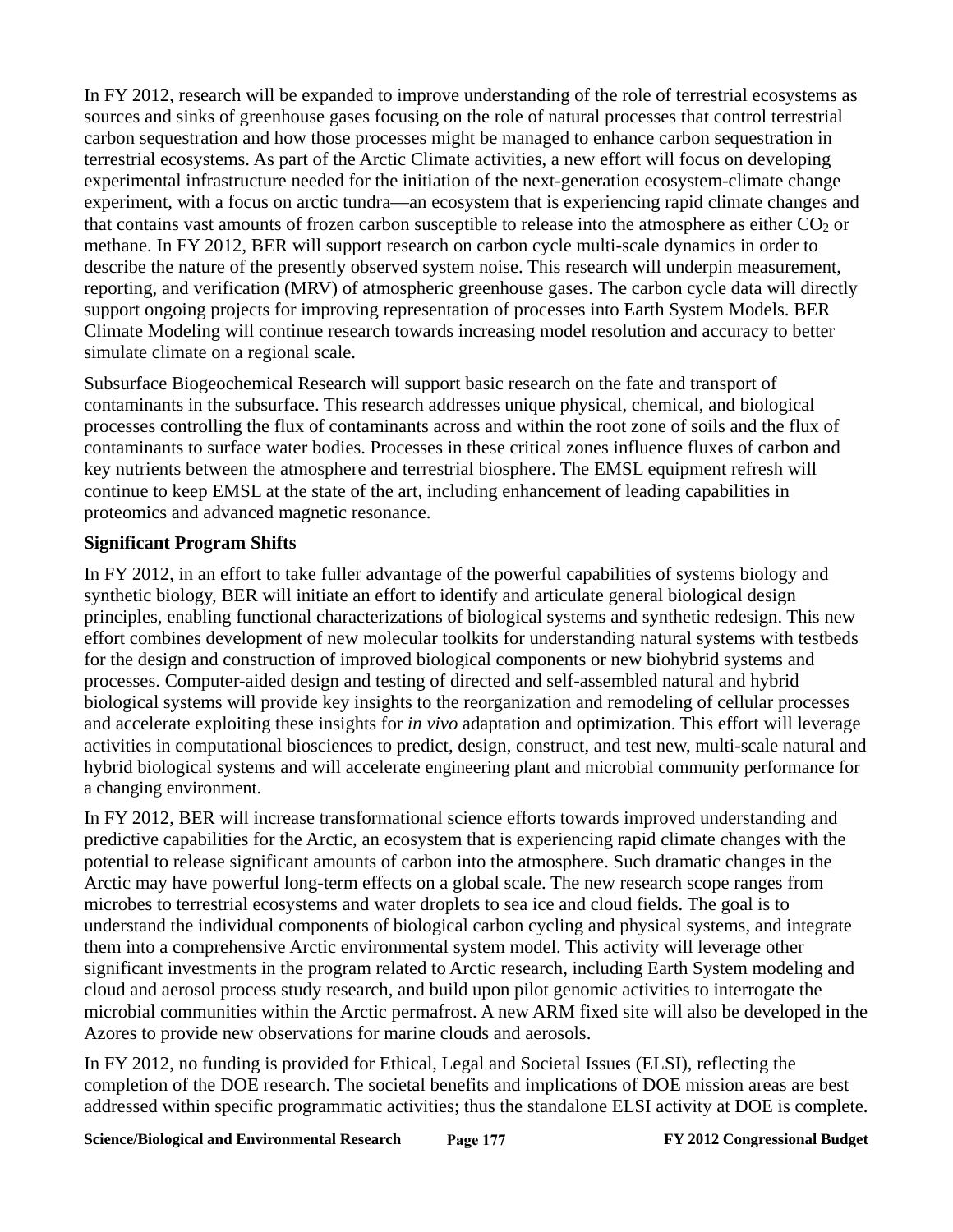BER research on the development of the components of an artificial retina was completed in FY 2010. By FY 2012, research will enable the final testing and refinement of the assembled 240+ electrode device for clinical trial readiness. No FY 2012 funding for the artificial retina is requested.

#### **Annual Performance Targets and Results**

The Department is in the process of updating its strategic plan, and has been actively engaging stakeholders including Congress. The draft strategic plan is being released for public comment concurrent with this budget submission, with the expectation of official publication this spring. The draft plan and FY 2012 budget are consistent and aligned. Updated measures will be released at a later date and available at the following link http://www.mbe.doe.gov/budget/12budget.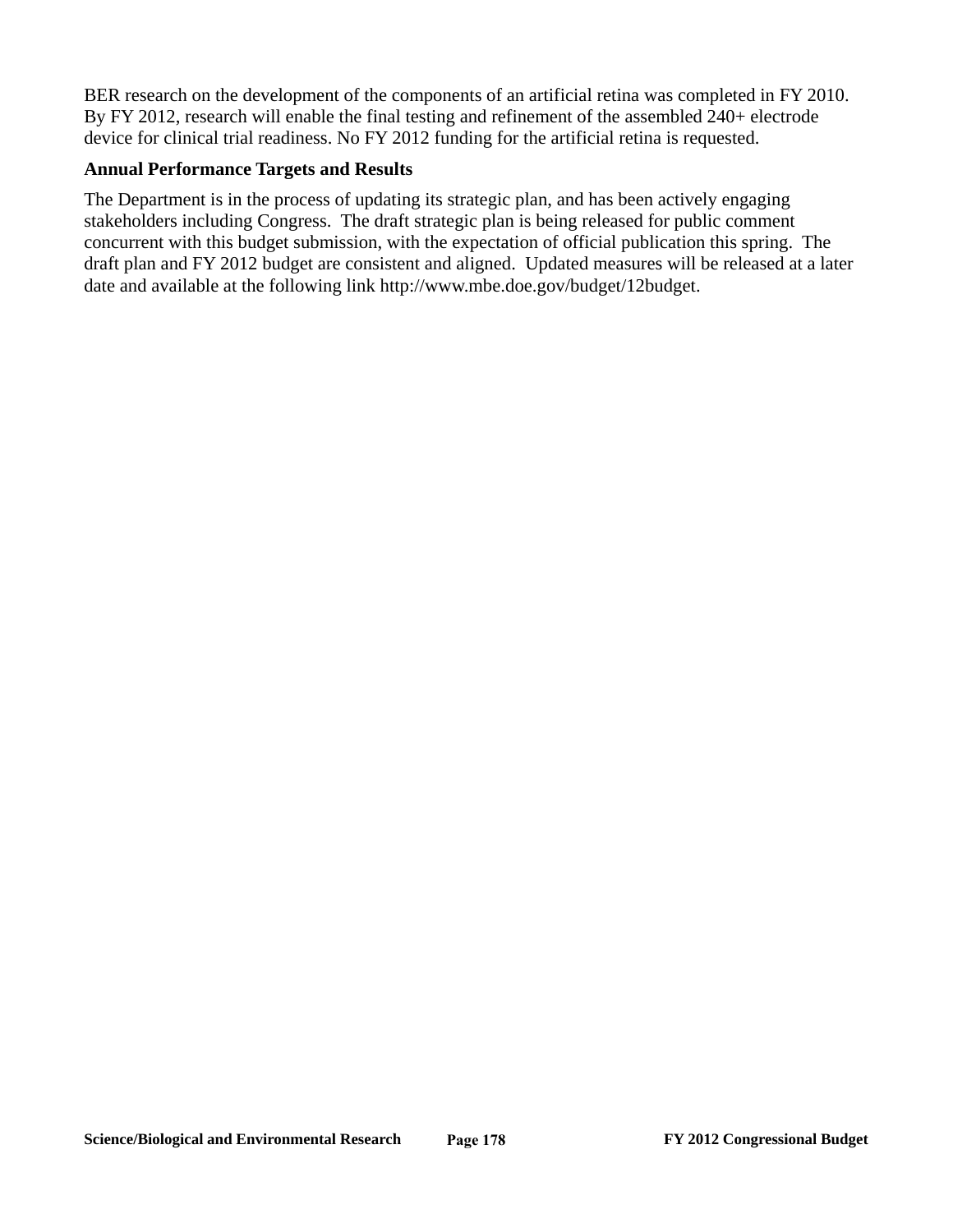### **Biological Systems Science**

### **Funding Schedule by Activity**

|                                                  | (dollars in thousands)           |                 |
|--------------------------------------------------|----------------------------------|-----------------|
|                                                  | FY 2010 Current<br>Appropriation | FY 2012 Request |
| <b>Biological Systems Science</b>                |                                  |                 |
| Genomic Science                                  | 165,565                          | 241,509         |
| Radiological Sciences                            | 46,675                           | 34,322          |
| Ethical, Legal, and Societal Issues              | 5,000                            | 0               |
| <b>Medical Applications</b>                      | 8,226                            | 0               |
| Biological Systems Facilities and Infrastructure | 84,300                           | 90,173          |
| <b>SBIR/STTR</b>                                 | $\boldsymbol{0}$                 | 10,258          |
| Total, Biological Systems Science                | 309,766                          | 376,262         |

### **Description**

Systems biology is the multidisciplinary study of complex interactions specifying the function of entire biological systems—from single cells to multicellular organisms—rather than the study of individual components. The Biological Systems Science subprogram focuses on understanding the functional principles that drive living systems, from microbes and microbial communities to plants and other whole organisms. Questions include: What information is in the genome sequence? How is information coordinated between different subcellular constituents? What molecular interactions regulate the response of living systems and how can those interactions be understood dynamically and predictively? The approaches employed include genome sequencing, proteomics, metabolomics, structural biology, high-resolution imaging and characterization, and integration of information into predictive computational models of biological systems that can be tested and validated.

The subprogram supports operation of a scientific user facility, the DOE Joint Genome Institute (JGI), and access to structural biology facilities. Support is also provided for research at the interface of the biological and physical sciences and in radiochemistry and instrumentation to develop new methods for real-time, high-resolution imaging of dynamic biological processes.

#### **Selected FY 2010 Accomplishments**

- The DOE Bioenergy Research Centers (BRCs) developed high-risk, high-return biological solutions to critical biofuel bottlenecks using basic research. The Great Lakes Bioenergy Research Center (GLBRC) discovered controls in plants to protect energy-rich lipids in leaves and is working to develop plants with higher energy content from overproduction of leaf oils. Information from field trials on the sustainability impacts of energy crops and cultivation options is linked to results from microbial populations in the soil at small scales to national-scale economic and greenhouse gas flux models at larger scales.
- The BioEnergy Science Center (BESC) identified changes in a microbial biomass hydrolysis machine, the cellulosome, during growth on different constituents of plant biomass that may lead to new bioengineering approaches to construct enzyme complexes with "plug in" components for specific biomass feedstock. A BESC industrial partner developed a yeast strain that produces

**Science/Biological and Environmental Research/ Biological Systems Science FY 2012 Congressional Budget**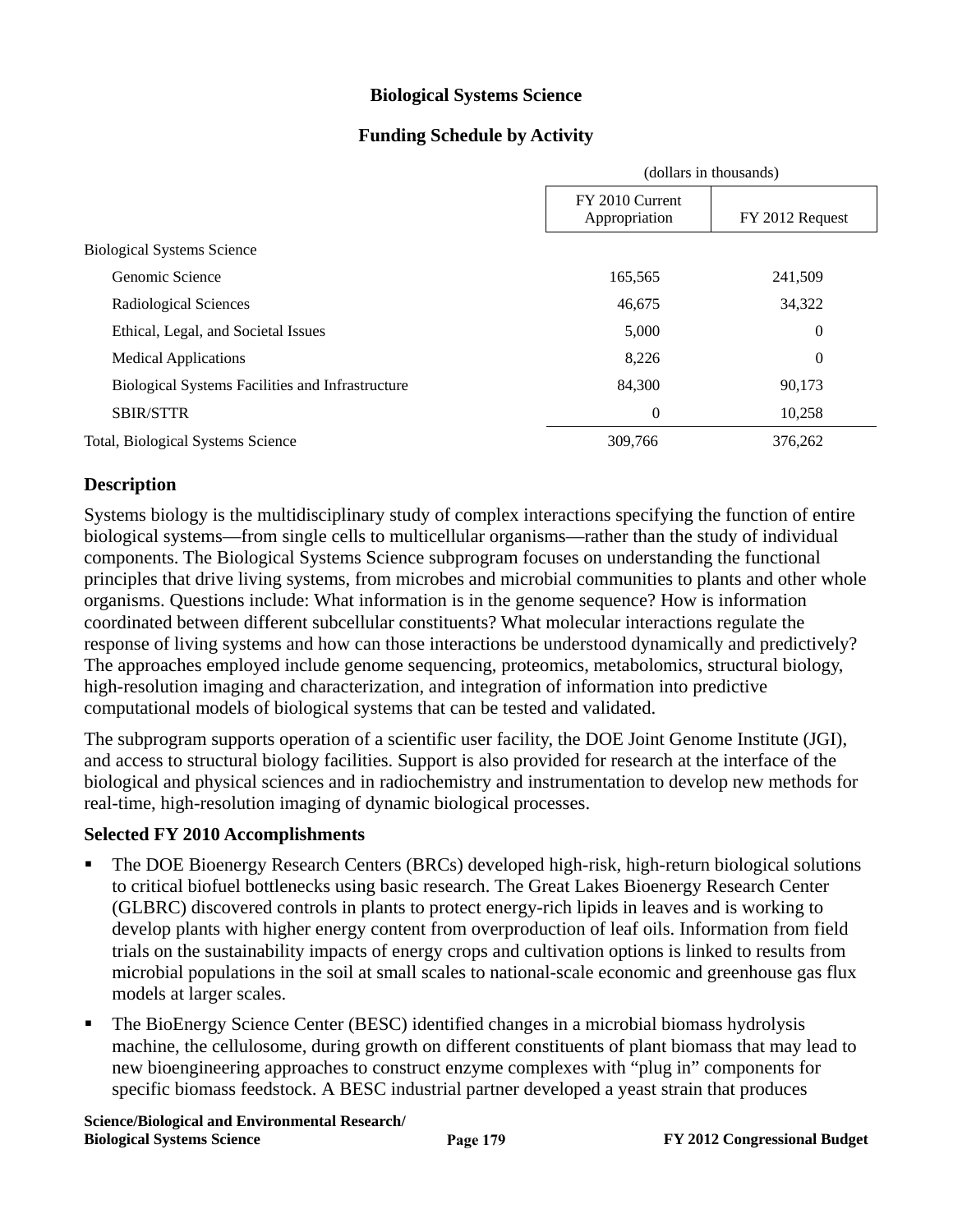degradation enzymes and ferments most sugars, a necessary step towards consolidated bioprocessing.

- The Joint BioEnergy Institute (JBEI) discovered novel degradation genes in microbes grown on compost and adapted to growth on switchgrass and then used synthetic biology to tailor a higherefficiency cellulase enzyme. JBEI researchers and a biotech firm used synthetic biology to modify an industrial bacterium to produce biodiesel and other important chemicals.
- Primary productivity on Earth depends on plants and microbes converting atmospheric  $CO_2$  and  $N_2$ into biologically useful forms. New research showed how oxidation and reduction processes are balanced during growth of the metabolically versatile microbe *Rhodopseudomonas palustris* using a combination of photosynthesis and consumption of organic acids produced by other microbes. This advanced understanding of central metabolic processes in microbes that are relevant to bioenergy applications and play a critical role in the global carbon cycle.
- JGI significantly expanded its role in large-scale genome sequencing and analysis in support of DOE missions. New sequencing technologies were used to sequence 4 trillion base pairs of DNA annually, more than 130 times the capacity of 5 years ago. This new capacity enabled the deduction of increasingly complex genomes, including soybean (important for biodiesel production, soil sustainability and nutrition) and a fungus that provides the source of industrial cellulase enzymes to break down biomass. JGI also completed the first installment of the Genomic Encyclopedia of Bacteria and Archaea to explore Earth's microbial "dark matter" by sequencing little-studied microbes that will give insights into other microbes and microbial communities facilitating searches for novel functions and our understanding of the biosphere.

### **Detailed Justification**

|                                                         | (dollars in thousands)           |                    |  |
|---------------------------------------------------------|----------------------------------|--------------------|--|
|                                                         | FY 2010 Current<br>Appropriation | FY 2012<br>Request |  |
| <b>Genomic Science</b>                                  | 165,565                          | 241,509            |  |
| <b>Foundational Genomics Research</b><br>$\blacksquare$ | 33,671                           | 102,914            |  |

Foundational Genomics Research supports fundamental research on microbes and plants to understand biological systems across multiple scales from subcellular molecular interactions to microbial community structures. Research focuses on the spatial organization of cellular components and microbial and plant regulatory and metabolic networks. It investigates how cells balance dynamic needs for synthesis, assembly, and turnover of cellular machinery in response to changing environmental signals. Research will increasingly focus on understanding how different organisms interact within a biological or environmental system to provide unique functions through mechanisms such as nutrient exchange or horizontal gene transfer. These systems-level capabilities enable a diversity of functions, from microbial respiration and speciation of soil minerals to rhizosphere nutrient uptake and cell-cell communication, as well as a testable framework for developing genome-based models for systems biology. New approaches will be developed including methods to measure metabolites, proteins, and expressed genes for microbial communities. Novel technologies will be developed enabling multi-modal chemical and biological measurements across broad spatial and temporal ranges, providing insight into environmental processes. Research employing advanced molecular and computational biology approaches enabled by genome

**Science/Biological and Environmental Research/ Biological Systems Science FY 2012 Congressional Budget**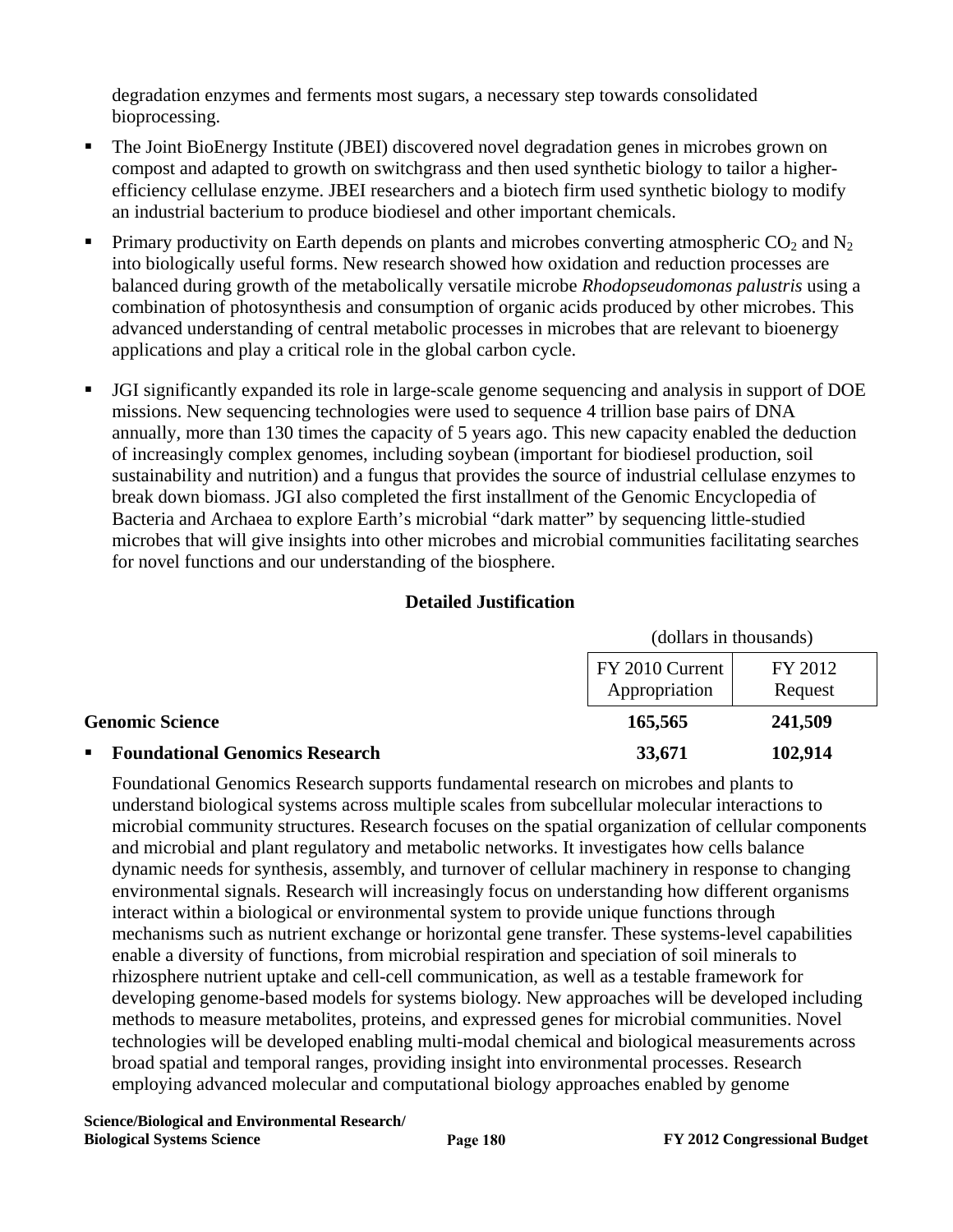| (dollars in thousands)           |                    |
|----------------------------------|--------------------|
| FY 2010 Current<br>Appropriation | FY 2012<br>Request |

sequencing is emphasized, with priority to multidisciplinary efforts across microbiology, plant biology, chemistry, biophysics, bioinformatics, metabolic engineering, and other fields.

In FY 2012, new research will be initiated to provide the scientific foundation for a bio-economy in which carbon-neutral and renewable processes can be safely designed and optimized. This new research will identify and articulate general biological design principles, enabling functional characterizations of biological systems and synthetic redesign. This includes the development of new synthetic molecular toolkits for understanding natural systems and computer-aided design testbeds for the design and construction of improved biological components or new, multi-scale natural and hybrid biological processes and systems. These toolkits will include the development of new genetic transformation approaches for natural and re-engineered plant and microbial systems, as well as technology to facilitate design engineering of multi-component biological functional modules and to manipulate genetic control systems. The testbeds will allow for prototyping and functional validation of natural and engineered biological modules, especially to understand cross-talk and spatial and topological constraints within cellular systems. Computer-aided design and testing of directed and self-assembled natural and hybrid biological systems will provide key insights to the reorganization and remodeling of cellular processes and accelerate exploiting these insights for *in vivo* adaptation and optimization.

This effort will leverage knowledgebase activities in computational biosciences and capabilities at the Joint Genome Institute in genome sequencing and analysis. Multi-scale measurement and characterization technologies will be developed that validate biological function, facilitate interoperability of biological modules and processes, and standardize engineering plant and microbial community performance for changing environmental conditions. The new knowledge and tools developed from this research will advance applications of biotechnology for bio-based solutions to current and emerging energy and environmental challenges.

Research is also increased to advance the understanding of how complex biological system function is specified by genome organization, expression, and regulation, through the development of genomic and analytical technologies for multi-modal, dynamic measurements in actively-occurring environmental processes and during cellular communication.

**Genomics Analysis and Validation 10,000 12,000** 

Genomics Analysis and Validation develops tools and resources to fully exploit information in complete DNA sequences from microbes and plants for bioenergy, carbon sequestration, and bioremediation applications. This activity supports development of new high-throughput approaches for analyzing gene regulation and function, automated tools for predicting genes and protein function from DNA sequence, and tools for identifying dynamic genome interactions within a biological or environmental system to uncover emergent properties of interacting genes. The ability to predict the function of an individual gene and sets of genes is essential for design and validation of strategies for bioenergy production, enhanced carbon sequestration, or environmental remediation.

In FY 2012, research supports innovative new approaches to validate and improve genome-scale annotation and gene models in microbes and plants. Increased funding will also support genomescale validation of annotation in metagenomic datasets, a challenge due to the vast and fragmentary information contained within these datasets.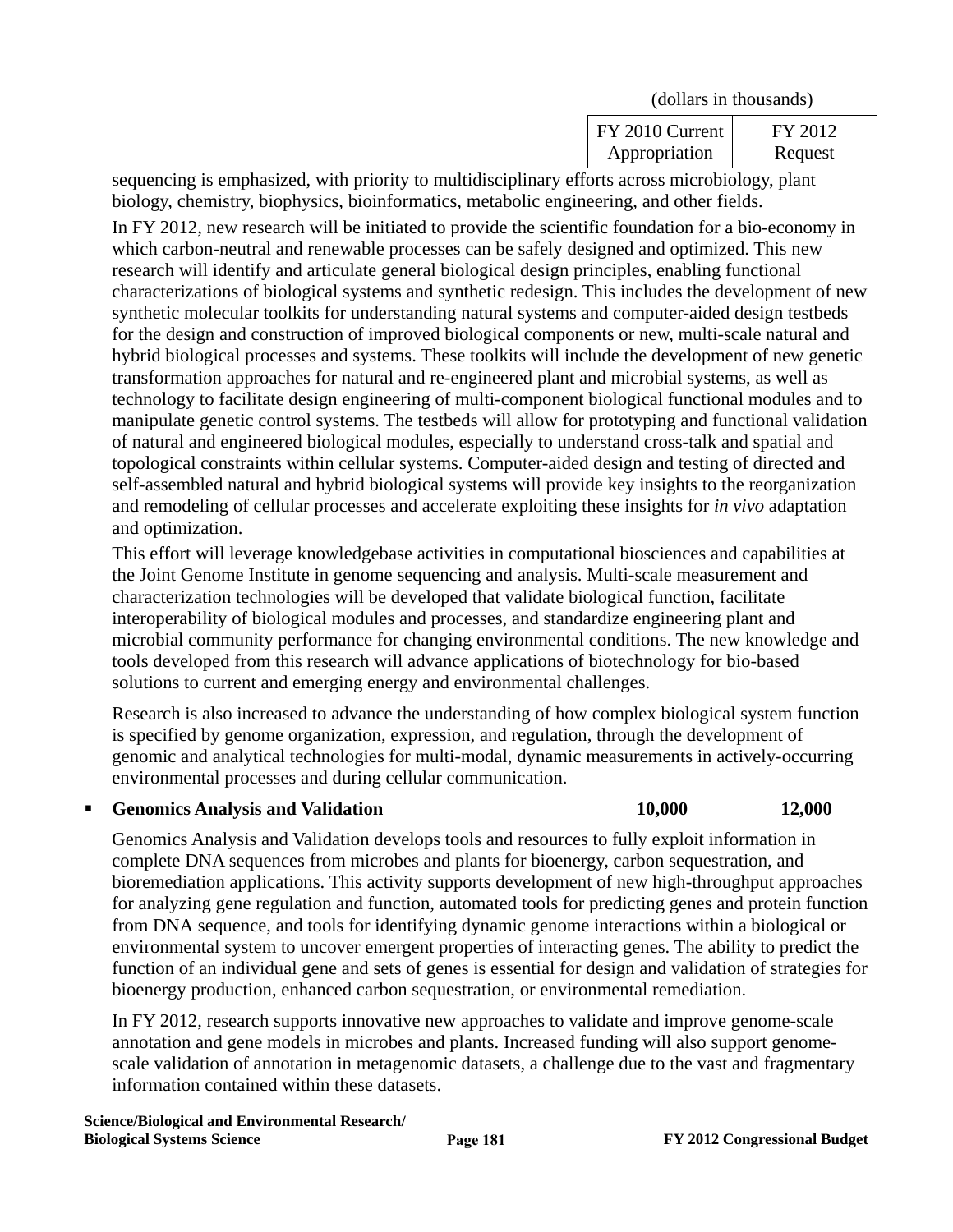| $\blacksquare$ | <b>Metabolic Synthesis and Conversion</b> | 38,637                           | 37,200             |
|----------------|-------------------------------------------|----------------------------------|--------------------|
|                |                                           | FY 2010 Current<br>Appropriation | FY 2012<br>Request |
|                |                                           | (dollars in thousands)           |                    |

This activity focuses on understanding the composition and regulation of biological pathways for converting carbon into advanced biomolecules. Research focuses on understanding carbon uptake, fixation, and storage in plants and soil microbes, leveraging new information from whole organism and community genomes. Research will focus on the role of microbial communities or plant-microbe associations in the transfer of carbon between roots and the soil to identify strategies that would lead to increased carbon storage in the rhizosphere and surrounding soil. Genomic knowledge of metabolic functions and regulatory networks in microbes, plants, and plant-microbe associations can enable strategies to increase biomass formation for conversion into advanced biofuels or to increase the sequestration of carbon in terrestrial ecosystems.

This activity draws on Foundational Genomics Research and technology development to address challenges unique to biofuels through understanding the conversion of simple sugars to ethanol and hydrogen. This will improve understanding of variables governing partitioning of energy precursors into different biomass, respiration, or energy producing pathways, or fixation into recalcitrant soil or marine carbon forms. Systems biology approaches enable understanding of how plant genomes can specify increased carbon fixation and biomass yield, improve feedstock characteristics, and increase sustainability.

In FY 2012, funds will continue to support research on carbon storage in plant biomass for conversion into advanced biofuels or for carbon sequestration. Funds will support research to characterize the regulation of carbon and nutrient cycling in plant and microbial systems, from subcellular or root-stem-leaf partitioning to flux within pathways or between networks of interacting organisms. FY 2012 funds will support new integrated, interdisciplinary research in biological carbon cycling by plants and microbes in the Arctic to accelerate progress in climate change research and modeling. Funding decreases with the completion of projects on fermentative microbial biohydrogen production.

### **Computational Biosciences 8,257 14,395**

Computational models and algorithmic and computational tools that describe the biochemical capabilities of microbial communities or plants are essential to the success of the Genomic Science activity. New models are needed to integrate diverse data types and data sets into single models that accurately describe and predict the behavior of metabolic pathways and genetic regulatory networks. A systems biology knowledgebase is an integrated modeling and experimental framework to access, compare, analyze, and test systems biology data. The extension of capabilities beyond data generation and storage to data retrieval, data access, and cross-database comparative computational modeling forms the basic requirements of a systems biology knowledgebase. This will enable and provide support for progressively more precise and comprehensive predictive modeling of various catalytic and cellular processes, and organisms and communities. The systems biology knowledgebase dimensions and requirements were recently outlined in a community workshop.<sup>a</sup>

1

a http://genomicscience.energy.gov/compbio/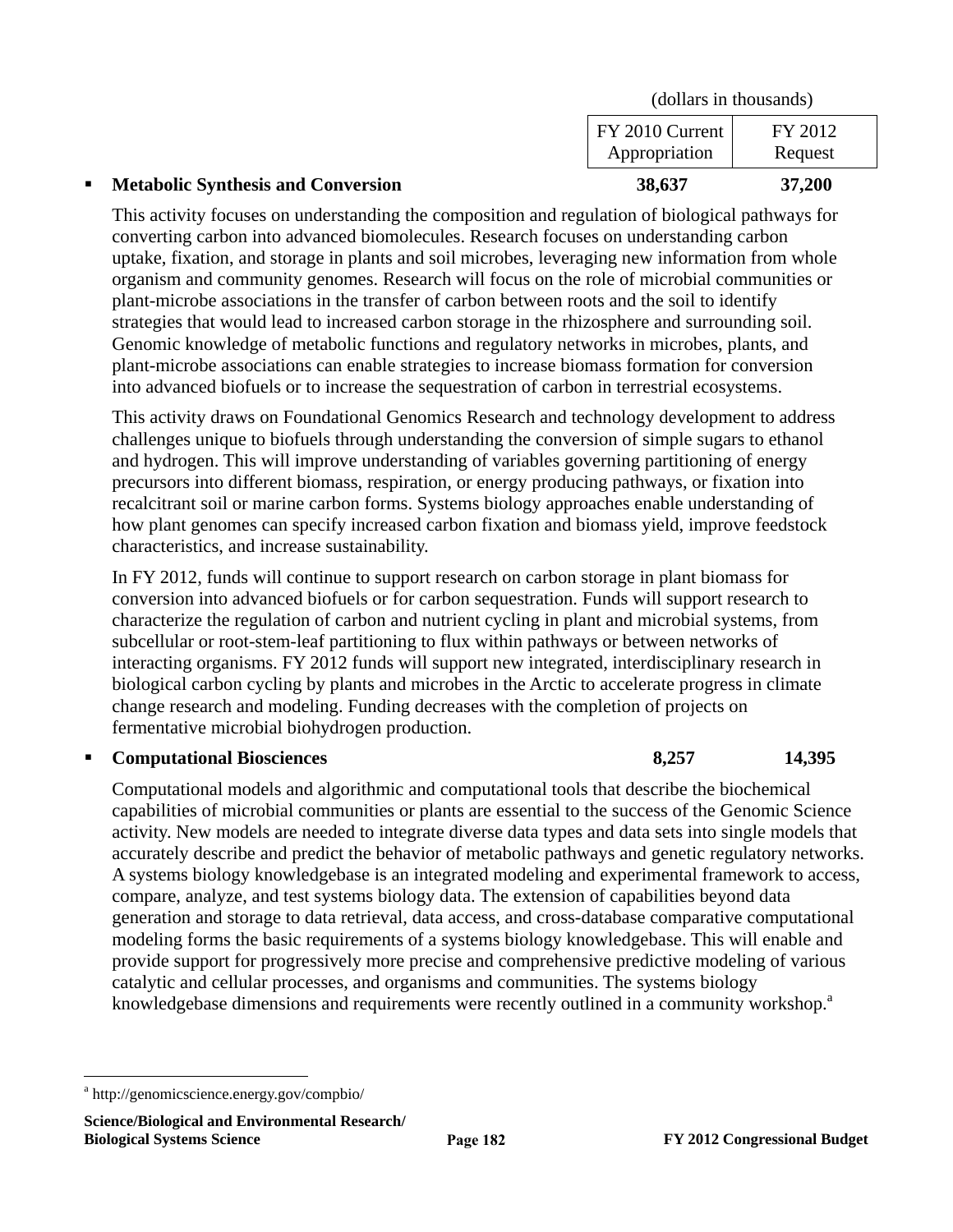| (dollars in thousands)           |                    |
|----------------------------------|--------------------|
| FY 2010 Current<br>Appropriation | FY 2012<br>Request |

This activity includes support for ongoing Scientific Discovery through Advanced Computing (SciDAC) research that develops multi-scale and multi-component mathematical and computational tools for modeling and analysis of complex data sets, such as mass spectrometry or metabolomics, and to develop predictive metagenomic models of complex microbial communities. SciDAC research is closely coordinated with the Advanced Scientific Computing Research program.

In FY 2012, funding will support ongoing SciDAC research to model whole cell processes that incorporate genomic information with protein production and subcellular localization, metabolic and regulatory processes, cellular signaling, and microbial sensing. Increased funding includes support to extend the systems biology knowledgebase to include research in simulating biological and ecological processes that affect microbial community physiology and the integration of threedimensional imaging data. The developing knowledgebase will enable broad, distributed access to a virtual computational environment, enabling integrated genome-scale modeling and reconstruction using diverse microbial experimental datasets from genome sequencing, biological networks metabolic pathways, and transcriptional regulation and phenotypic data. The knowledgebase will enable interoperability among datasets and databases and new methods in data information analysis and curation. The primary experimental datasets for integration will be drawn from research conducted at the BRCs, the JGI, and from within the Genomic Science activity.

#### **Bioenergy Research Centers 75,000 75,000 75,000**

In 2007, BER established three Bioenergy Research Centers to accelerate transformational breakthroughs in basic science needed to develop cost-effective technologies to make production of cellulosic (plant-fiber based) biofuels commercially viable on a national scale.

The centers are multidisciplinary, multi-institutional partnerships between universities, national laboratories, and the private sector. The centers take scientific approaches that are complementary and synergistic. Areas of fundamental research include the identification, characterization, and systems-level regulation of genetic traits for cell wall composition of model plants such as Arabidopsis and rice, for which detailed genome sequence and phenotypic information are available, as well as second-generation bioenergy crops such as poplar and switchgrass for which there are more limited genomic resources. Other studies focus on understanding the metabolic pathways in individual microbes or microbial consortia that carry out efficient degradation of cell wall material and conversion into ethanol, hydrocarbons, diesel, and even jet fuel. The centers also focus on modeling structure-function relationships in enzymes and proteins important in the synthesis, turnover, and remodeling of plant cell wall biomass, as well as subsequent metabolic and enzymatic conversion.

Each center is evaluated annually by an on-site review of science and management, progress against stated milestones and planned science programs. The external review teams include scientists from universities, DOE national laboratories, and industry, with broad scientific expertise.

The Centers are using the advanced genomics-based techniques of modern systems biology to reengineer both plants and microbes for more efficient biologically-based conversion of plant fiber into carbon-neutral biofuels. This capability addresses critical DOE mission needs in the area of secure and sustainable bioenergy production.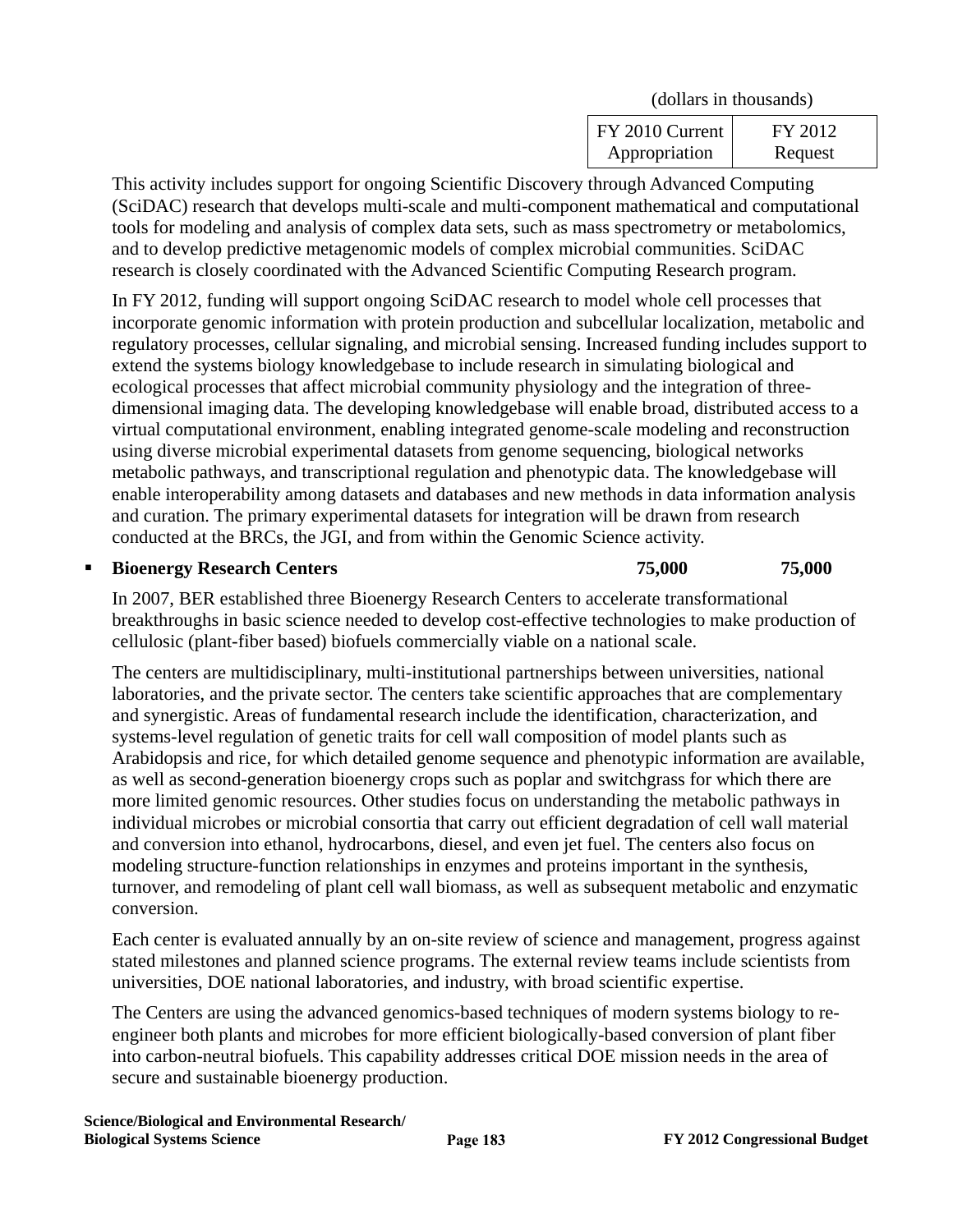| (dollars in thousands)           |                    |
|----------------------------------|--------------------|
| FY 2010 Current<br>Appropriation | FY 2012<br>Request |

In FY 2012, funds will support the continued fundamental research to improve breakdown of plant biomass, discover and bioengineer new microbes and enzymes capable of degrading lignocellulose, and convert cellulose-derived sugars to carbon-neutral biofuels.

#### **Radiological Sciences 46,675 34,322**

| diological Sciences                               | 46.675 | 34,322 |
|---------------------------------------------------|--------|--------|
| <b>Radiochemistry and Imaging Instrumentation</b> | 20,772 | 20,000 |

This activity supports fundamental research in radiochemistry and radiotracer development including development of new methodologies for real-time, high-resolution imaging of dynamic energy- and environment-relevant biological processes. Radionuclide imaging continues to be a singular tool for studying living organisms in a manner that is quantitative, three dimensional, temporally dynamic, and non-perturbative of the natural biochemical processes.

Radiotracer imaging methods provide new opportunities for quantitative measurement of in situ chemical reactions in living systems. The activity primarily benefits DOE mission needs, while also providing fundamental research and tool development that may translate to nuclear medicine diagnostic and therapeutic research.

In FY 2012, funds will support the development and use of innovative radiotracer chemistry and complementary radionuclide imaging instrumentation technologies for quantitative in vivo measurement of radiotracer concentration and site-specific chemical reactions. Funding will continue to support integrative training opportunities in radiochemistry to build and maintain the radiochemistry scientific workforce. Funding is decreased for the development of methodologies for high activity level synthesis of immunoPET radiotracers.

# **Radiobiology 25,903 14,322**

The Radiobiology activity supports research to help determine health risks from exposures to low levels of ionizing radiation, information critical to adequately and appropriately protect radiation workers and the general public. Research includes critical biological phenomena induced by low dose exposure and support to understand the role of genetic susceptibility and epigenetics in integrated gene function and response of biological systems to environmental conditions.

Radiobiology research will provide a scientific basis for informed decisions regarding remediation of contaminated DOE sites and for determining acceptable levels of human health protection, both for cleanup workers and the public in the most cost-effective manner.

In FY 2012, funds will support systems genetic studies of integrated gene function and response to the environment, drawing on prior studies of specific gene targets and individual cellular response and focusing at the tissue or whole organism level. These studies will contribute towards development of models that are reconciled with available epidemiological data. Funding is reduced for studies on bystander effects and adaptive immune function and is completed for research on genome instability and DNA damage in single cells.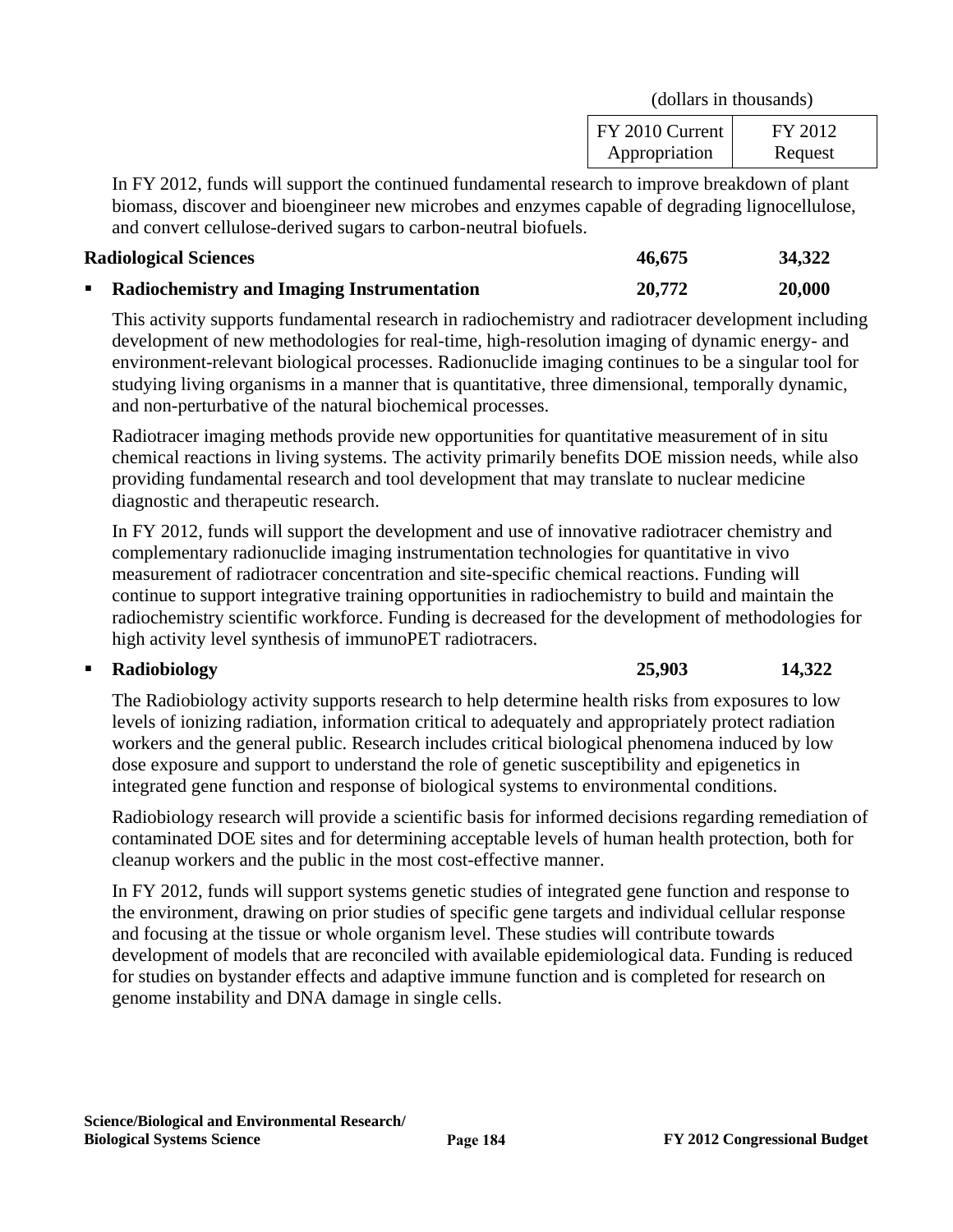|                                            | (dollars in thousands)           |                    |
|--------------------------------------------|----------------------------------|--------------------|
|                                            | FY 2010 Current<br>Appropriation | FY 2012<br>Request |
| <b>Ethical, Legal, and Societal Issues</b> | 5,000                            |                    |

In FY 2012, no funding is provided for ELSI, reflecting the completion of the DOE involvement with the Human Genome Project and the alignment of the BER program with DOE mission priorities in energy and the environment. With the evolution of ELSI to address broader mission-relevant science topics, such as bioenergy, synthetic genomics, and nanoscience, the societal benefits and implications of DOE mission areas will be addressed within relevant programmatic activities.

### **Medical Applications** 8,226 0

Research is completed by FY 2012 on the 240+ electrode artificial retina device integration and preparation for pre-clinical testing. The activity is ready to transition out of DOE for development and application.

| <b>Biological Systems Facilities and Infrastructure</b> | 84,300 | 90,173 |
|---------------------------------------------------------|--------|--------|
| • Structural Biology Infrastructure                     | 15.300 | 19,417 |

The Structural Biology Infrastructure activity continues to develop and support access to beamlines and instrumentation at DOE's national user facilities for the Nation's structural biologists. BER coordinates, with the NIH and NSF, the management and maintenance of 22 experimental stations at DOE synchrotrons (Advanced Photon Source, Advanced Light Source, National Synchrotron Light Source, and Stanford Synchrotron Radiation Light source) and neutron sources (High Flux Isotope Reactor and Los Alamos Neutron Science Center). User statistics for BER structural biology user stations are included in the Basic Energy Sciences facility user reports. BER continually assesses the quality of the instrumentation at its experimental stations, supports development of new state-of theart stations, and upgrades existing stations to install the most effective instrumentation for taking full advantage of the facility capabilities.

The Structural Biology infrastructure enables a broad user community to conduct the high-resolution study of biological molecules involved in cellular architecture, biocatalysis, environmental sensing, and carbon capture. It advances and promotes scientific and technological innovation in support of the DOE mission.

In FY 2012, funds will enable initial development of life science experimental stations at the National Synchrotron Light Source II (early beam availability currently scheduled for February 2014) and at the Linac Coherent Light Source and the Spallation Neutron Source, two facilities that have commenced operations and demonstrated pilot activities with considerable potential benefits for the structural biology user community. The increased funding includes support for new end stations and access to proposed new x-ray fluorescence and absorption nanotomography undulator beamlines, optimized for lower energies (2–15 keV) and spatial resolution (less than 50nm) to allow multi-modal imaging of biological cellular substructures with co-localization of trace elements. These capabilities will allow visualization of in situ processes critical to DOE mission needs, ranging from carbon cycling in microbial communities to nutrient exchange at microbe-plant interfaces during bioenergy crop growth.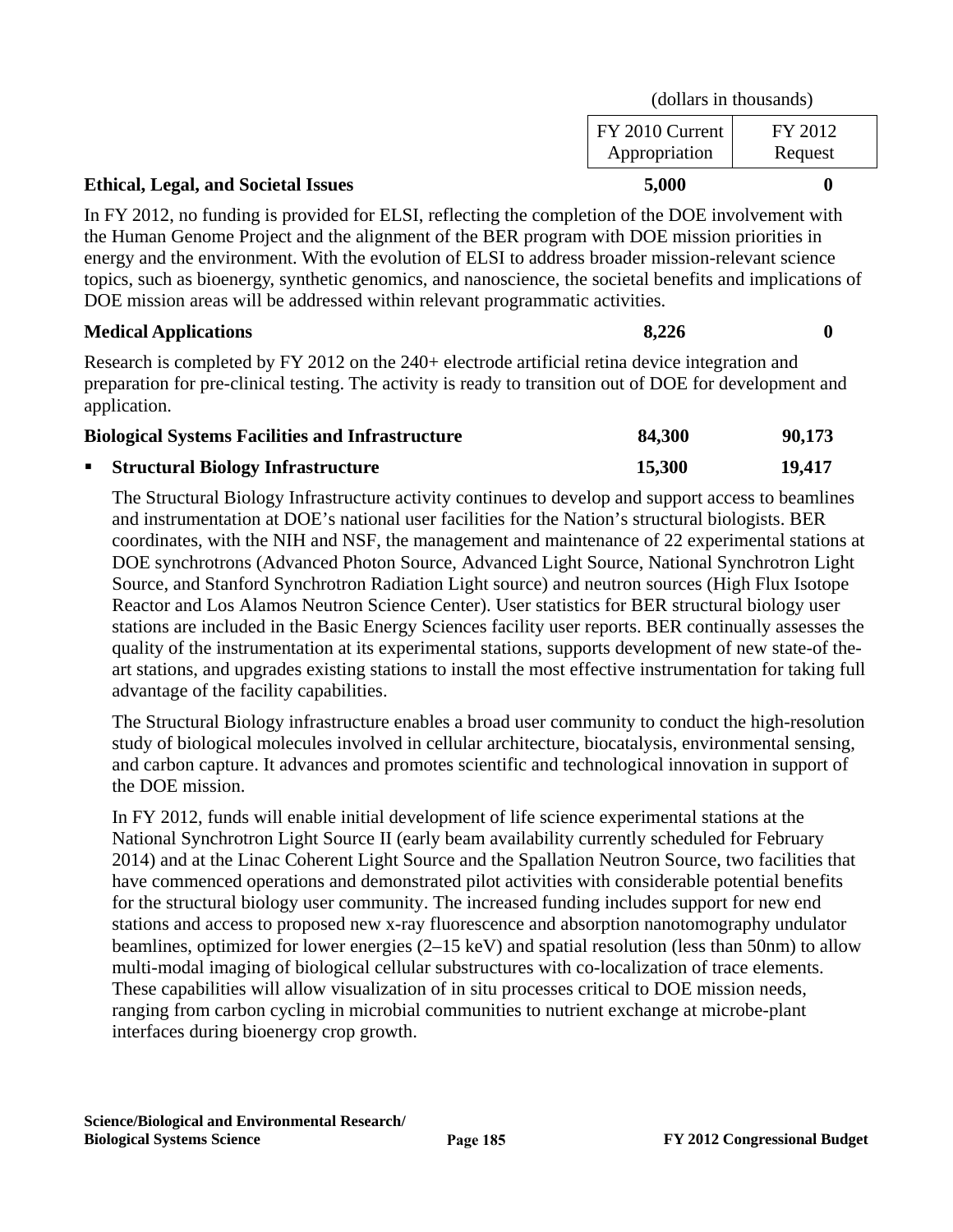| <b>Joint Genome Institute</b> | 69,000                           | 70,756             |  |
|-------------------------------|----------------------------------|--------------------|--|
|                               | FY 2010 Current<br>Appropriation | FY 2012<br>Request |  |
|                               | (dollars in thousands)           |                    |  |

The JGI is the only federally-funded major genome sequencing center focused on genome discovery and analysis in plants and microbes for energy and environmental applications. JGI contributes valuable information through the large-scale genome sequencing of bioenergy crops such as sorghum, maize, poplar, and soybean, as well as targeted sequencing of gene expression sets for switchgrass, cotton, wheat, and conifers. The JGI provides the genomic blueprint which is the basis for systems biology of plants and environmental microbes. Through the development of genome assembly algorithms, tools for comparative gene and pathway analysis, and systems-level integration of data from multiple sequencing technology and functional genomics platforms, JGI has enabled researchers and plant breeders to identify key traits and genes for specific bioenergy applications or environmental conditions. In addition to a broad reference set of laboratory cultured microbes, JGI has pioneered approaches for sequencing uncultured environmental microbial isolates and microbial communities. These metagenomic capabilities will eventually enable elucidation of the functional potential of all the biological organisms that comprise a specific environmental system.

JGI provides DOE mission-relevant genome sequencing, genome data acquisition, and genome analysis to the broad scientific user community, DOE national laboratories, and the DOE Bioenergy Research Centers. JGI's suite of high-throughput tools, technologies, and comparative analytical capabilities serve as a discovery platform for understanding the organization and function of complex genomes. This genomic-level understanding is vital to the predictive design and engineering of microbial and plant systems for mission capabilities in bioenergy, carbon cycling and biosequestration, and environmental remediation and stewardship.

In FY 2012, JGI funding will continue to support access by the scientific user community and the DOE Bioenergy Research Centers to large-scale genome data acquisition and analysis. Funding will also support a greater emphasis on metagenome expression and sequencing of environmental microbial communities or the plant-microbe rhizosphere, improved genome annotation, and functional analysis and verification of genome-scale models. Funding is increased to support JGI grand challenge activities that encompass large scale genome comparisons across different soil environments or plant-microbe associations. These activities will require development of significant new capabilities for acquisition, analysis, and integration of huge genome datasets.

|                                 | FY 2010  | FY 2012 |
|---------------------------------|----------|---------|
| <b>Achieved Operating Hours</b> | 8,400    | N/A     |
| <b>Planned Operating Hours</b>  | 8,400    | 8,400   |
| Optimal hours                   | 8,400    | 8,400   |
| Percent of Optimal Hours        | 100%     | 100%    |
| Unscheduled Downtime            | $\Omega$ | N/A     |
| Number of Users <sup>a</sup>    | 940      | 940     |

<sup>&</sup>lt;sup>a</sup> All JGI users are remote. Primary users are individuals associated with approved projects being conducted at the JGI in a reporting period. Each user is counted once per year regardless of how many proposals their name may be associated with. Different users may utilize vastly differing levels of JGI resources.

 $\overline{a}$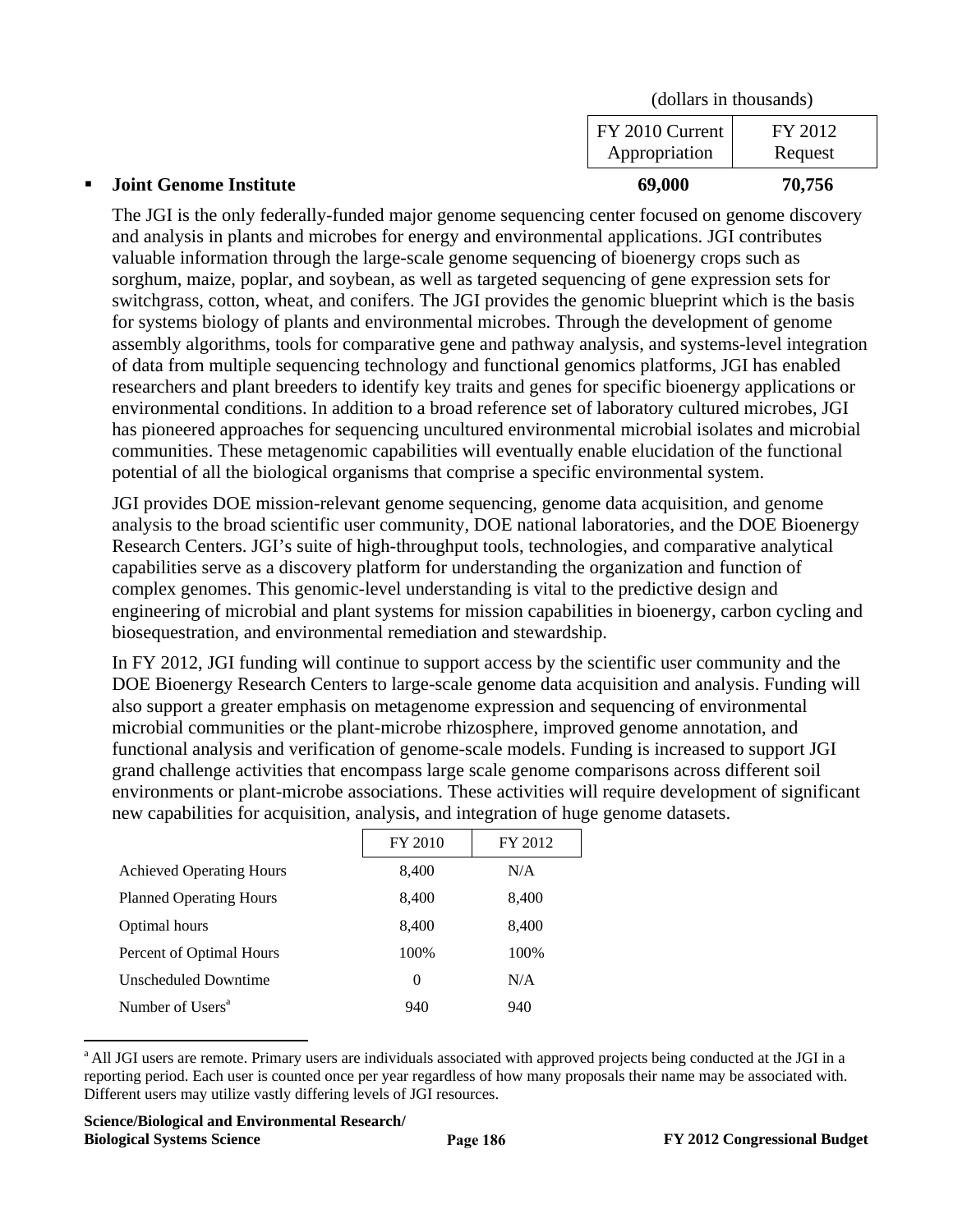| <b>SBIR/STTR</b> |                                  | 10,258                 |  |
|------------------|----------------------------------|------------------------|--|
|                  | FY 2010 Current<br>Appropriation | FY 2012<br>Request     |  |
|                  |                                  | (dollars in thousands) |  |

In FY 2010, \$7,777,000 and \$933,000 were transferred to the SBIR and STTR programs, respectively. Additionally, \$15,000 of prior year balances was transferred as follows: \$14,000 for SBIR and \$1,000 for STTR.

FY 2012 amount shown for the SBIR and STTR programs is the estimated requirement for continuation of these congressionally mandated programs.

#### **Total, Biological Systems Science 309,766 376,262**

# **Explanation of Funding Changes**

FY 2012 vs. FY 2010 Current Approp. (\$000)

#### **Genomic Science**

#### **Foundational Genomics Research**

| Funding is increased to support foundational science aimed at advancing<br>applications of biotechnology for bio-based solutions to current and emerging<br>energy and environmental challenges. Funding will support the development of<br>new synthetic molecular toolkits for understanding natural systems combined<br>with computer-aided design testbeds for the design and construction of improved<br>biological components or new, multi-scale natural and hybrid biological<br>processes and systems. These toolkits will include the development of new<br>genetic transformation approaches for natural and re-engineered plant and<br>microbial systems, as well as technology to facilitate design engineering of<br>multi-component biological functional modules and to manipulate genetic<br>control systems. The testbeds will allow for prototyping and functional<br>validation of natural and engineered biological modules, especially to understand<br>cross-talk and spatial and topological constraints within cellular systems.<br>Funding is also increased to support the development of genomic and analytical<br>technologies for multi-modal, dynamic measurements in actively-occurring<br>environmental processes and during cellular communication. | $+69,243$ |
|---------------------------------------------------------------------------------------------------------------------------------------------------------------------------------------------------------------------------------------------------------------------------------------------------------------------------------------------------------------------------------------------------------------------------------------------------------------------------------------------------------------------------------------------------------------------------------------------------------------------------------------------------------------------------------------------------------------------------------------------------------------------------------------------------------------------------------------------------------------------------------------------------------------------------------------------------------------------------------------------------------------------------------------------------------------------------------------------------------------------------------------------------------------------------------------------------------------------------------------------------------------------------------------|-----------|
| <b>Genomics Analysis and Validation</b>                                                                                                                                                                                                                                                                                                                                                                                                                                                                                                                                                                                                                                                                                                                                                                                                                                                                                                                                                                                                                                                                                                                                                                                                                                               |           |
| Funding is increased to support genome-scale validation of annotation in<br>metagenomic datasets.                                                                                                                                                                                                                                                                                                                                                                                                                                                                                                                                                                                                                                                                                                                                                                                                                                                                                                                                                                                                                                                                                                                                                                                     | $+2,000$  |
| <b>IF</b> Metabolic Synthesis and Conversion                                                                                                                                                                                                                                                                                                                                                                                                                                                                                                                                                                                                                                                                                                                                                                                                                                                                                                                                                                                                                                                                                                                                                                                                                                          |           |

Funding is decreased with the completion of projects focused on fermentative microbial biohydrogen production.  $-1,437$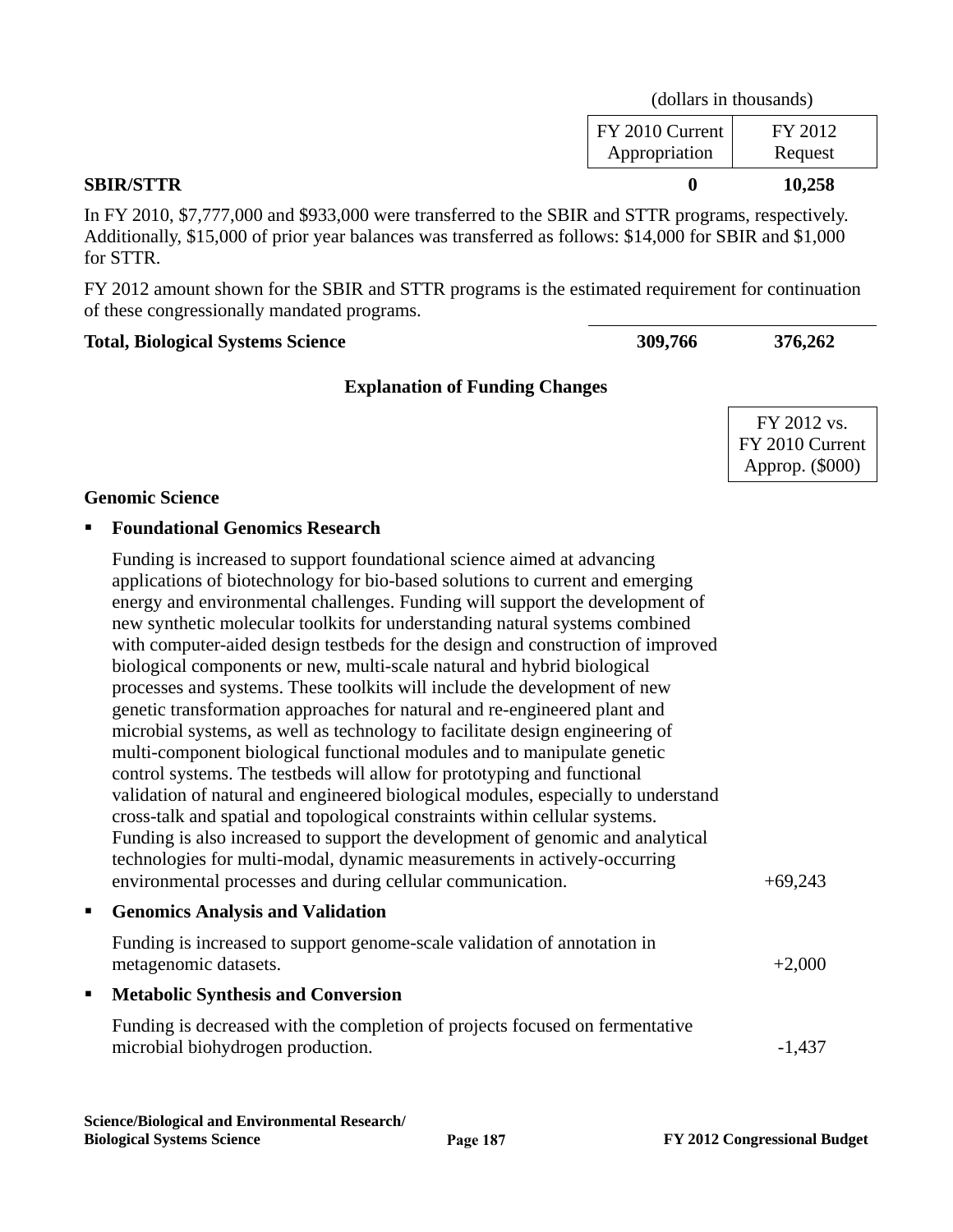| <b>Computational Bioscience</b><br>Ξ                                                                                                                                                                                                                                                                                                                                                                                                                                                                                 |           |
|----------------------------------------------------------------------------------------------------------------------------------------------------------------------------------------------------------------------------------------------------------------------------------------------------------------------------------------------------------------------------------------------------------------------------------------------------------------------------------------------------------------------|-----------|
| Funding is increased to further develop a systems biology knowledgebase to<br>integrate microbial community genomic, proteomic, and transcriptomic<br>experimental data sets from research conducted at the DOE Bioenergy Research<br>Centers, the Joint Genome Institute, and the Genomic Science supported<br>activities. The increase will also support development of new methods for<br>simulation of microbial metabolism and cellular regulation.                                                             | $+6,138$  |
| <b>Total, Genomic Science</b>                                                                                                                                                                                                                                                                                                                                                                                                                                                                                        | $+75,944$ |
| <b>Radiological Sciences</b>                                                                                                                                                                                                                                                                                                                                                                                                                                                                                         |           |
| <b>Radiochemistry and Imaging Instrumentation</b><br>Е                                                                                                                                                                                                                                                                                                                                                                                                                                                               |           |
| Funding is decreased for the development of methodologies for high activity<br>level synthesis of immunoPET radiotracers.                                                                                                                                                                                                                                                                                                                                                                                            | $-772$    |
| Radiobiology                                                                                                                                                                                                                                                                                                                                                                                                                                                                                                         |           |
| Funding is reduced for studies on bystander effects and adaptive immune<br>function, and completed for research on genome instability and DNA damage in<br>single cells in response to low dose radiation exposure.                                                                                                                                                                                                                                                                                                  | $-11,581$ |
| <b>Total, Radiological Sciences</b>                                                                                                                                                                                                                                                                                                                                                                                                                                                                                  | $-12,353$ |
| <b>Ethic, Legal, and Societal Issues</b>                                                                                                                                                                                                                                                                                                                                                                                                                                                                             |           |
| ELSI research is completed in FY 2012. The societal benefits and implications of<br>DOE mission areas will be addressed within relevant programmatic activities,<br>completing the standalone ELSI activity in BER.                                                                                                                                                                                                                                                                                                  | $-5,000$  |
| <b>Medical Applications</b>                                                                                                                                                                                                                                                                                                                                                                                                                                                                                          |           |
| BER funding for the Artificial Retina effort is completed with integration and pre-<br>clinical testing of a 240 electrode retinal device as a basis for fabrication of a 1,000<br>electrode device. The activity is ready to transition out of DOE for development and<br>application.                                                                                                                                                                                                                              | $-8,226$  |
| <b>Biological Systems Facilities and Infrastructure</b>                                                                                                                                                                                                                                                                                                                                                                                                                                                              |           |
| <b>Structural Biology Infrastructure</b>                                                                                                                                                                                                                                                                                                                                                                                                                                                                             |           |
| Increased funding will enable initial development of life science experimental<br>stations and instrumentation at major new DOE national user facilities such as<br>SNS and LCLS, providing access to proposed new x-ray fluorescence and<br>absorption nanotomography undulator beamlines. Their optimization for lower<br>energies $(2-15 \text{ keV})$ and spatial resolution (less than 50nm) will allow multi-<br>modal imaging of biological cellular substructures with co-localization of trace<br>elements. | $+4,117$  |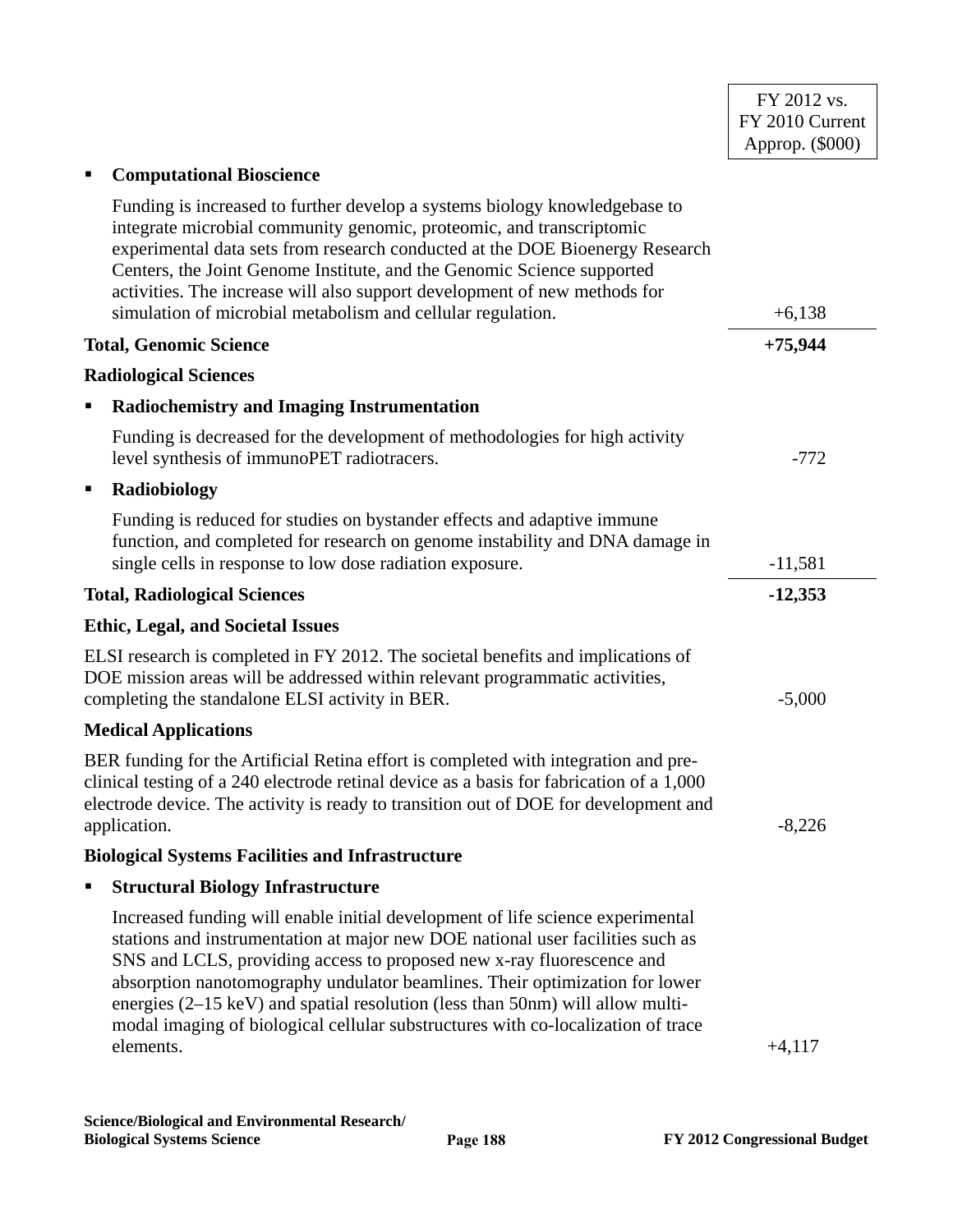|                                                                                                                                                             | FY 2012 vs.<br>FY 2010 Current<br>Approp. (\$000) |
|-------------------------------------------------------------------------------------------------------------------------------------------------------------|---------------------------------------------------|
| <b>Joint Genome Institute</b>                                                                                                                               |                                                   |
| Increased funding will support JGI grand challenge activities that encompass<br>large scale genome comparisons across different soil environments or plant- |                                                   |
| microbe associations.                                                                                                                                       | $+1,756$                                          |
| <b>Total, Biological Systems Facilities and Infrastructure</b>                                                                                              | $+5,873$                                          |
| <b>SBIR/STTR</b>                                                                                                                                            |                                                   |
| Amount shown is the estimated requirement for FY 2012; FY 2010 amounts were<br>previously transferred to the SBIR and STTR programs.                        | $+10,258$                                         |
| <b>Total Funding Change, Biological Systems Science</b>                                                                                                     | $+66,496$                                         |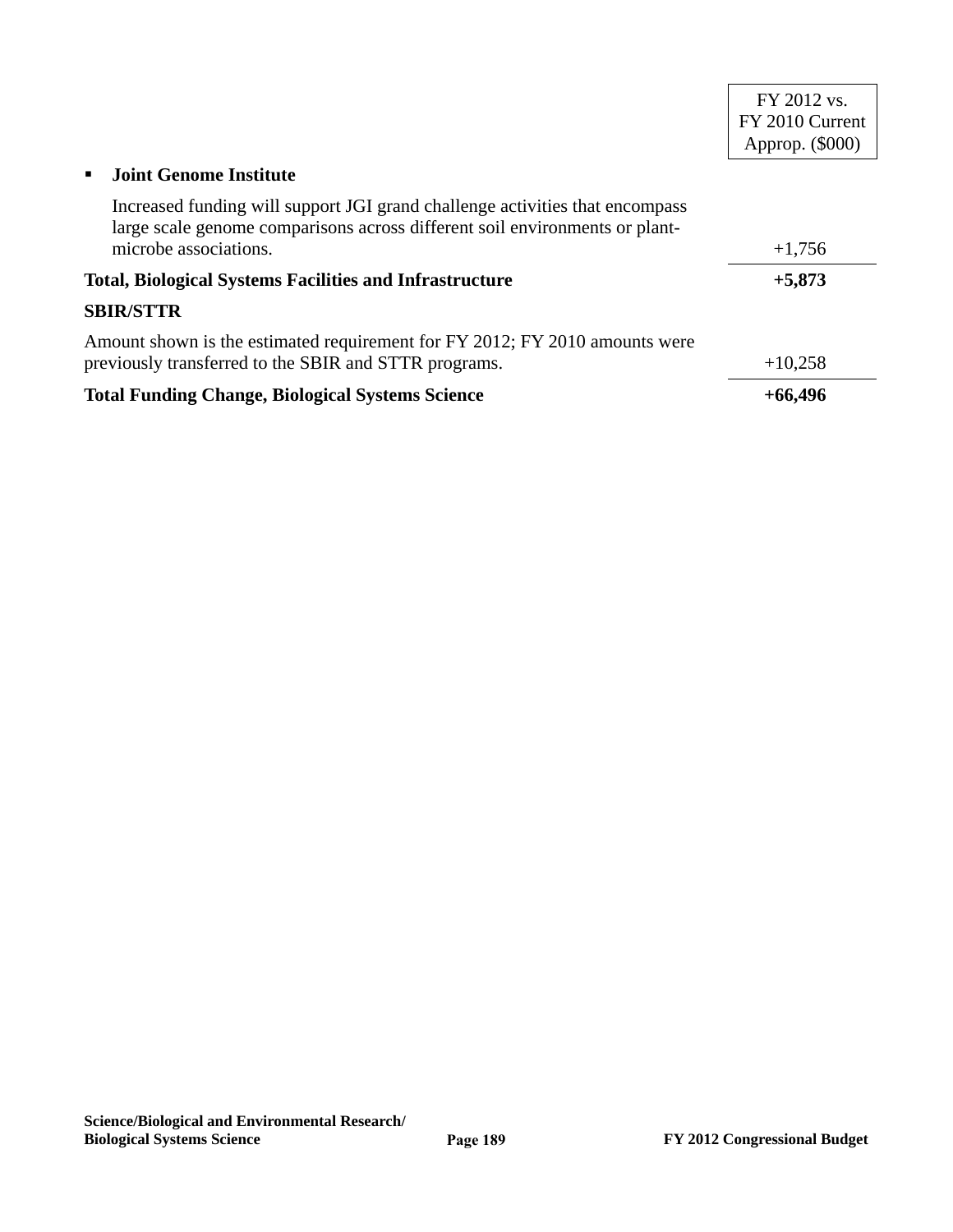# **Climate and Environmental Sciences**

# **Funding Schedule by Activity**

|                                                         | (dollars in thousands)           |                 |
|---------------------------------------------------------|----------------------------------|-----------------|
|                                                         | FY 2010 Current<br>Appropriation | FY 2012 Request |
| Climate and Environmental Sciences                      |                                  |                 |
| Atmospheric System Research                             | 26,385                           | 26,392          |
| <b>Environmental System Science</b>                     | 83,048                           | 101,177         |
| Climate and Earth System Modeling                       | 69,081                           | 77.294          |
| Climate and Environmental Facilities and Infrastructure | 99.751                           | 128,171         |
| <b>SBIR/STTR</b>                                        | $\theta$                         | 8.604           |
| Total, Climate and Environmental Sciences               | 278,265                          | 341,638         |

# **Description**

The Climate and Environmental Sciences subprogram focuses on a predictive, systems-level understanding of the fundamental science associated with climate change and DOE's environmental challenges—both key to supporting the DOE mission. The subprogram supports an integrated portfolio of research from molecular-level to field-scale studies with emphasis on multidisciplinary experimentation and use of advanced computer models. The science and research capabilities enable DOE leadership in climate-relevant atmospheric-process research and modeling, including clouds, aerosols, and the terrestrial carbon cycle; large-scale climate change modeling; experimental research on the effects of climate change on ecosystems; integrated analysis of climate change impacts; and advancing fundamental understanding of coupled physical, chemical, and biological processes controlling contaminant mobility in the environment.

The subprogram supports three primary research activities and two national scientific user facilities.

- Atmospheric System Research seeks to resolve the two major areas of uncertainty in climate change model projections: the role of clouds and the effects of aerosols on the atmospheric radiation balance.
- Environmental System Science supports research that provides scientific understanding of the effects of climate change on terrestrial ecosystems, the role of terrestrial ecosystems in global carbon cycling, and the role of subsurface biogeochemical processes on the fate and transport of DOErelevant contaminants.
- Climate and Earth System Modeling focuses on development, evaluation, and use of large scale climate change models to determine the impacts of climate change and mitigation options.
- Two scientific user facilities—the Atmospheric Radiation Measurement Climate Research Facility (ARM) and the Environmental Molecular Sciences Laboratory (EMSL)—provide the broad scientific community with technical capabilities, scientific expertise, and unique information to facilitate science in areas integral to the BER mission and of importance to DOE.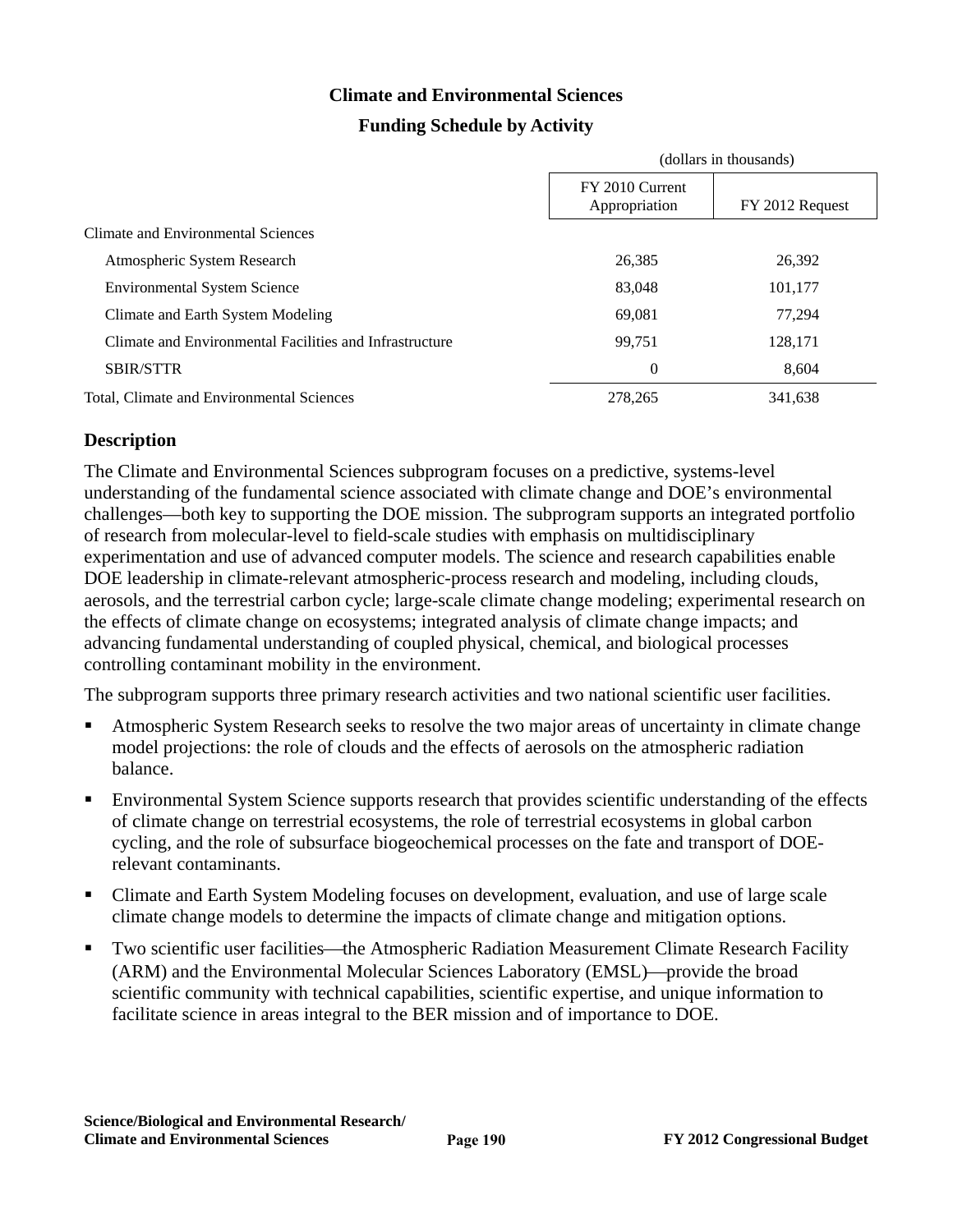### **Selected FY 2010 Accomplishments**

- ARM researchers completed peer reviewed experiments using fixed, mobile, and aerial ARM facilities in several climatically important regions including the mid-continental U.S., Tropical Western Pacific, the North Slope of Alaska, the Azores, and a mountainous region in Colorado to address critical science questions regarding marine clouds, cirrus clouds, and climatic effects of aerosols. Two ARM aerial facility experiments included a five-month campaign to determine the impact of cirrus cloud microphysical properties on radiative effects in the atmosphere and a field campaign to increase scientific knowledge about evolution of black carbon and secondary organic aerosols from both urban/manmade and biogenic sources. Strong collaborations with other agencies and countries were developed to conduct these experiments. In FY 2010, the ARM facility hosted approximately 1,200 users, resulting in over 185 publications in the scientific literature.
- Through a novel combination of field site comparisons and laboratory experiments, scientists showed that photodegradation plays a significant role in the carbon release through direct breakdown of organic matter by solar irradiance in some ecosystems. The study showed that photodegradation may account for 20-90% of carbon releases from ecosystems in which organic matter is exposed to solar irradiation. This result identifies a previously unquantified source of terrestrial ecosystem carbon flux that is not accounted for in major land models.
- Researchers characterized the genomes of the dominant microbial populations and the proteins they expressed during in situ tests of uranium bioremediation. Changes in microbial metabolism, energy generation and microbial strain composition over time reflected the changing geochemical conditions stimulated during the field test. The results yielded important insights into the functioning of subsurface microbial communities, providing mechanistic information that can be used to inform models of uranium bioremediation. This approach enables scientists to study the mechanistic basis for the growth and functioning of active microbes in the environment and is applicable not only to bioremediation but carbon sequestration, nutrient cycling, and other DOE mission areas.
- The Community Climate System Model (CCSM), the leading U.S. open-source, community-driven climate model, is supported predominantly by DOE and NSF. The most recent release, version 5 (CCSM5), included several climate system components exclusively developed by DOE supported scientists. BER provided a new sea ice sub-model, a new land ice sheet sub-model, physical formulation improvements to the global ocean sub-model, and a new option to make the CCSM5 ready for petascale computing platforms. BER provided a new radiation package, a new aerosol submodel, and two new cloud schemes: more accurate representations of near-surface cloud formations leading to precipitation and a description of the lifecycle of cirrus clouds.

# **Detailed Justification**

| <b>Atmospheric System Research</b> | 26,385                           | 26,392                 |  |
|------------------------------------|----------------------------------|------------------------|--|
|                                    | FY 2010 Current<br>Appropriation | FY 2012 Request        |  |
|                                    |                                  | (dollars in thousands) |  |

The emphasis for Atmospheric System Research is to understand and model the radiation balance from the surface of the Earth to the top of the atmosphere and how this balance is affected by clouds, aerosols, and increased concentrations of greenhouse gases in the atmosphere. In the presence of clouds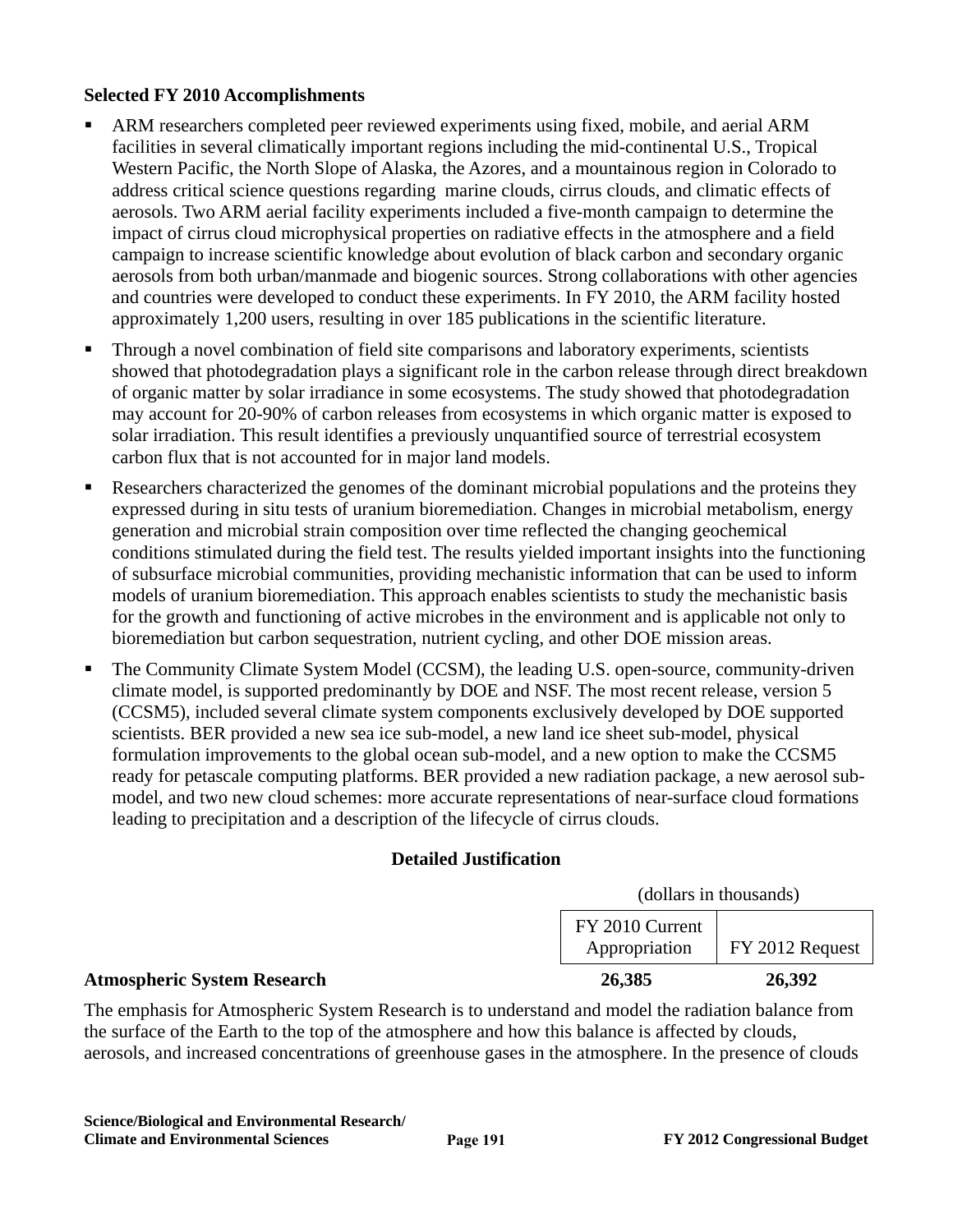(dollars in thousands)

| FY 2010 Current |                 |
|-----------------|-----------------|
| Appropriation   | FY 2012 Request |

and aerosols, current transfer models are inaccurate, limiting our ability to predict future climates with a high degree of confidence.

The Intergovernmental Panel on Climate Change (IPCC) fourth assessment report establishes that cloud simulation is poor in all climate models. With regard to aerosols we are unsure of the magnitude (or even sign) of its forcing on the climate. BER research seeks to increase the fidelity of process representations and interactions that are needed to develop the next-generation of climate models, both in the U.S. and internationally.

In FY 2012, research will continue to focus on improving understanding of the relationship of clouds and radiative transfer processes in the atmosphere, characterization of aerosol physical, chemical, and optical properties and their effects on the Earth's energy balance, and incorporation of this understanding into improved physical process representations. Specific focus areas include the life cycle of marine boundary layer clouds and their impacts on radiation, aerosol-cloud-precipitation interactions, arctic clouds and their interactions with aerosols, high altitude (cirrus) clouds and their life cycles and impacts on radiation budget, and processes and atmospheric transformations involving biogenic aerosols. Analyses will continue on data from recent ARM campaigns in the continental U.S., India, the Azores, and China. Research will be coordinated with BER's Earth System Modeling activity to quickly and effectively incorporate process representations into climate models. Research on clear sky conditions has been completed.

| <b>Environmental System Science</b> | 83,048 | 101,177 |
|-------------------------------------|--------|---------|
| ■ Terrestrial Ecosystem Science     | 28,693 | 49.994  |

The Terrestrial Ecosystem Science activity advances fundamental science on the effects of climate change on terrestrial ecosystems and the role of terrestrial ecosystems in global carbon cycling. Research focuses on determining the effects of climate change on the structure and functioning of terrestrial ecosystems, including the processes that control exchanges of carbon dioxide and energy between the atmosphere and the terrestrial biosphere. Results are used to improve the reliability of global carbon cycle models for predicting future atmospheric concentrations of carbon dioxide  $(CO<sub>2</sub>)$  and to quantify ecological effects of climate change.

Climate change is expected to cause changes in many terrestrial ecosystems, but present correlations between climate and ecosystems do not provide the cause-and-effect understanding needed to forecast effects of future climate changes on terrestrial ecosystems and their interactions with the atmosphere. Experiments involving controlled manipulations of climate factors, and atmospheric CO2 concentration are needed to establish cause-and-effect relationships between ecosystems and climate changes. While a significant fraction of the  $CO<sub>2</sub>$  released to the atmosphere during fossil fuel combustion is apparently being taken up by terrestrial ecosystems, future impacts of the timing and magnitude of climate change, particularly warming, on the uptake of  $CO<sub>2</sub>$  by the terrestrial biosphere remains a mystery. The significant sensitivity of climate models to a terrestrial carbon cycle feedback, and the uncertain sign of that feedback, makes resolving the role of the terrestrial biosphere in the global carbon cycle a high priority.

In FY 2012, research will focus on potential effects of warming, changes in rainfall, and elevated atmospheric  $CO<sub>2</sub>$  on terrestrial ecosystems and the terrestrial carbon cycle. Continuing research will

**Science/Biological and Environmental Research/ Climate and Environmental Sciences FY 2012 Congressional Budget**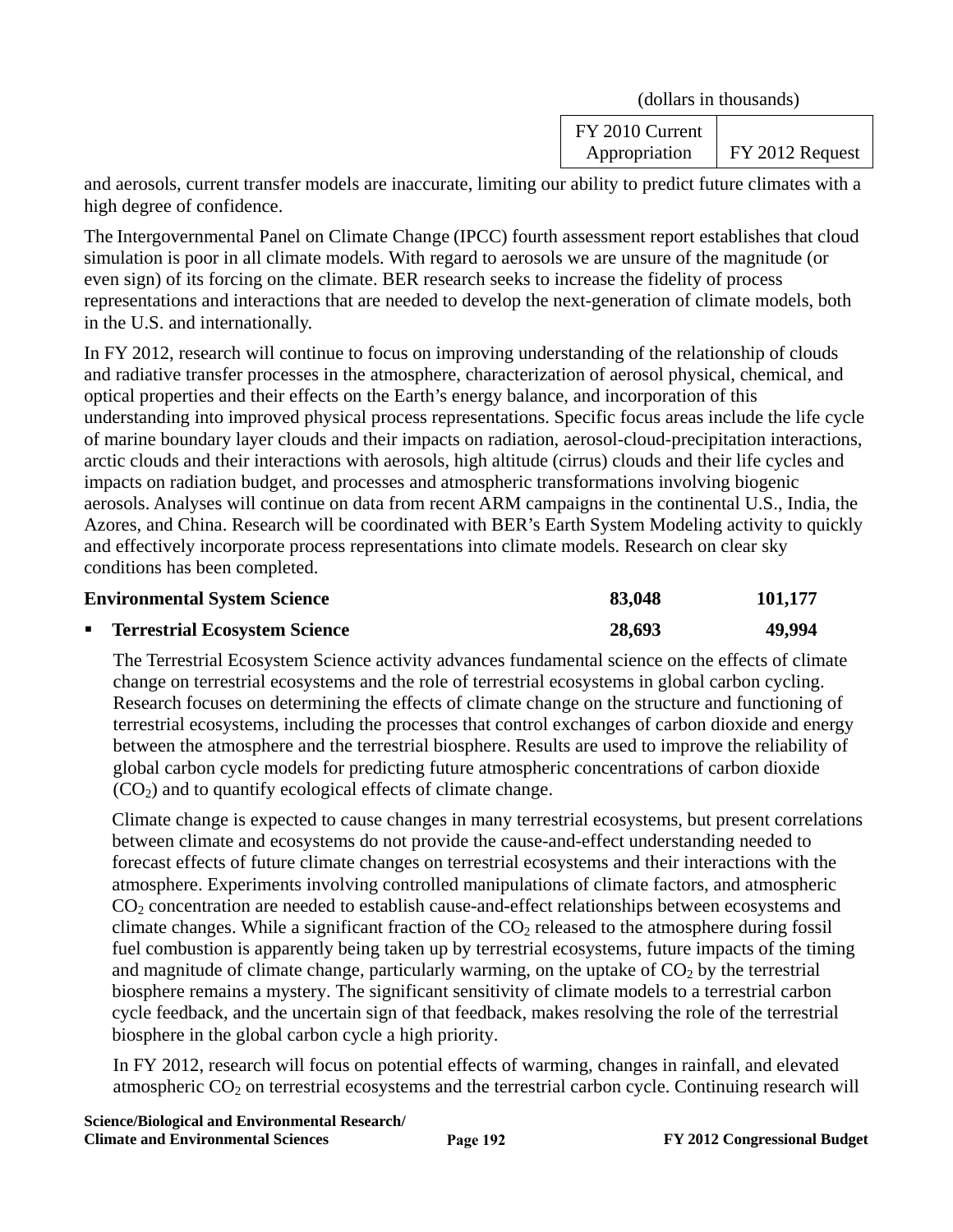(dollars in thousands)

FY 2010 Current Appropriation FY 2012 Request

support AmeriFlux, the network of ecosystem  $CO<sub>2</sub>$  and energy flux measurement sites, for directly estimating net ecosystem production and carbon storage by terrestrial ecosystems. Ecosystem model development and testing will support the activity goals.

In FY 2012, new activities will include prototyping of experimental infrastructure needed to initiate the next-generation ecosystem-climate change experiment, with a focus on arctic tundra. The urgency of understanding the Arctic ecosystem and its fundamental responses to climate change is based on the fact that the upper three meters of tundra contain more carbon, primarily methane, than Earth's atmosphere. Release of this carbon from thawing permafrost could dramatically amplify the warming of the planet. In FY 2012, increased funding will support critical model development needs, initial data collection, prototype-scale observational efforts, and field experiments. Model development will include length scales from watershed to global, focus on extending existing models from one to three dimensions, and address spatial heterogeneities that will likely be important in understanding not only compartment interdependencies but also the impact of landscape change on carbon cycling. The research will refine the experimental approach, technology development, and field site requirements for subsequent, long-term field-intensive studies.

In FY 2012 enhanced carbon cycle research will describe and predict the emissions and dynamics governing total atmospheric greenhouse content and trace changes in atmospheric carbon content back to specific natural and anthropogenic emitters and/or natural carbon exchanges. This activity (+\$9,720,000), to underpin measurement, reporting, and verification (MRV), will focus on the science and technical capability required to understand the carbon cycle and multi-scale dynamics involved in natural and anthropogenic emissions in order to describe the stochastic nature of the presently observed system noise in geographically dispersed ecosystems. While emissions rely in large part on technologies to measure or infer surface fluxes, the greatest challenge is to adequately describe and model the exchange of carbon involving and within geographically dispersed ecosystems and to reliably utilize inverse modeling to distinguish between natural and anthropogenic emissions. This activity also provides fundamental knowledge and capabilities important to future applications including, for example, the upscaling of carbon cycle dynamic modeling associated with next generation ecological experimental sites to regional scales as well as MRV related to possible future climate treaties.

**Terrestrial Carbon Sequestration Research 4,603** 1,000

Terrestrial Carbon Sequestration research supports efforts to identify, understand, and predict the fundamental physical, chemical, biological, and genetic mechanisms controlling carbon sequestration in terrestrial ecosystems including soils. The activity develops models of these systems to predict future scenarios and to inform larger-scale coupled earth systems models and seeks ways to exploit these processes to enhance carbon sequestration in terrestrial ecosystems. Current research focuses on switchgrass (*Panicum virgatum*) ecosystems associated with DOE's cellulosic biofuels research. Results indicate that the switchgrass rooting system could be managed for enhanced soil carbon sequestration.

In FY 2012, the program will focus on completing the current field research and on the synthesis of data and knowledge collected over the history of the program. Funding is reduced with the completion of research on the cycling of carbon associated with agriculture and forestry.

**Science/Biological and Environmental Research/ Climate and Environmental Sciences FY 2012 Congressional Budget**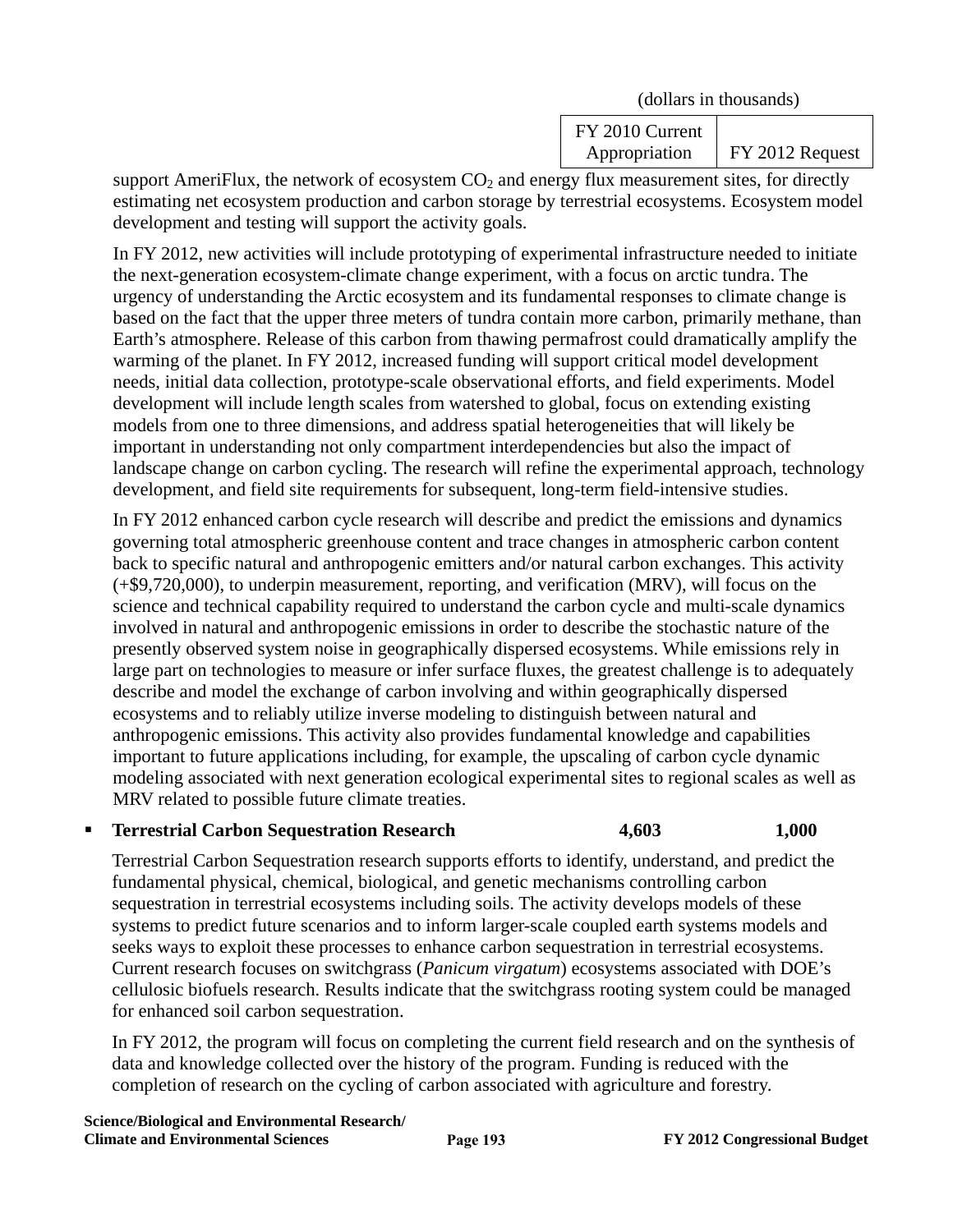| <b>Subsurface Biogeochemical Research</b> | 49.752                           | 50,183                  |
|-------------------------------------------|----------------------------------|-------------------------|
|                                           | FY 2010 Current<br>Appropriation | $\vert$ FY 2012 Request |
|                                           | (dollars in thousands)           |                         |

The Subsurface Biogeochemical Research activity addresses fundamental science questions at the intersection of biology, geochemistry, and physics that, together with computational modeling, advances a predictive understanding of processes controlling the mobility of radionuclides in the environment. This activity supports research at many scales and includes field research sites at Oak Ridge, Tennessee; Hanford, Washington; and Rifle, Colorado (a uranium mill tailings site). Field sites provide researchers opportunities to obtain samples of environmental media for laboratory analysis and to test laboratory-derived hypotheses at the field scale. Field sites are also used to test and evaluate computer models describing contaminant mobility in the environment. Strong ties have been developed between the Environmental Molecular Sciences Laboratory and subsurface biogeochemical researchers. This activity includes SciDAC support for research on advanced models to predict the mobility of subsurface contaminants.

This research provides the scientific foundation for the solution of key environmental challenges within DOE and other agencies, including nuclear waste cleanup, carbon sequestration, and monitoring of contaminants in groundwater around existing and future waste disposal and storage sites. These efforts will assist DOE research on using deep geological formations to store carbon dioxide taken from the atmosphere.

In FY 2012, the activity will incorporate a complex, integrated, multi-disciplinary, multi-scale systems approach that builds on the findings of the 2009 workshop, *Complex Systems Science for Subsurface Fate and Transport*, and frames the current scope of environmental research across scales as a continuum of complex interdependent processes.

### **Climate and Earth System Modeling 69,081 69,081 77,294**

Climate and Earth System Modeling seeks to develop and test an application-focused comprehensive Earth system modeling capability and analysis environment that includes natural and human Earth systems, information on climate change at decade-to-century time scales and global-to-local spatial scales, and descriptions and quantifications of uncertainties.

**Regional and Global Climate Modeling 27,470 29,061** 

Regional and Global Climate Modeling focuses on the development, evaluation, and use of regional and global climate models to project future climate with quantified uncertainty over decades to centuries. Core research includes development of general circulation models and associated components; development of regional models; regional and global model diagnosis through the use of appropriate metrics; analysis of multi-model climate change simulations and projections; and the development and use of new techniques for uncertainty quantification. The activity also provides support for national and international climate modeling research and assessments. Currently there is also a pressing need to evaluate the best methods to obtain regional and local scale information for climate adaptation.

In FY 2012, the focus will be on improving and evaluating the reliability of climate predictions at higher resolution. The results of the coordinated experiments from about 20 modeling groups worldwide, available as part of the Climate Model Intercomparison Project (CMIP5) archive, will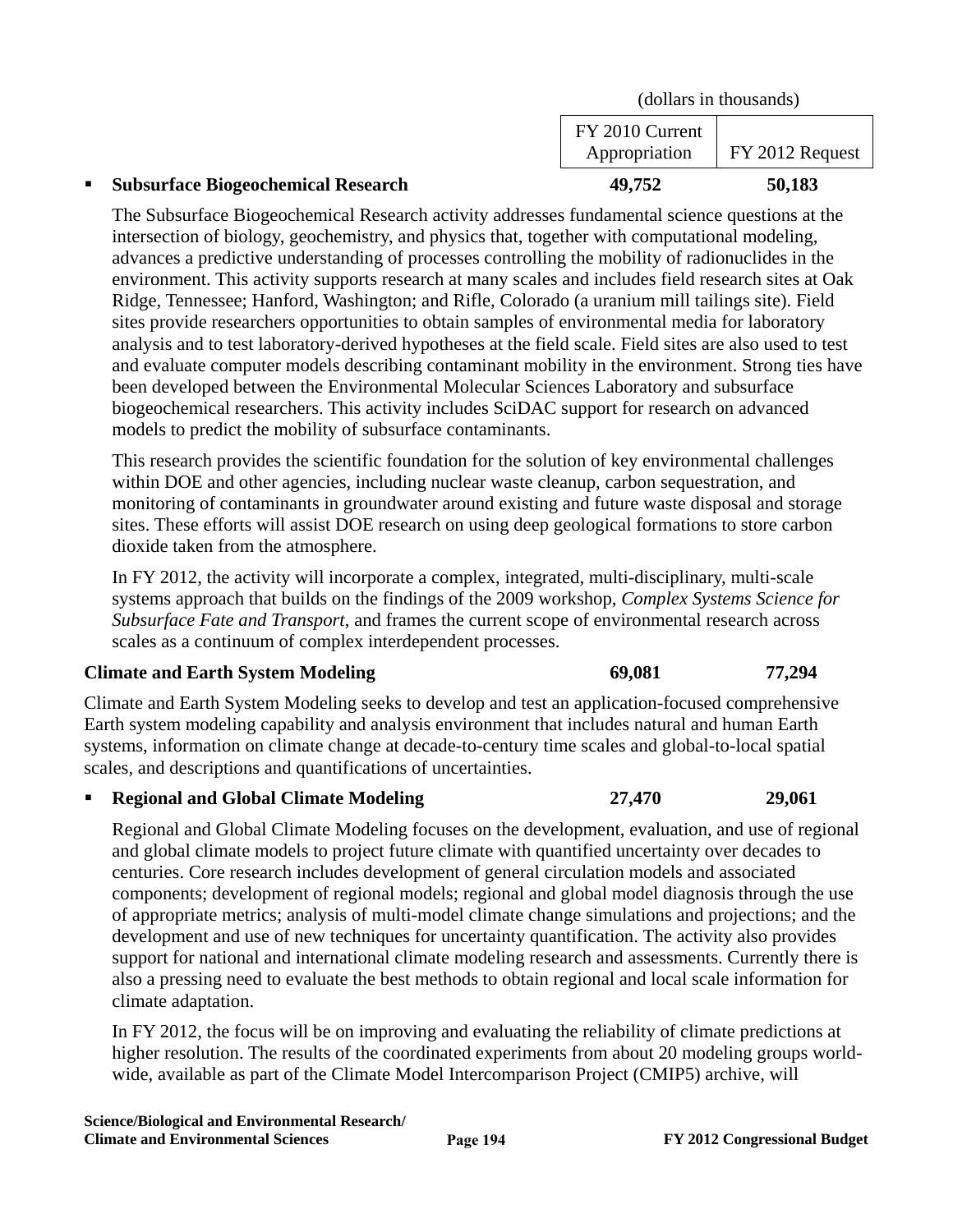(dollars in thousands)

FY 2010 Current Appropriation | FY 2012 Request

continue to facilitate the development and improvement of the diagnostic tools and metrics used to evaluate the reliability of climate change projections and the multiscale natural modes of variability. Studies on understanding climate extremes; reducing the uncertainty in model predictions, detection and attribution; and using the newly developed models will continue, as well as efforts to understand feedback processes, such as high latitude ocean-ice interaction and carbon cycle feedbacks that are important for understanding climate change. Current models have an unacceptably large range of uncertainty, due to differences in the simulation of feedbacks and insufficient information to properly constrain model parameters. Research will continue to reduce these uncertainties using leadership computing resources and integrated observational data sets.

**Earth System Modeling 30,353** 36,569

Earth System Modeling develops and integrates components of climatic processes into Earth System Models (ESMs) using high computational throughput to provide simulations of climate variability and change over decades to centuries. Research includes incorporation of improved physical representations, e.g., atmospheric, biogeochemical, terrestrial, land-surface-ice, aerosol, and cloud, in the specific modules of the coupled model; development of algorithms and computational methods for coupling of ESM components; coupling and testing of ESM components; abrupt climate change; and visualization and analysis.

The high computational throughput effort is closely coordinated with BER's SciDAC Climate Change Research activities in partnership with the Advanced Scientific Computing Research program. This partnership specifically addresses scaling and other computational issues, so that needed high throughput is achieved.

Improvement of the representation of the physical, chemical, and biogeochemical processes crucial for climate change prediction, such as cloud-aerosol and carbon cycle-climate, are an important part of this activity. Development and testing of these processes and their incorporation into high resolution models will continue. The activity also continues development of software tools that enhance the ability to analyze high resolution model output and observational data in a single framework. This modeling program will also continue support of data visualization initiated in FY 2010.

In FY 2012, funding will expand research that focuses on converting observational datasets into specialized, multi-variable datasets for model testing and improvement; establishment of model development testbeds in which model components can be rapidly prototyped and evaluated using integrated observational datasets; and development of numerical methods to enable climate models to effectively use future computer architectures. The goal of these activities is to develop the next generation comprehensive coupled, high resolution earth system model.

# **Integrated Assessment** 11,258 11,664

Integrated Assessment research provides scientific insights into options for mitigation of adaptation to climate change through multi-scale models of the entire climate system, including human processes responsible for greenhouse gas emissions, land use, and combined impacts on and feedbacks from changing human and natural systems, including the energy system. Research focuses on improving the fundamental knowledge and methodologies for analysis of climate change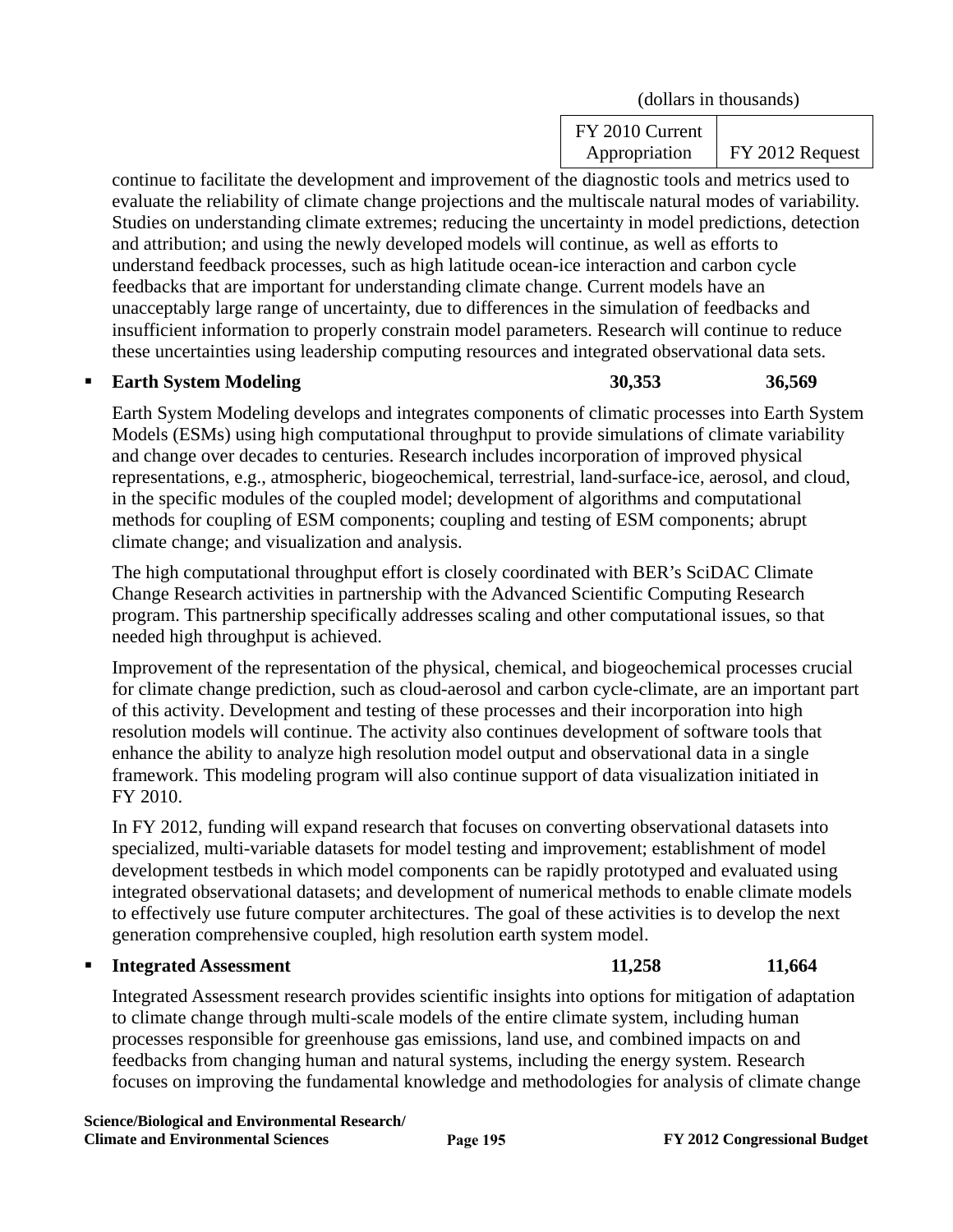(dollars in thousands)

FY 2010 Current Appropriation FY 2012 Request

impacts and adaptations; innovative general approaches to modeling impacts and adaptation; developing different measures of impacts; and developing approaches to address probabilities and uncertainties. Integrated Assessment develops advanced quantitative tools for exploring the implications of science and technology decisions and innovations on our energy, environmental, and economic futures leading to improved understanding of potential emissions trajectories and the environmental costs and benefits of stabilization options.

In FY 2012, BER will continue research on several key research challenges identified in the November 2008 *Integrated Assessment Research* Workshop. In particular, Integrated Assessment research will continue to provide the scientifically rigorous, quantitative basis from which policy makers and researchers may assess the impacts of the Nation's scientific and engineering enterprise, improve their understanding of its dynamics, and assess likely outcomes for decision-making on our climate, energy, economic futures. The Integrated Assessment activity will continue to support open source, community-based approaches to modeling; improve capacity to conduct inter-model comparisons and multi-model studies; improve capacity to enhance convergence of models and collaborations across the Integrated Assessment, Earth System Modeling, and Impacts, Adaptation, and Vulnerability research communities, especially for regional-scale and multi-scale questions; and enhance transparency and accessibility for both data and models by the Integrated Assessment research community, their collaborators, and other user communities.

# **Climate and Environmental Facilities and Infrastructure 99,751 128,171**

#### **Atmospheric Radiation Measurement Climate Research Facility 42,208 67,977**

The Atmospheric Radiation Measurement Climate Research Facility (ARM) is a multi-platform national scientific user facility, with stationary and mobile platforms and instruments around the globe. ARM provides continuous field measurements of climate data to promote the advancement of atmospheric process understanding and climate models through precise observations of atmospheric phenomena. Stationary sites provide scientific testbeds in three different climate regions (midlatitude, arctic, and tropical). The operating paradigm of continuous measurement of atmospheric and surface properties at long-term sites is well suited to climate studies. The two mobile facilities provide a capability to address high priority scientific questions in other regions. The ARM aerial capability provides in situ cloud and radiation measurements that complement the ground-based measurements. ARM provides continuous, long-term observations needed to develop and test understanding of the central role of clouds in the Earth's climate and to determine the effects of aerosol emissions on the atmospheric radiation balance, the two largest uncertainties in climate change research.

In FY 2012, ARM will continue its long-term observations from the fixed sites and will provide data from new instruments acquired with Recovery Act funding. These new instruments provide data on 3-D cloud evolution and properties, a broader geographic coverage of aerosol measurements, and enhanced surface characterization measurements. ARM will conduct field experiments to study questions on aerosols and various cloud types—cirrus, marine, and mixed-phase (ice and water)—to improve process understanding as well improving regional and Earth System Models that simulate climate change. A mobile facility and accompanying aerial measurements will support an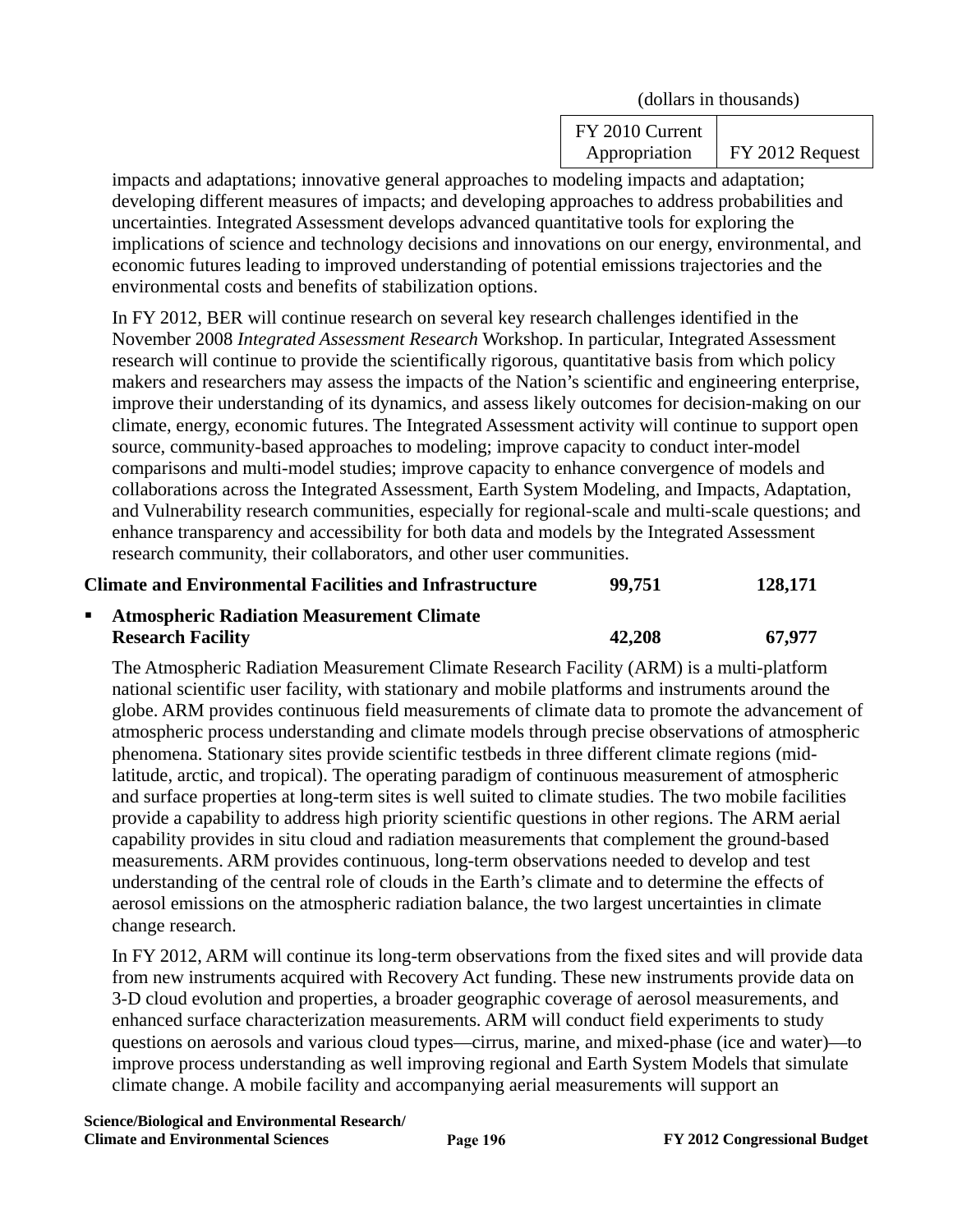|  | (dollars in thousands) |
|--|------------------------|
|--|------------------------|

| FY 2010 Current |                 |
|-----------------|-----------------|
| Appropriation   | FY 2012 Request |

experiment in India to examine the impact of aerosols on the Indian monsoon. The experiment using the other mobile facility will continue to examine liquid and mixed-phase clouds in Colorado. Experiments proposed for use of the mobile facilities after completion of these two deployments are currently under peer review.

Increased funding in FY 2012 will support the development of a new mobile facility to be initially located at Oliktok Point, Alaska for three dimensional measurements of cloud and aerosol properties over land, sea, and ice, as part of the program's expanded arctic research efforts. Regular flights of small UAVs will provide in situ measurements that complement the mobile facility measurements as well as extend the observational coverage from Oliktok to the North Pole. This includes full funding for a major item of equipment, the Dual-Frequency Scanning Cloud Radar at Oliktok, with a total estimated cost of \$3,070,000.

Additionally, in FY 2012, a new ARM fixed site will be developed in the Azores to provide new long-term observations for marine clouds and aerosols. This includes full funding for the major item of equipment, the Dual-Frequency Scanning Cloud Radar at the Azores site, with a total estimated cost of \$3,070,000.

|                                 | FY 2010  | FY 2012 |
|---------------------------------|----------|---------|
| <b>Achieved Operating Hours</b> | 8,185    | N/A     |
| <b>Planned Operating Hours</b>  | 7,884    | 7,884   |
| Optimal hours                   | 7,884    | 7,884   |
| Percent of Optimal Hours        | 104%     | 100\%   |
| Unscheduled Downtime            | $\Omega$ | N/A     |
| Number of Users <sup>a</sup>    | 1.185    |         |

### **Environmental Molecular Sciences Laboratory 52,510 55,721**

The William R. Wiley Environmental Molecular Sciences Laboratory (EMSL), a scientific user facility located at the Pacific Northwest National Laboratory, provides integrated experimental and computational resources for discovery and technological innovation in the environmental molecular sciences for DOE and the Nation. With more than fifty leading-edge instruments and a supercomputer, EMSL enables users to undertake molecular-scale experimental and theoretical research on aerosol chemistry, biological systems, biogeochemistry, and interfacial and surface science.

EMSL encourages the use of multiple experimental systems to provide fundamental understanding of the physical, chemical, and biological processes that underlie DOE's energy and environmental mission areas, including alternative energy sources, improved catalysts and materials for industrial applications, insights into the factors influencing climate change and carbon sequestration processes, and an understanding of subsurface biogeochemistry at contaminated sites. For example, EMSL's nuclear magnetic resonance spectrometers; high resolution mass spectrometers; ultra-high vacuum

 $\overline{a}$ 

<sup>&</sup>lt;sup>a</sup> ARM users are both onsite and remote. A user is an individual who accesses ARM databases or uses equipment at an ARM site. Individuals are only counted once per year at an individual site but may be counted at different ARM sites if they are a user at more than one site.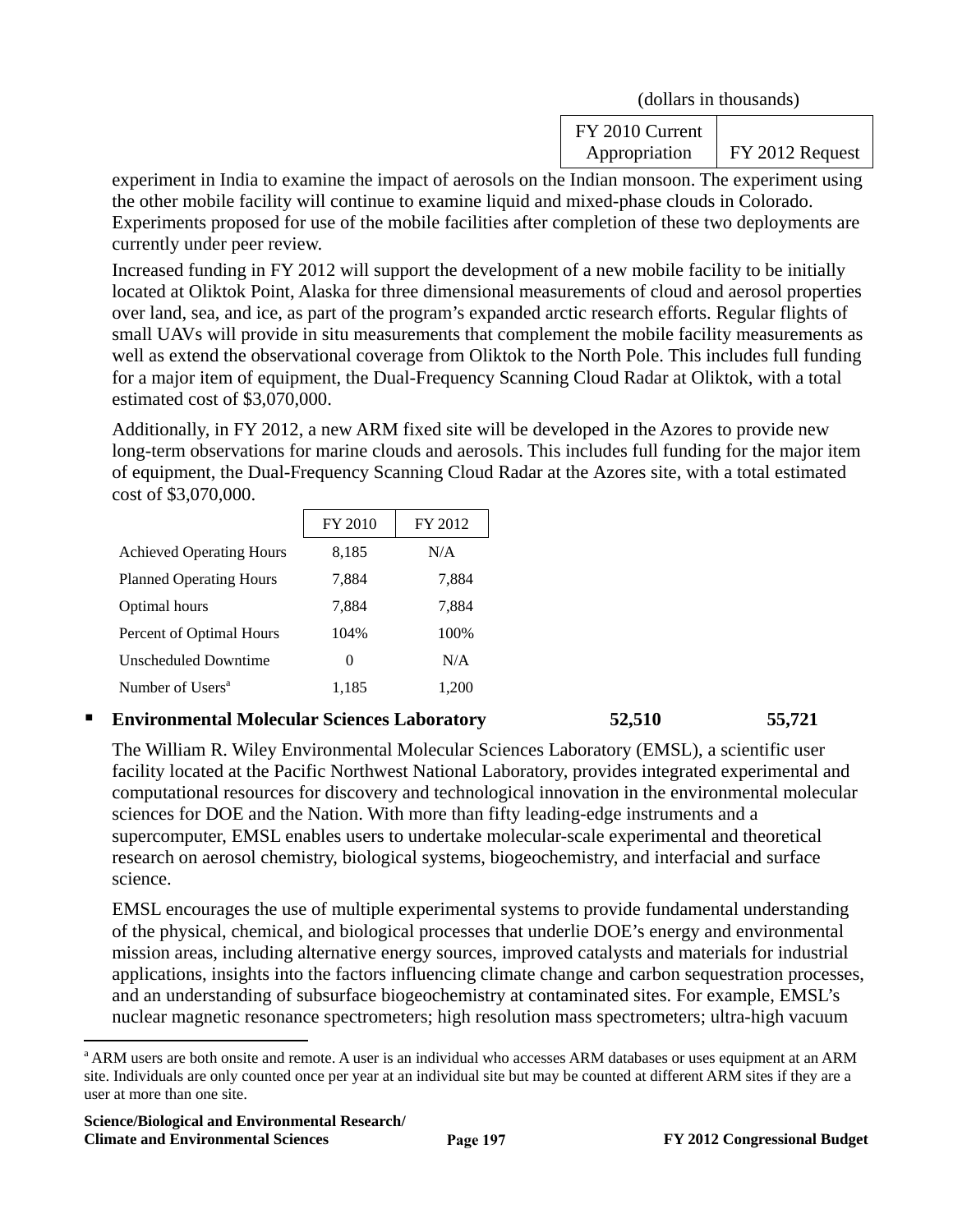(dollars in thousands)

FY 2010 Current Appropriation FY 2012 Request

scanning, tunneling, cryogenic and atomic force microscopy capabilities; and 160 teraflop supercomputer are all used to study microbial and plant species important for bioenergy and other energy sources. The EMSL capability for proteomics is unique and essential for advances in the field of systems biology.

In FY 2012, EMSL operations funding is increased to provide users with enhanced access to new EMSL capabilities obtained with Recovery Act funding. Capital equipment support for EMSL enables instrument upgrades and modifications as well as the development and procurement of unique state-of-the-art capabilities. A multi-year effort to acquire a High Magnetic Field Mass Spectrometer, a major item of equipment with a total estimated cost of \$17,500,000, was initiated in FY 2010 and will continue in FY 2012. This transformational instrument will enable users to undertake world-leading proteomics, metabolomics and lipidomics of plant, animal and microbial cells, communities, and other complex systems with application to biofuels, systems biology, bioremediation, aerosol particle characterization, catalysis, and fossil fuel analysis. A suite of integrated imaging capabilities (advanced data processing, image correlation, and remote operational capabilities) will be developed to better understand biological transformations and energy and materials transport in complex environments and to support systems biology research, particularly proteomics.

|                                 | FY 2010  | FY 2012 |
|---------------------------------|----------|---------|
| <b>Achieved Operating Hours</b> | 4,329    | N/A     |
| <b>Planned Operating Hours</b>  | 4,352    | 4,365   |
| Optimal hours                   | 4.365    | 4,365   |
| Percent of Optimal Hours        | 99.7%    | 100%    |
| Unscheduled Downtime            | ${<}1\%$ | N/A     |
| Number of Users <sup>a</sup>    | 732      | 750     |

### **Data Management and Education 4,258 2,773**

The role of climate data management is to facilitate full and open access to quality-assured carbon cycle data for climate change research. Data holdings include records of the concentrations of atmospheric  $CO<sub>2</sub>$  and other greenhouse gases; the role of the terrestrial biosphere and the oceans in biogeochemical cycles of greenhouse gases; emissions of  $CO<sub>2</sub>$  into the atmosphere; long-term climate trends; the effects of elevated  $CO<sub>2</sub>$  on vegetation; and the vulnerability of coastal areas to rising sea levels. Data management support for major projects, such as the AmeriFlux network, measurements of  $CO_2$  taken aboard ocean research vessels, and DOE-supported Free-Air  $CO_2$ Enrichment (FACE) experiments, are also included.

In FY 2012, the data management activity will continue to support data users with tools for identifying and accessing those data needed to address important climate change research questions. The activity will also implement information technology advances to meet evolving data sharing

**Science/Biological and Environmental Research/ Climate and Environmental Sciences FY 2012 Congressional Budget** 

 $\overline{a}$ 

<sup>&</sup>lt;sup>a</sup> EMSL users are both onsite and remote. Individual users are counted once per year.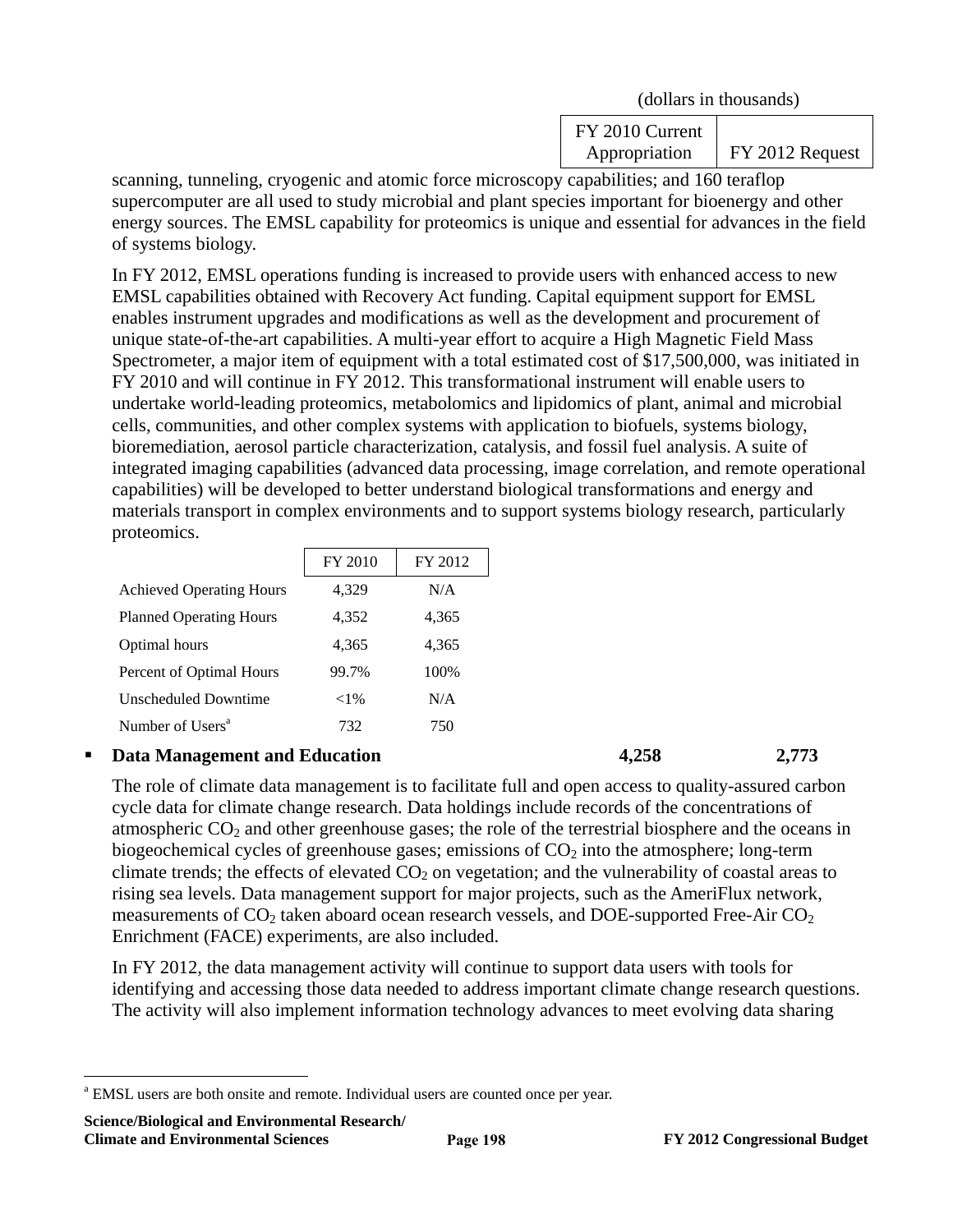| GPE funding provides equipment for the Oak Ridge Institute for Science and Education (ORISE),<br>such as information system computers and networks and instrumentation that support multi-purpose<br>research. In FY 2012 GPE funding is increased to enable ORISE to replace and upgrade obsolete<br>networking and data storage systems with more efficient and less energy intensive systems in<br>support of programmatic activities.                                                            |                                                              |  |  |
|------------------------------------------------------------------------------------------------------------------------------------------------------------------------------------------------------------------------------------------------------------------------------------------------------------------------------------------------------------------------------------------------------------------------------------------------------------------------------------------------------|--------------------------------------------------------------|--|--|
| 700<br><b>General Plant Projects (GPP)</b>                                                                                                                                                                                                                                                                                                                                                                                                                                                           | 700                                                          |  |  |
| GPP funding supports minor construction, capital alterations, and additions, such as replacing utility<br>systems in 30 to 40 year old buildings. Funding of this type is essential for maintaining the<br>productivity and usefulness of Department-owned facilities and meeting the requirements for safe and<br>reliable facilities operation. This activity includes stewardship GPP funding for ORISE. The total<br>estimated cost of each GPP project will not exceed \$10,000,000 in FY 2012. |                                                              |  |  |
| <b>SBIR/STTR</b><br>0                                                                                                                                                                                                                                                                                                                                                                                                                                                                                | 8,604                                                        |  |  |
| In FY 2010, \$6,644,000 and \$797,000 were transferred to the SBIR and STTR programs,<br>respectively. Additionally, \$138,000 of prior year balances were transferred as follows: \$123,000 for<br>SBIR and \$15,000 for STTR.                                                                                                                                                                                                                                                                      |                                                              |  |  |
| FY 2012 amount shown for the SBIR and STTR programs is the estimated requirement for<br>continuation of these congressionally mandated programs.                                                                                                                                                                                                                                                                                                                                                     |                                                              |  |  |
| 278,265<br><b>Total, Climate and Environmental Sciences</b>                                                                                                                                                                                                                                                                                                                                                                                                                                          | 341,638                                                      |  |  |
| <b>Explanation of Funding Changes</b>                                                                                                                                                                                                                                                                                                                                                                                                                                                                |                                                              |  |  |
|                                                                                                                                                                                                                                                                                                                                                                                                                                                                                                      | FY 2012 vs.<br>FY 2010 Current<br>Appropriation<br>$(\$000)$ |  |  |
| <b>Atmospheric System Research</b>                                                                                                                                                                                                                                                                                                                                                                                                                                                                   |                                                              |  |  |
| Atmospheric System Research is held at the FY 2010 appropriated level.                                                                                                                                                                                                                                                                                                                                                                                                                               | $+7$                                                         |  |  |
| <b>Environmental System Science</b>                                                                                                                                                                                                                                                                                                                                                                                                                                                                  |                                                              |  |  |
| <b>Terrestrial Ecosystem Science</b>                                                                                                                                                                                                                                                                                                                                                                                                                                                                 |                                                              |  |  |
| The increased funding will support prototyping of experimental infrastructure<br>needed for the initiation of the next-generation ecosystem-climate change<br>experiment, with a focus on arctic tundra. Additionally, BER will support<br>research on carbon cycle multi-scale dynamics in order to describe the nature of                                                                                                                                                                          |                                                              |  |  |

needs of researchers. These include user interfaces, visualization capabilities, and customized data

extractions from large, complex, data files. Education activities were completed in FY 2010. **General Purpose Equipment (GPE)** 75 1,000

(dollars in thousands)

Appropriation | FY 2012 Request

FY 2010 Current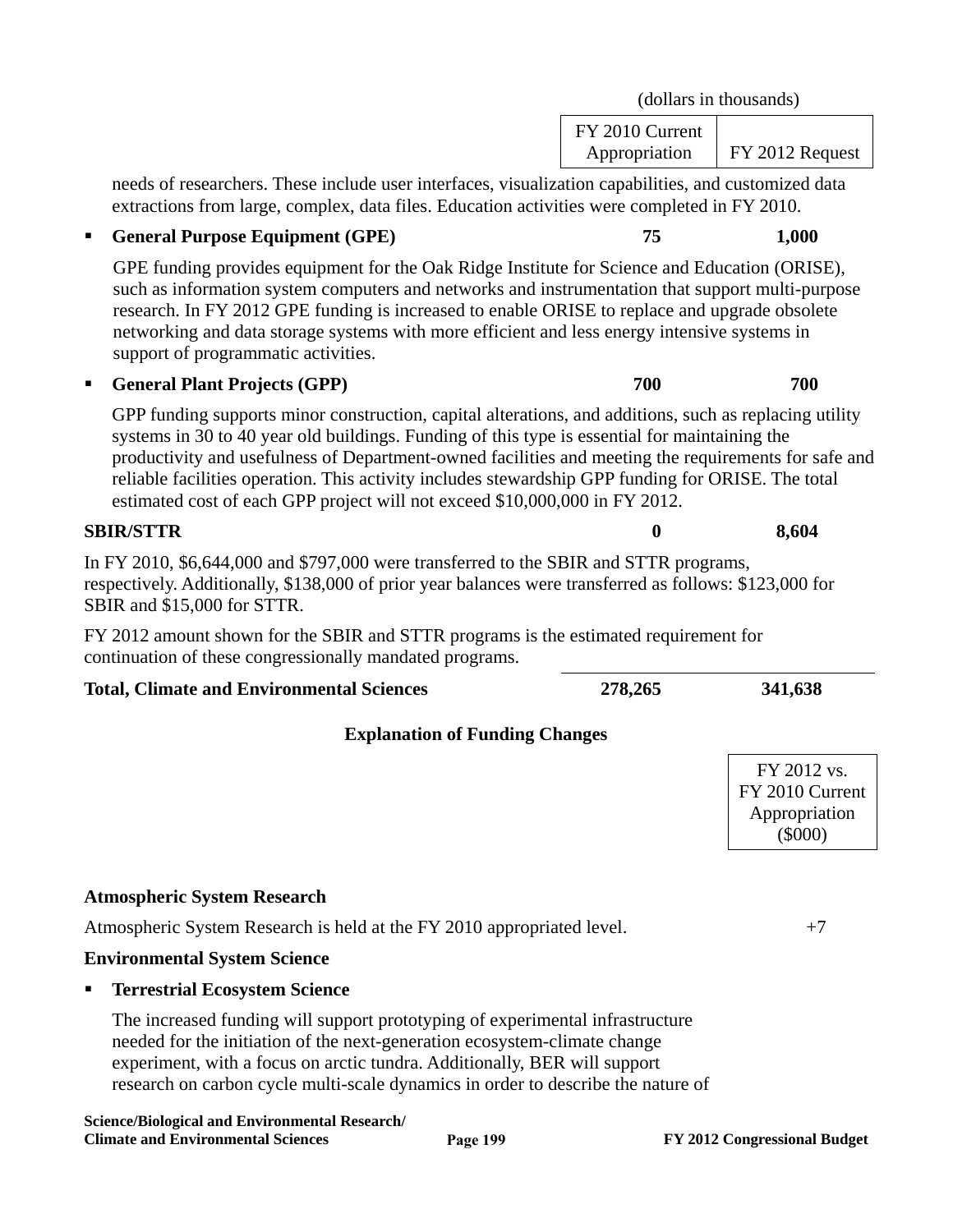|   |                                                                                                                                                                                                                                                                                                              | FY 2012 vs.<br>FY 2010 Current<br>Appropriation<br>$(\$000)$ |
|---|--------------------------------------------------------------------------------------------------------------------------------------------------------------------------------------------------------------------------------------------------------------------------------------------------------------|--------------------------------------------------------------|
|   | the presently observed system noise. This research will underpin MRV of<br>atmospheric greenhouse gases.                                                                                                                                                                                                     | $+21,301$                                                    |
| п | <b>Terrestrial Carbon Sequestration Research</b>                                                                                                                                                                                                                                                             |                                                              |
|   | Funding is reduced with the completion of a series of research projects focused<br>on the cycling of carbon sequestration associated with long-studied field sites.                                                                                                                                          | $-3,603$                                                     |
| п | <b>Subsurface Biogeochemical Research</b>                                                                                                                                                                                                                                                                    |                                                              |
|   | Funding is held near the FY 2010 appropriated level.                                                                                                                                                                                                                                                         | $+431$                                                       |
|   | <b>Total, Environmental System Science</b>                                                                                                                                                                                                                                                                   | $+18,129$                                                    |
|   | <b>Climate and Earth System Modeling</b>                                                                                                                                                                                                                                                                     |                                                              |
| п | <b>Regional and Global Climate Modeling</b>                                                                                                                                                                                                                                                                  |                                                              |
|   | Funding is increased to continue efforts to improve the accuracy of climate<br>predictions at higher resolution.                                                                                                                                                                                             | $+1,591$                                                     |
| л | <b>Earth System Modeling</b>                                                                                                                                                                                                                                                                                 |                                                              |
|   | The increased funding will support enhanced research on the development of<br>numerical methods and model testing and validation for a comprehensive<br>coupled, high resolution earth system model.                                                                                                         | $+6,216$                                                     |
| п | <b>Integrated Assessment</b>                                                                                                                                                                                                                                                                                 |                                                              |
|   | In FY 2012, Integrated Assessment is held near the FY 2010 appropriated level.                                                                                                                                                                                                                               | $+406$                                                       |
|   | <b>Total, Climate and Earth System Modeling</b>                                                                                                                                                                                                                                                              | $+8,213$                                                     |
|   | <b>Climate and Environmental Facilities and Infrastructure</b>                                                                                                                                                                                                                                               |                                                              |
|   | <b>Atmospheric Radiation Measurement Climate Research Facility (ARM)</b>                                                                                                                                                                                                                                     |                                                              |
|   | The increase will support new remote sensing and in situ measurements of<br>clouds and aerosols over arctic land, ice, and ocean surfaces; a new fixed site in<br>the Azores for remotely sensed measurements of marine clouds and aerosols; and<br>continuing operations of the current ARM infrastructure. | $+25,769$                                                    |
| п | <b>Environmental Molecular Sciences Laboratory</b>                                                                                                                                                                                                                                                           |                                                              |
|   | Funding is increased to support acquisition of new facility instrumentation.                                                                                                                                                                                                                                 | $+3,211$                                                     |
| п | <b>Data Management and Education</b>                                                                                                                                                                                                                                                                         |                                                              |
|   | Funding is reduced to reflect the completion of the education program.                                                                                                                                                                                                                                       | $-1,485$                                                     |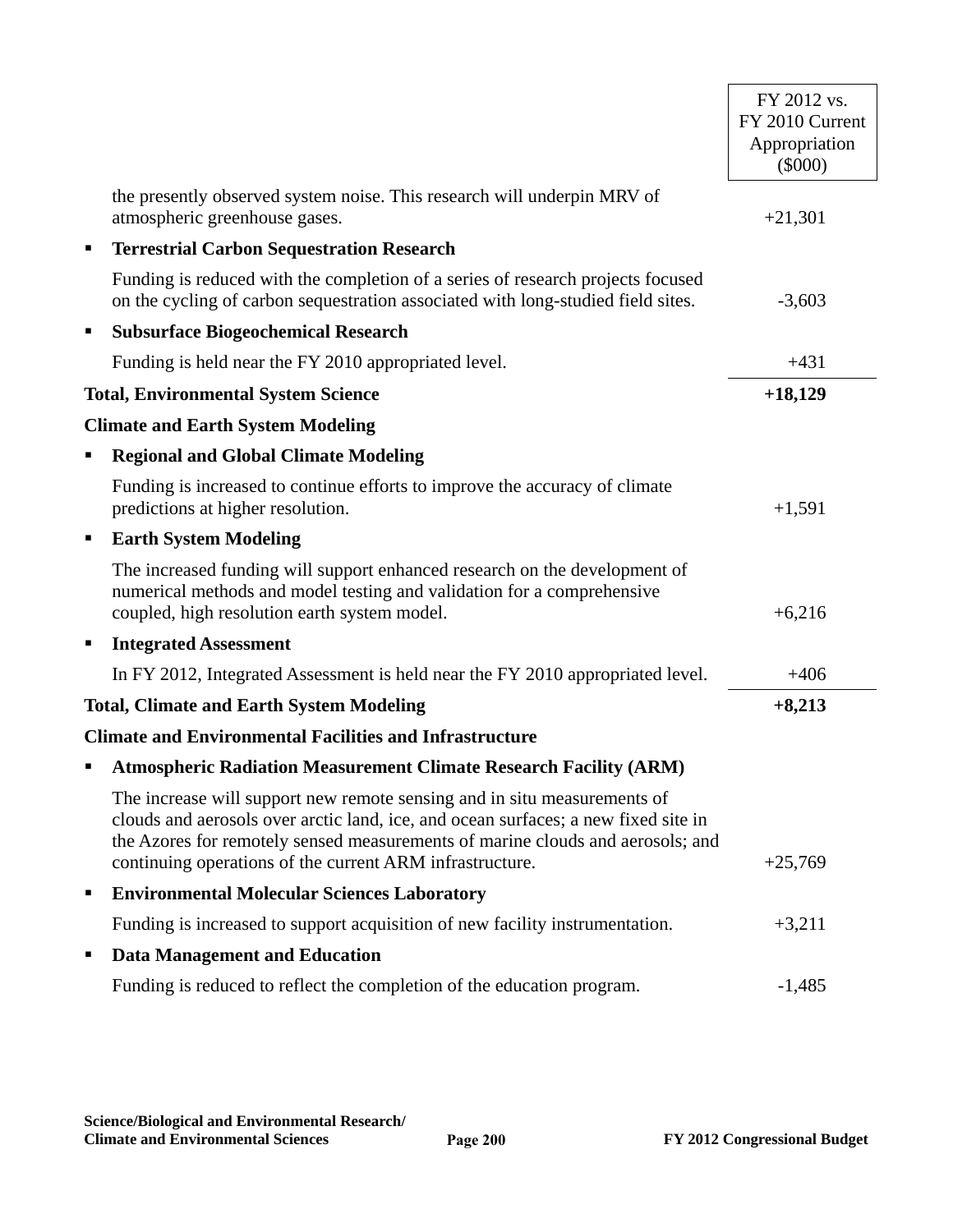|                                                                                                                                                     | FY 2012 vs.<br>FY 2010 Current<br>Appropriation |
|-----------------------------------------------------------------------------------------------------------------------------------------------------|-------------------------------------------------|
|                                                                                                                                                     | $(\$000)$                                       |
| <b>General Purpose Equipment</b><br>п                                                                                                               |                                                 |
| GPE Funding is increased to enable ORISE to replace and upgrade obsolete<br>networking and data storage systems with more efficient and less energy |                                                 |
| intensive systems in support of programmatic activities.                                                                                            | $+925$                                          |
| <b>Total, Climate and Environmental Facilities and Infrastructure</b>                                                                               | $+28,420$                                       |
| <b>SBIR/STTR</b>                                                                                                                                    |                                                 |
| Amount shown is the estimated requirement for FY 2012; FY 2010 amounts were                                                                         |                                                 |
| previously transferred to the SBIR and STTR programs.                                                                                               | $+8,604$                                        |
| <b>Total Funding Change, Climate and Environmental Sciences</b>                                                                                     | $+63,373$                                       |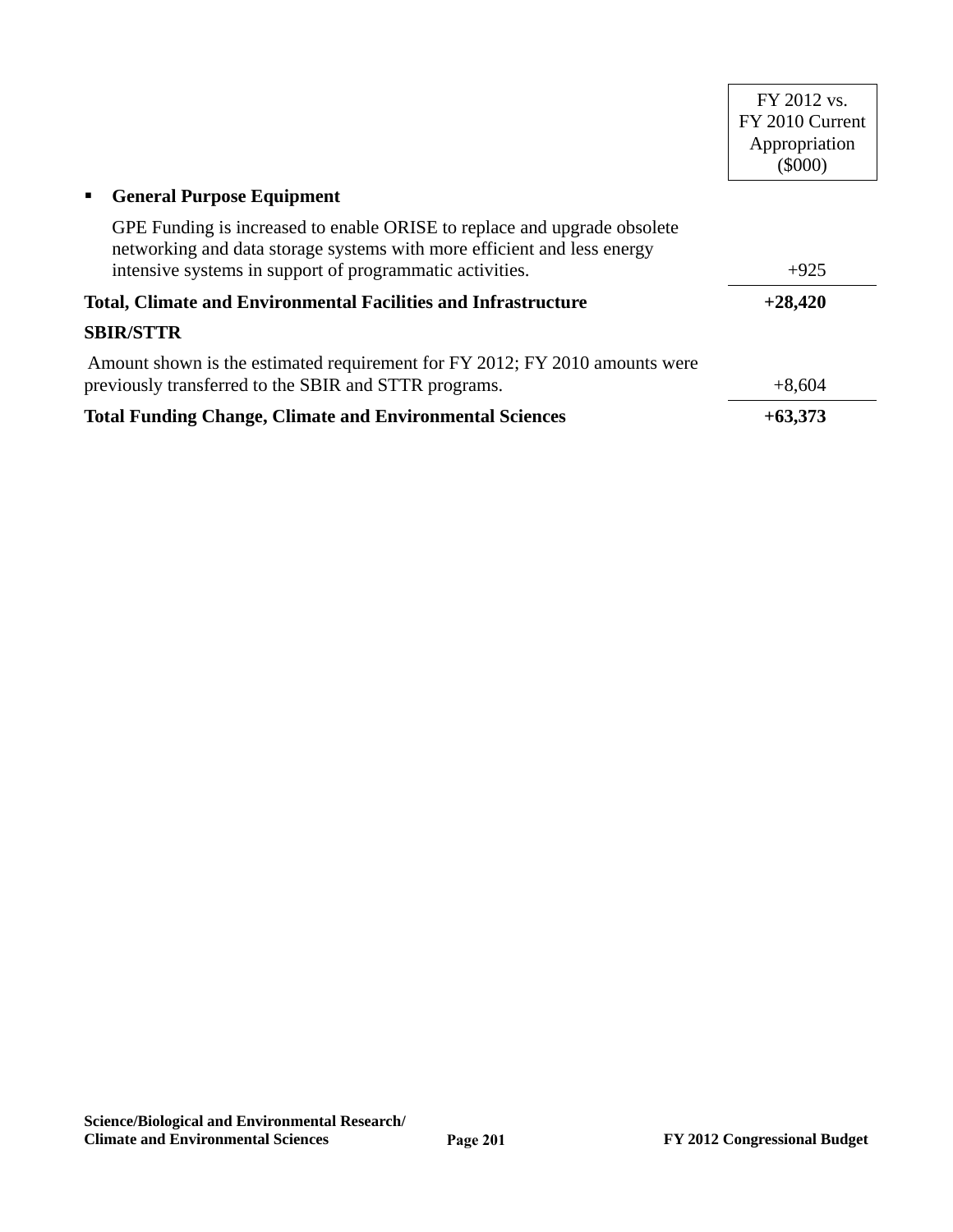# **Supporting Information**

# **Operating Expenses, Capital Equipment and Construction Summary**

|                                              | (dollars in thousands)           |                 |  |
|----------------------------------------------|----------------------------------|-----------------|--|
|                                              | FY 2010 Current<br>Appropriation | FY 2012 Request |  |
| <b>Operating Expenses</b>                    | 564,523                          | 673,636         |  |
| Capital Equipment                            | 19.640                           | 43,564          |  |
| General Plant Projects (GPP)                 | 3,868                            | 700             |  |
| Total, Biological and Environmental Research | 588,031                          | 717,900         |  |

### **Funding Summary**

|                                                    | (dollars in thousands)           |                  |
|----------------------------------------------------|----------------------------------|------------------|
|                                                    | FY 2010 Current<br>Appropriation | FY 2012 Request  |
| Research                                           | 394,370                          | 470,077          |
| Scientific User Facilities Operations and Research | 179,018                          | 213,871          |
| Major Items of Equipment                           | 10,700                           | 13,390           |
| Facility related GPP                               | 3,168                            | $\boldsymbol{0}$ |
| Other <sup>a</sup>                                 | 775                              | 20,562           |
| Total, Biological and Environmental Research       | 588,031                          | 717,900          |

# **Scientific User Facilities Operations and Research**

|                                                                | (dollars in thousands)           |                 |  |
|----------------------------------------------------------------|----------------------------------|-----------------|--|
|                                                                | FY 2010 Current<br>Appropriation | FY 2012 Request |  |
| <b>Biological Systems Science</b>                              |                                  |                 |  |
| Structural Biology Infrastructure                              | 15,300                           | 19,417          |  |
| Joint Genomics Institute                                       | 69,000                           | 70,756          |  |
| Total, Biological Systems Science                              | 84,300                           | 90,173          |  |
| Climate and Environmental Sciences                             |                                  |                 |  |
| Atmospheric Radiation Measurement Climate Research<br>Facility | 42,208                           | 67,977          |  |
| Environmental Molecular Sciences Laboratory                    | 52,510                           | 55,721          |  |
| Total, Climate and Environmental Science                       | 94,718                           | 123,698         |  |
| <b>Total Science User Facilities Operations and Research</b>   | 179,018                          | 213,871         |  |

 $\overline{a}$ a Includes SBIR, STTR, GPE, and non-Facility related GPP.

**Science/Biological and Environmental Research/**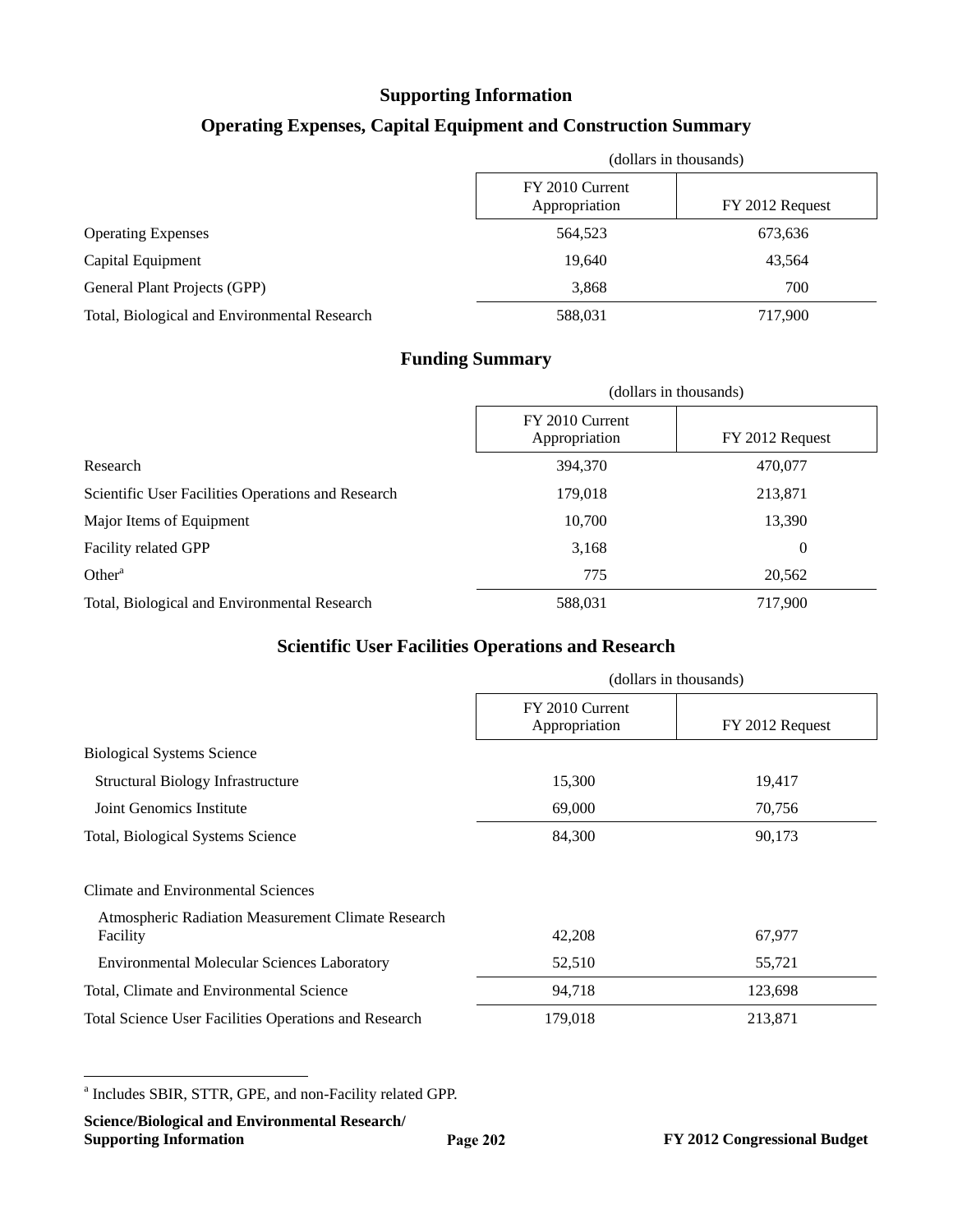#### **Facilities Users and Hours**

|                                                                      | FY 2010 Current<br>Appropriation | FY 2012 Request |
|----------------------------------------------------------------------|----------------------------------|-----------------|
| Joint Genome Institute                                               |                                  |                 |
| <b>Achieved Operating Hours</b>                                      | 8,400                            | N/A             |
| <b>Planned Operating Hours</b>                                       | 8,400                            | 8,400           |
| Optimal hours                                                        | 8,400                            | 8,400           |
| Percent of Optimal Hours                                             | 100%                             | 100%            |
| <b>Unscheduled Downtime</b>                                          | $\Omega$                         | N/A             |
| Number of Users <sup>a</sup>                                         | 940                              | 940             |
| Atmospheric Radiation Measurement Climate Research<br>Facility (ARM) |                                  |                 |
| <b>Achieved Operating Hours</b>                                      | 8,185                            | N/A             |
| <b>Planned Operating Hours</b>                                       | 7,884                            | 7,884           |
| Optimal hours                                                        | 7,884                            | 7,884           |
| Percent of Optimal Hours                                             | 104%                             | 100%            |
| <b>Unscheduled Downtime</b>                                          | $\mathbf{0}$                     | N/A             |
| Number of Users <sup>b</sup>                                         | 1,185                            | 1,200           |
| Environmental Molecular Sciences Laboratory                          |                                  |                 |
| <b>Achieved Operating Hours</b>                                      | 4,329                            | N/A             |
| <b>Planned Operating Hours</b>                                       | 4,352                            | 4,365           |
| Optimal hours                                                        | 4,365                            | 4,365           |
| Percent of Optimal Hours                                             | 99.7%                            | 100%            |
| <b>Unscheduled Downtime</b>                                          | $<\!\!1\%$                       | N/A             |
| Number of Users <sup>c</sup>                                         | 750                              | 750             |

 $\overline{a}$ 

<sup>&</sup>lt;sup>a</sup> All JGI users are remote. Primary users are individuals associated with approved projects being conducted at the JGI in a reporting period. Each user is counted once per year regardless of how many proposals their name may be associated with. Additionally, different users reflect vastly differing levels of JGI resources.<br><sup>b</sup> ARM users are both onsite and remote. A user is an individual who accesses ARM databases or uses equipment at an ARM

site. Individuals are only counted once per reporting period at an individual site but may be counted at different ARM sites if they are a user at more than one site.

<sup>&</sup>lt;sup>c</sup> EMSL users are both onsite and remote. Individual users are counted once per year.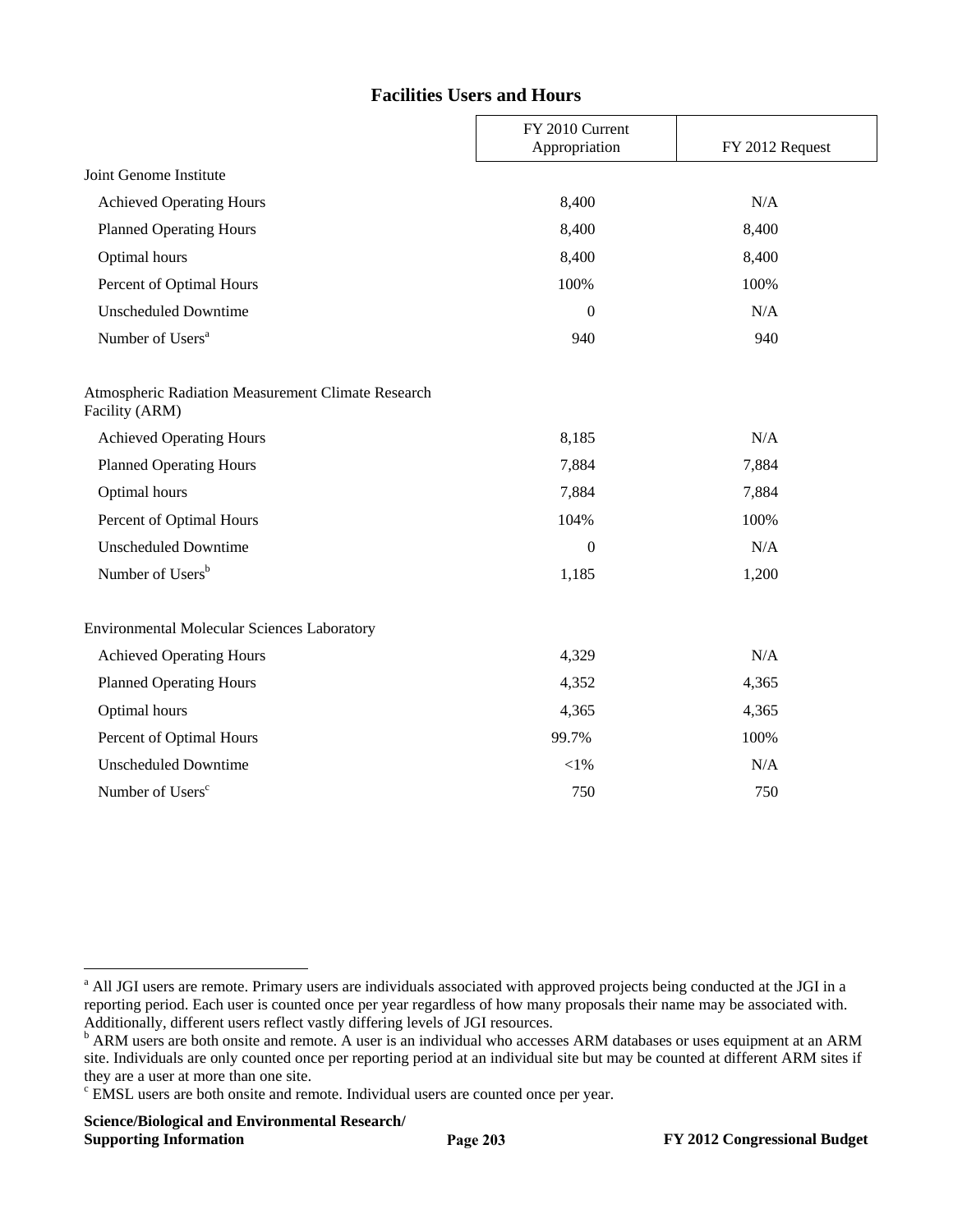|                                 | FY 2010 Current<br>Appropriation | FY 2012 Request |  |
|---------------------------------|----------------------------------|-----------------|--|
|                                 |                                  |                 |  |
| <b>Total Facilities</b>         |                                  |                 |  |
| <b>Achieved Operating Hours</b> | 20,914                           | N/A             |  |
| <b>Planned Operating Hours</b>  | 20,636                           | 20,649          |  |
| Optimal hours                   | 20,649                           | 20,649          |  |
| Percent of Optimal Hours        | 101.3%                           | 100%            |  |
| <b>Unscheduled Downtime</b>     | ${<}1\%$                         | N/A             |  |
| Number of Users                 | 2,875                            | 2,890           |  |

Structural Biology Infrastructure activities are at Basic Energy Sciences user facilities and the user statistics are included in the BES user statistics.

|                                                                          |                  |                                  | (dollars in thousands) |                  |        |
|--------------------------------------------------------------------------|------------------|----------------------------------|------------------------|------------------|--------|
|                                                                          | Prior Years      | FY 2010 Current<br>Appropriation | FY 2011 CR             | FY 2012 Request  | Total  |
| <b>Atmospheric Radiation Measurement Climate Research Facility (ARM)</b> |                  |                                  |                        |                  |        |
| Dual-Frequency Scanning Cloud Radar for Oliktok, Alaska ARM Site         |                  |                                  |                        |                  |        |
| <b>TEC/TPC</b>                                                           | $\overline{0}$   | $\mathbf{0}$                     | $\theta$               | 3,070            | 3,070  |
| Dual-Frequency Scanning Cloud Radar for ARM Azores Climate Activity      |                  |                                  |                        |                  |        |
| <b>TEC/TPC</b>                                                           | 0                | $\boldsymbol{0}$                 | $\overline{0}$         | 3,070            | 3,070  |
|                                                                          |                  |                                  |                        |                  |        |
| <b>Total ARM TEC/TPC</b>                                                 | 0                | $\mathbf{0}$                     | $\overline{0}$         | 6,140            | 6,140  |
|                                                                          |                  |                                  |                        |                  |        |
| <b>Environmental Molecular Sciences Laboratory (EMSL)</b>                |                  |                                  |                        |                  |        |
| Advanced Oxygen Plasma Assisted Molecular Beam Epitaxy system            |                  |                                  |                        |                  |        |
| TEC/TPC                                                                  | $\Omega$         | 3,200                            | $\Omega$               | $\overline{0}$   | 3,200  |
| Secondary Ion Mass Spectrometer                                          |                  |                                  |                        |                  |        |
| TEC/TPC                                                                  | $\Omega$         | 4,500                            | $\theta$               | $\boldsymbol{0}$ | 4,500  |
| Next Generation, High Magnetic Field Mass Spectrometer                   |                  |                                  |                        |                  |        |
| TEC/TPC                                                                  | 0                | 3,000                            | 7,250                  | 7,250            | 17,500 |
| <b>Total EMSL</b><br><b>TEC/TPC</b>                                      | $\boldsymbol{0}$ | 10,700                           | 7,250                  | 7,250            | 25,200 |
| <b>Total BER TEC/TPC</b>                                                 | 0                | 10,700                           | 7,250                  | 13,390           | 31,340 |

# **Major Items of Equipment**

**Science/Biological and Environmental Research/**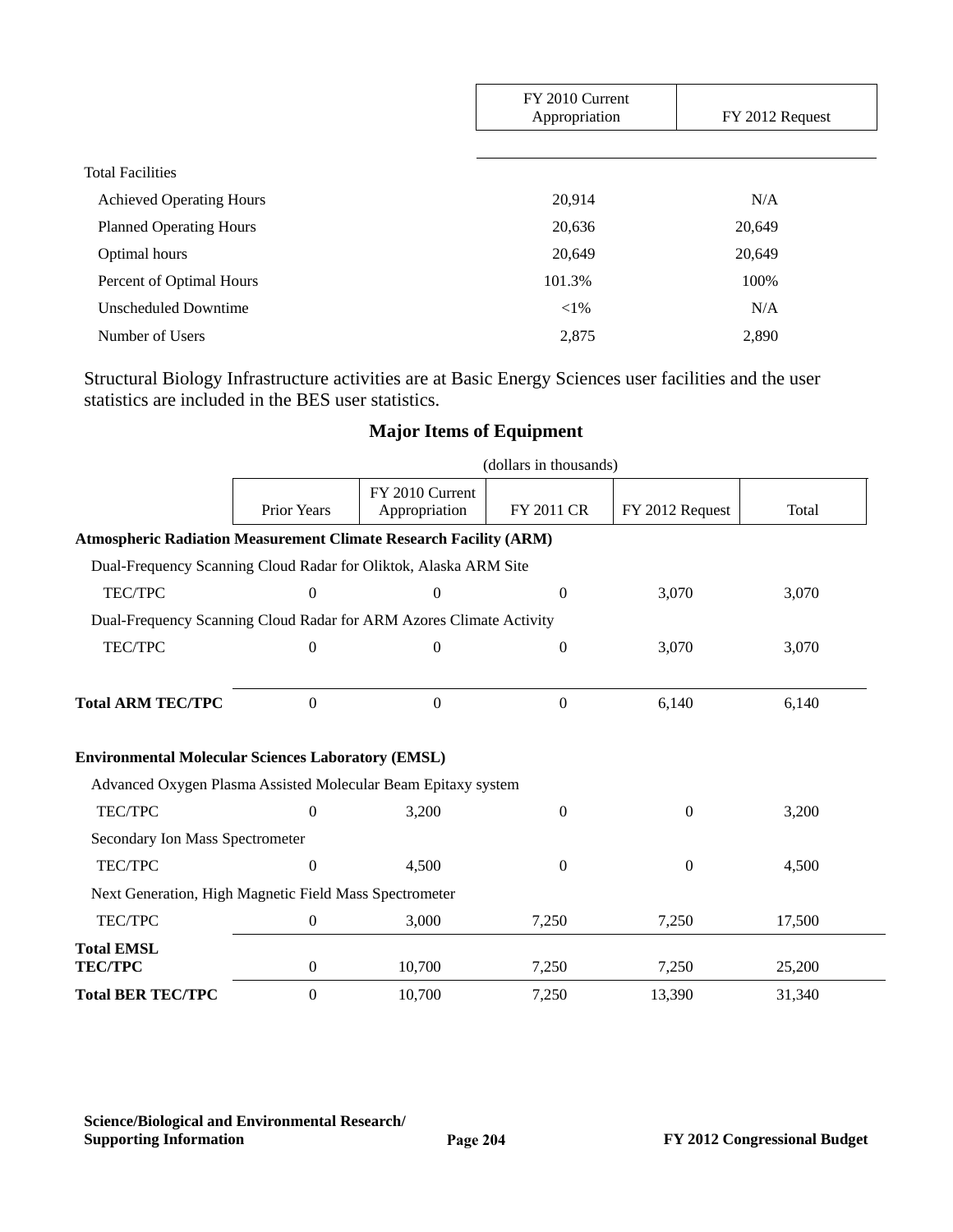# **Atmospheric Radiation Measurement Climate Research Facility**

*Dual-frequency scanning cloud radar for the ARM Arctic Climate activity.* This instrument will provide the capability to measure cloud properties in a volume and will provide three-dimensional cloud properties at Oliktok, Alaska: essential data for developing high-resolution climate models.

*Dual-frequency scanning cloud radar for the ARM Azores Climate activity.* This instrument will provide the capability to measure cloud properties in a volume and will provide three-dimensional cloud properties in the Azores, essential data for developing high-resolution climate models.

## **Environmental Molecular Sciences Laboratory**

*Advanced Oxygen Plasma Assisted Molecular Beam Epitaxy* system is designed for the growth of a wide variety of oxide materials and is funded at \$3,200,000 in FY 2010. This instrument will enable synthesis and characterization of oxide films and surfaces important for catalysis, electronic and spintronic materials, and geochemistry.

*Secondary Ion Mass Spectrometer* will be used for high spatial resolution as well as trace element and isotopic analysis of ultra-fine features and is funded at \$4,500,000 in FY 2010. This instrument will provide extremely high resolution of organic and inorganic samples applicable to geochemistry, aerosol particles, and materials.

*Next Generation, High Magnetic Field Mass Spectrometer* system will be a world-leading system to measure and characterize complex mixtures of intact proteins and other biomolecules, aerosol particles, petroleum, and constituents from other types of fluids and is funded at \$3,000,000 in FY 2010 and \$7,250,000 in FY 2012. Mission Need (CD-0) was approved on October 14, 2009; the Alternative Selection and Cost was reviewed and approved September 28, 2010, with an estimated cost range of \$16,000,000 to \$17,500,000. CD-2, Approved Performance Baseline is planned for spring 2011. The system will enable world-leading proteomics, metabolomics, and lipidomics with application to bioenergy, as well as provide insights relevant to climate science, fossil fuel processing, and catalysis.